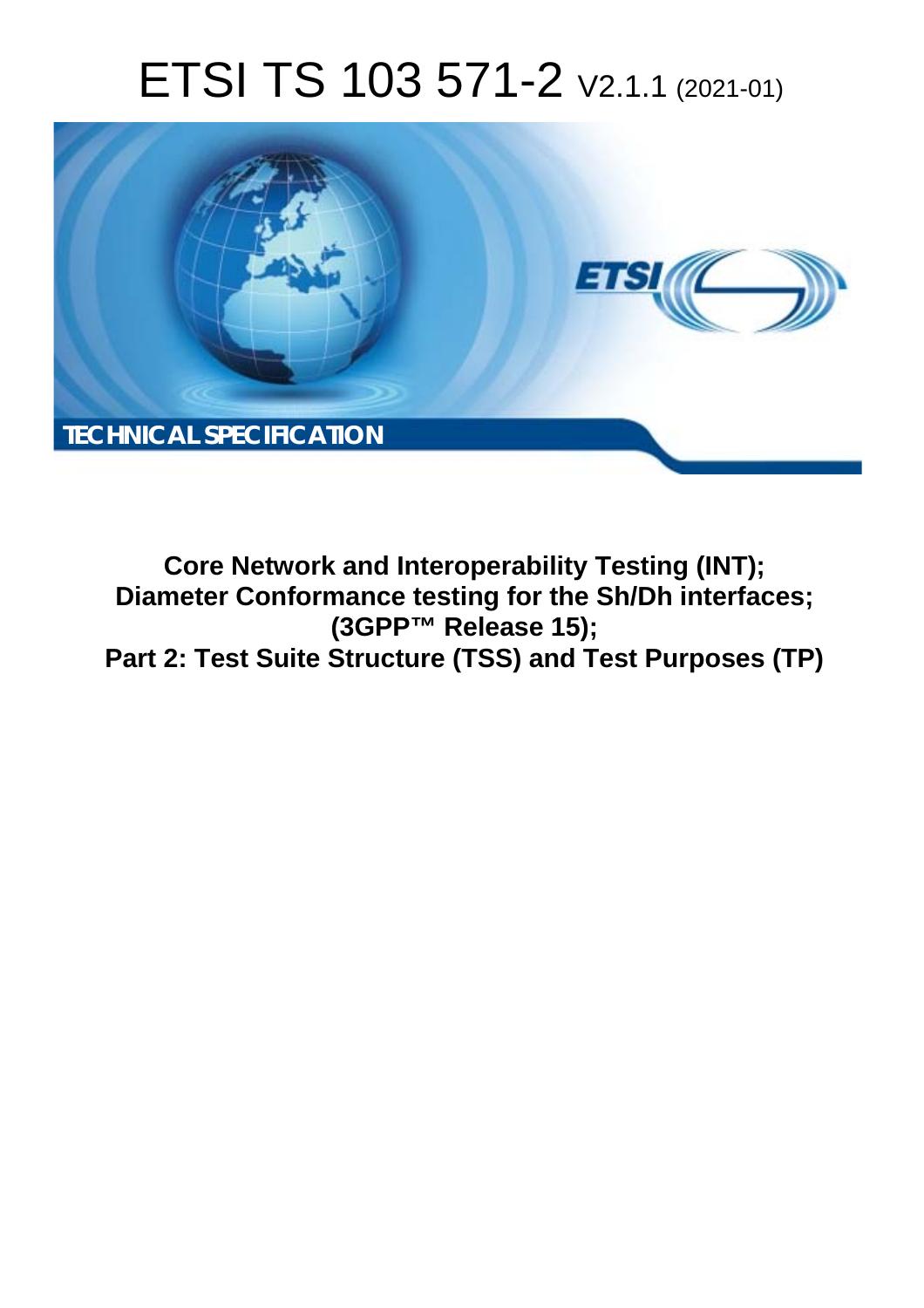Reference

RTS/INT-00160-2

Keywords

diameter, TSS&TP

#### *ETSI*

#### 650 Route des Lucioles F-06921 Sophia Antipolis Cedex - FRANCE

Tel.: +33 4 92 94 42 00 Fax: +33 4 93 65 47 16

Siret N° 348 623 562 00017 - NAF 742 C Association à but non lucratif enregistrée à la Sous-Préfecture de Grasse (06) N° 7803/88

#### *Important notice*

The present document can be downloaded from: <http://www.etsi.org/standards-search>

The present document may be made available in electronic versions and/or in print. The content of any electronic and/or print versions of the present document shall not be modified without the prior written authorization of ETSI. In case of any existing or perceived difference in contents between such versions and/or in print, the prevailing version of an ETSI deliverable is the one made publicly available in PDF format at [www.etsi.org/deliver](http://www.etsi.org/deliver).

Users of the present document should be aware that the document may be subject to revision or change of status. Information on the current status of this and other ETSI documents is available at <https://portal.etsi.org/TB/ETSIDeliverableStatus.aspx>

If you find errors in the present document, please send your comment to one of the following services: <https://portal.etsi.org/People/CommiteeSupportStaff.aspx>

#### *Copyright Notification*

No part may be reproduced or utilized in any form or by any means, electronic or mechanical, including photocopying and microfilm except as authorized by written permission of ETSI. The content of the PDF version shall not be modified without the written authorization of ETSI. The copyright and the foregoing restriction extend to reproduction in all media.

> © ETSI 2021. All rights reserved.

**DECT™**, **PLUGTESTS™**, **UMTS™** and the ETSI logo are trademarks of ETSI registered for the benefit of its Members. **3GPP™** and **LTE™** are trademarks of ETSI registered for the benefit of its Members and of the 3GPP Organizational Partners. **oneM2M™** logo is a trademark of ETSI registered for the benefit of its Members and of the oneM2M Partners. **GSM®** and the GSM logo are trademarks registered and owned by the GSM Association.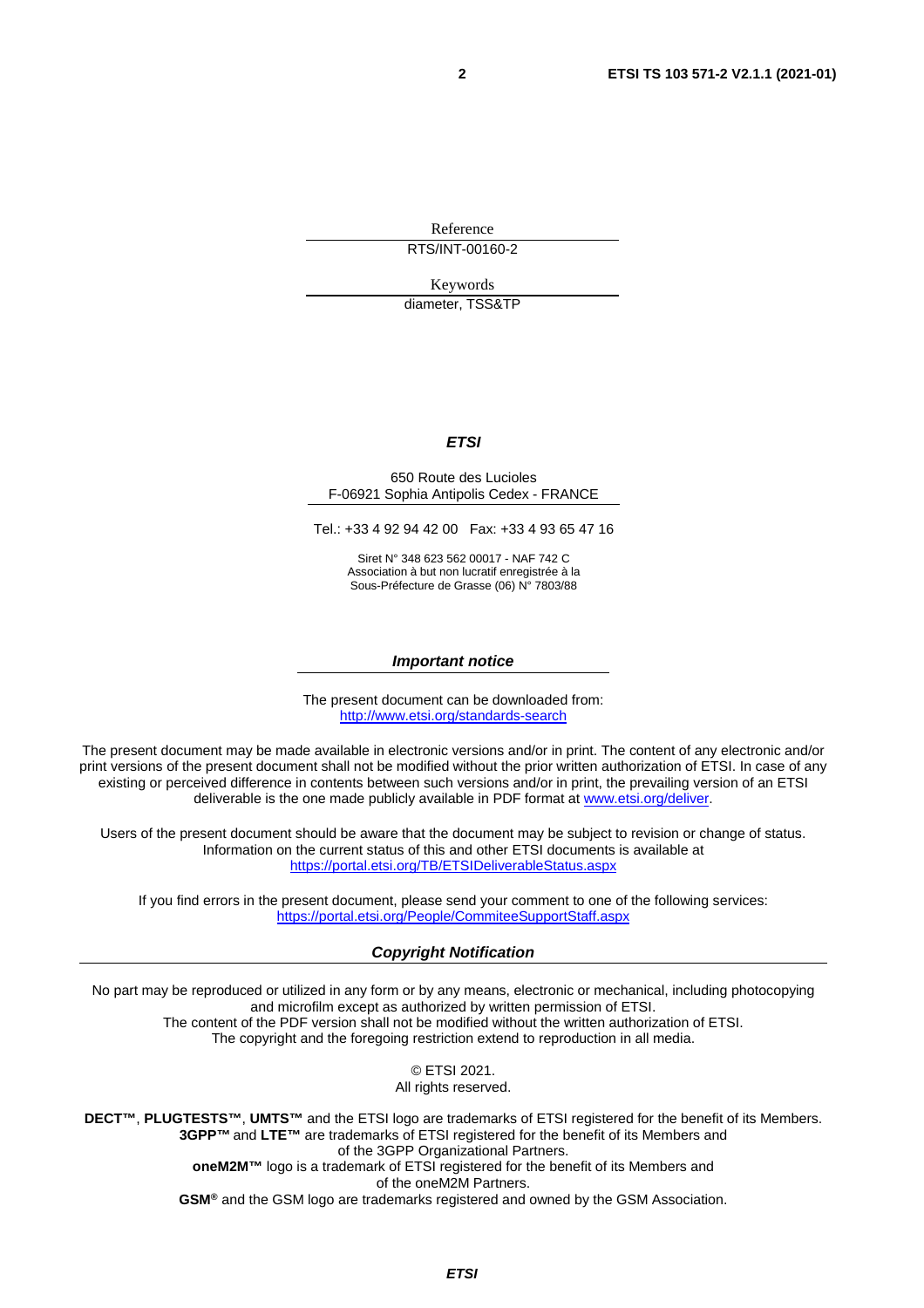## Contents

| $\mathbf{I}$ |  |
|--------------|--|
| 2            |  |
| 2.1          |  |
| 2.2          |  |
|              |  |
| 3            |  |
| 3.1          |  |
| 3.2          |  |
| 3.3          |  |
| 4            |  |
| 4.1          |  |
| 4.2          |  |
| 4.3          |  |
|              |  |
| 5            |  |
| 5.1          |  |
| 5.1.1        |  |
| 5.1.2        |  |
| 5.1.3        |  |
| 5.2          |  |
| 5.2.1        |  |
| 5.2.2        |  |
| 5.2.2.1      |  |
| 5.2.2.1.1    |  |
| 5.2.2.1.2    |  |
| 5.2.2.1.3    |  |
| 5.2.2.1.4    |  |
| 5.2.2.1.5    |  |
| 5.2.2.1.6    |  |
| 5.2.2.2      |  |
| 5.2.2.2.1    |  |
| 5.2.2.2.2    |  |
| 5.2.2.2.3    |  |
| 5.2.2.2.4    |  |
| 5.2.2.2.5    |  |
| 5.2.2.2.6    |  |
| 5.2.3        |  |
| 5.2.3.1      |  |
| 5.2.3.1.1    |  |
| 5.2.3.1.2    |  |
| 5.2.3.1.3    |  |
| 5.2.3.1.4    |  |
| 5.2.3.2      |  |
| 5.2.3.2.1    |  |
| 5.2.3.2.2    |  |
| 5.2.3.2.3    |  |
| 5.2.3.2.4    |  |
|              |  |
|              |  |

 $\mathbf{3}$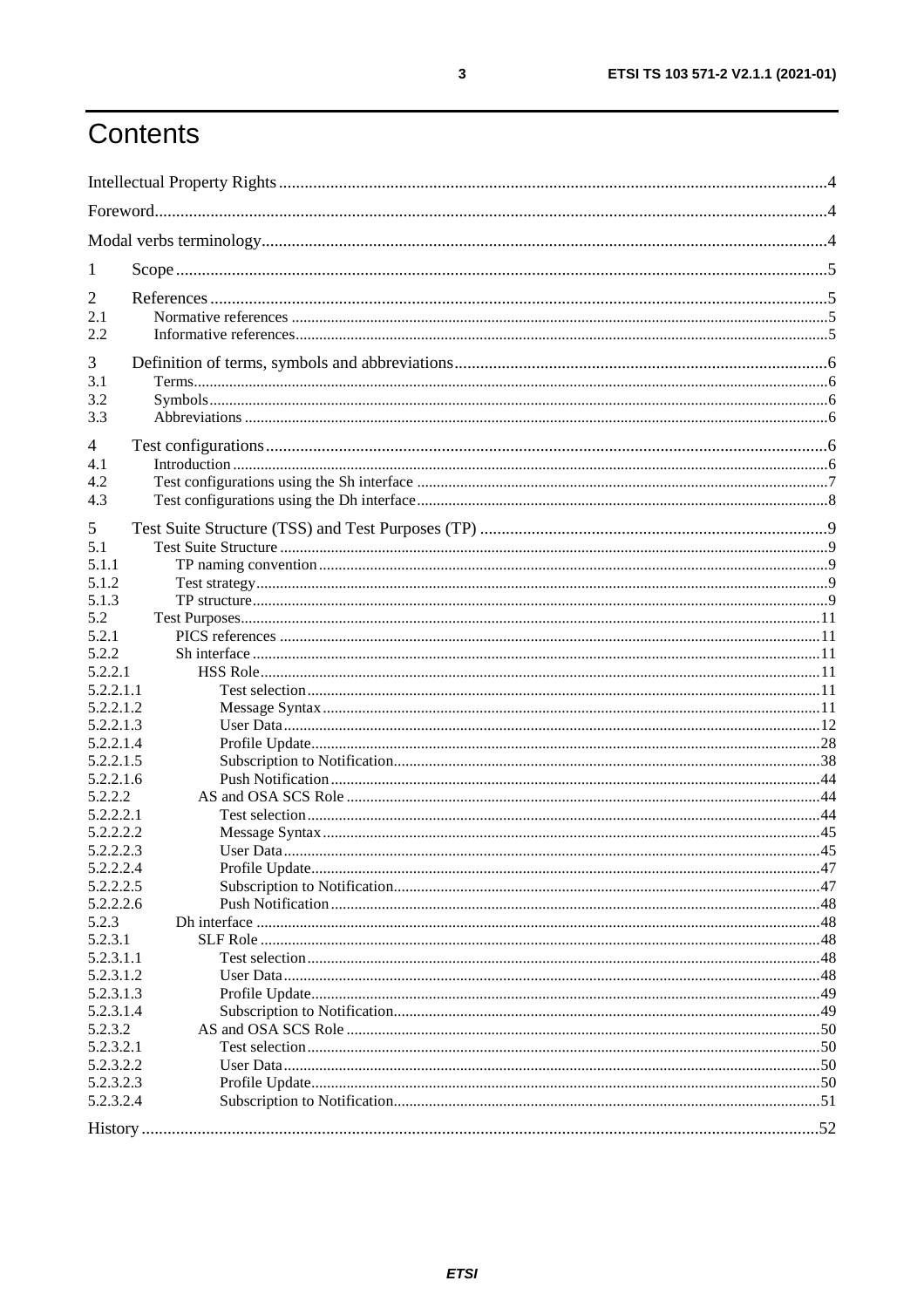## <span id="page-3-0"></span>Intellectual Property Rights

#### Essential patents

IPRs essential or potentially essential to normative deliverables may have been declared to ETSI. The information pertaining to these essential IPRs, if any, is publicly available for **ETSI members and non-members**, and can be found in ETSI SR 000 314: *"Intellectual Property Rights (IPRs); Essential, or potentially Essential, IPRs notified to ETSI in respect of ETSI standards"*, which is available from the ETSI Secretariat. Latest updates are available on the ETSI Web server ([https://ipr.etsi.org/\)](https://ipr.etsi.org/).

Pursuant to the ETSI IPR Policy, no investigation, including IPR searches, has been carried out by ETSI. No guarantee can be given as to the existence of other IPRs not referenced in ETSI SR 000 314 (or the updates on the ETSI Web server) which are, or may be, or may become, essential to the present document.

#### **Trademarks**

The present document may include trademarks and/or tradenames which are asserted and/or registered by their owners. ETSI claims no ownership of these except for any which are indicated as being the property of ETSI, and conveys no right to use or reproduce any trademark and/or tradename. Mention of those trademarks in the present document does not constitute an endorsement by ETSI of products, services or organizations associated with those trademarks.

## Foreword

This Technical Specification (TS) has been produced by ETSI Technical Committee Core Network and Interoperability Testing (INT).

The present document is part 2 of a multi-part deliverable. Full details of the entire series can be found in part 1 [[3\]](#page-4-0).

## Modal verbs terminology

In the present document "**shall**", "**shall not**", "**should**", "**should not**", "**may**", "**need not**", "**will**", "**will not**", "**can**" and "**cannot**" are to be interpreted as described in clause 3.2 of the [ETSI Drafting Rules](https://portal.etsi.org/Services/editHelp!/Howtostart/ETSIDraftingRules.aspx) (Verbal forms for the expression of provisions).

"**must**" and "**must not**" are **NOT** allowed in ETSI deliverables except when used in direct citation.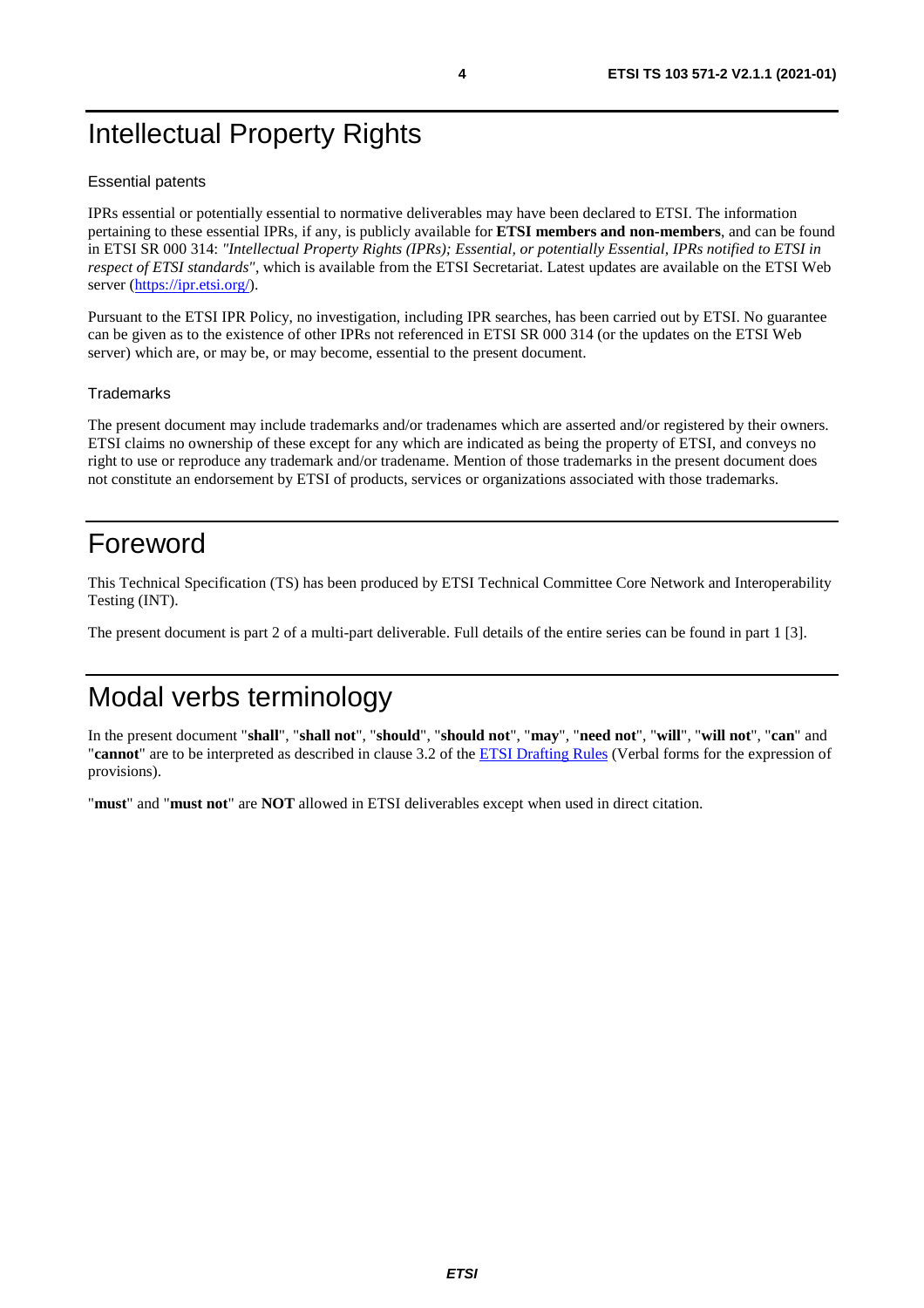## <span id="page-4-0"></span>1 Scope

The present document provides the Test Suite Structure (TSS) and Test Purposes (TP) for the test specifications for the Diameter protocol on the Sh/Dh interfaces as specified in ETSI TS 129 328 [1] and ETSI TS 129 329 [2] in compliance with the relevant requirements and in accordance with the relevant guidance given in ISO/IEC 9646-7 [[i.2](#page-5-0)] and ETSI ETS 300 406 [\[i.3](#page-5-0)].

## 2 References

## 2.1 Normative references

References are either specific (identified by date of publication and/or edition number or version number) or non-specific. For specific references, only the cited version applies. For non-specific references, the latest version of the referenced document (including any amendments) applies.

Referenced documents which are not found to be publicly available in the expected location might be found at <https://docbox.etsi.org/Reference/>.

NOTE: While any hyperlinks included in this clause were valid at the time of publication, ETSI cannot guarantee their long term validity.

The following referenced documents are necessary for the application of the present document.

| $[1]$             | ETSI TS 129 328 (V15.8.0): "Digital cellular telecommunications system (Phase $2+$ ) (GSM);<br>Universal Mobile Telecommunications System (UMTS); LTE; 5G; IP Multimedia (IM)<br>Subsystem Sh interface; Signalling flows and message contents (3GPP TS 29.328 version 15.8.0)<br>Release 15)". |
|-------------------|-------------------------------------------------------------------------------------------------------------------------------------------------------------------------------------------------------------------------------------------------------------------------------------------------|
| $[2]$             | ETSI TS 129 329 (V15.2.0): "Digital cellular telecommunications system (Phase $2+$ ) (GSM);<br>Universal Mobile Telecommunications System (UMTS); LTE; Sh interface based on the Diameter<br>protocol; Protocol details (3GPP TS 29.329 version 15.2.0 Release 15)".                            |
| $\lceil 3 \rceil$ | ETSI TS 103 571-1: "Core Network and Interoperability Testing (INT); Diameter Conformance<br>testing for the Sh/Dh interfaces; (3GPPTM Release 15); Part 1: Protocol Implementation<br>Conformance Statement (PICS)".                                                                           |
| $[4]$             | Void.                                                                                                                                                                                                                                                                                           |
| $[5]$             | Void.                                                                                                                                                                                                                                                                                           |
| [6]               | Void.                                                                                                                                                                                                                                                                                           |
| $[7]$             | IETF RFC 6733: "Diameter Base Protocol".                                                                                                                                                                                                                                                        |

## 2.2 Informative references

References are either specific (identified by date of publication and/or edition number or version number) or non-specific. For specific references, only the cited version applies. For non-specific references, the latest version of the referenced document (including any amendments) applies.

NOTE: While any hyperlinks included in this clause were valid at the time of publication, ETSI cannot guarantee their long term validity.

The following referenced documents are not necessary for the application of the present document but they assist the user with regard to a particular subject area.

[i.1] ISO/IEC 9646-1: "Information technology -- Open Systems Interconnection -- Conformance testing methodology and framework -- Part 1: General concepts".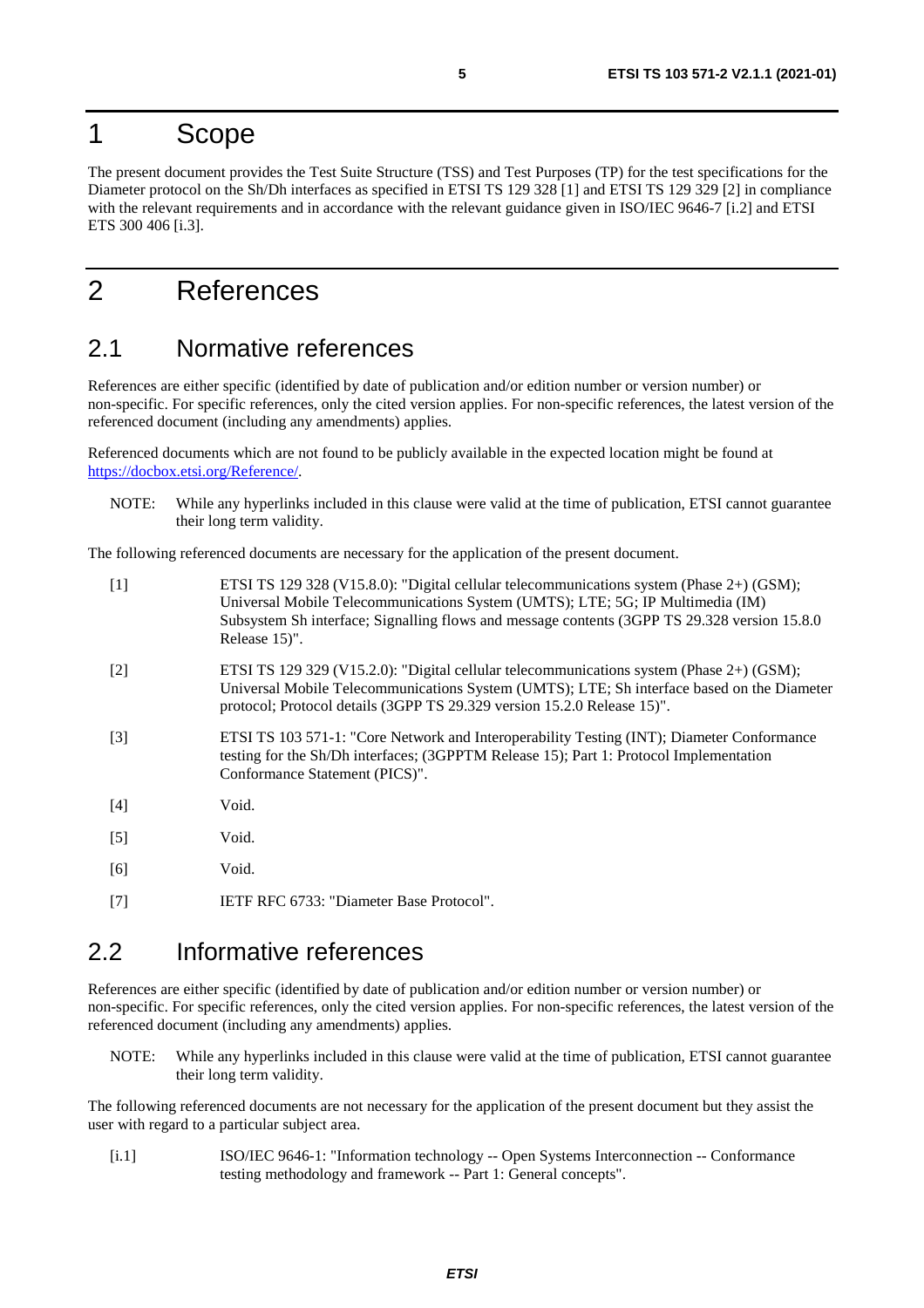<span id="page-5-0"></span>

| $\left[1.2\right]$ | ISO/IEC 9646-7: "Information technology -- Open Systems Interconnection -- Conformance<br>testing methodology and framework -- Part 7: Implementation Conformance Statements". |
|--------------------|--------------------------------------------------------------------------------------------------------------------------------------------------------------------------------|
| [i.3]              | ETSI ETS 300 406: "Methods for testing and Specification (MTS); Protocol and profile<br>conformance testing specifications; Standardization methodology".                      |

## 3 Definition of terms, symbols and abbreviations

### 3.1 Terms

For the purposes of the present document, the terms given in ETSI TS 129 328 [[1\]](#page-4-0), ETSI TS 129 329 [\[2](#page-4-0)] and the following apply:

**Abstract Test Method (ATM):** Refer to ISO/IEC 9646-1 [[i.1\]](#page-4-0).

**Abstract Test Suite (ATS):** Refer to ISO/IEC 9646-1 [[i.1](#page-4-0)].

**Implementation Under Test (IUT):** Refer to ISO/IEC 9646-1 [[i.1](#page-4-0)].

**Test Purpose (TP):** Refer to ISO/IEC 9646-1 [[i.1](#page-4-0)].

### 3.2 Symbols

Void.

### 3.3 Abbreviations

For the purposes of the present document, the abbreviations given in ETSI TS 129 328 [\[1](#page-4-0)], ETSI TS 129 329 [[2\]](#page-4-0) and the following apply:

TP Test Purpose TSS Test Suite Structure

## 4 Test configurations

## 4.1 Introduction

Test purposes of the present document address the IMS functional entities that are accessible via the following standardized diameter interfaces: Sh and Dh.

NOTE: In a real operating network the different Diameter nodes would not connect directly to each other. The connection is usually proxied through one or more Diameter Agents. In the following test architecture figures the Diameter Agent is not explicitly depicted as it is seen as a transparent message handler for conformance testing purposes.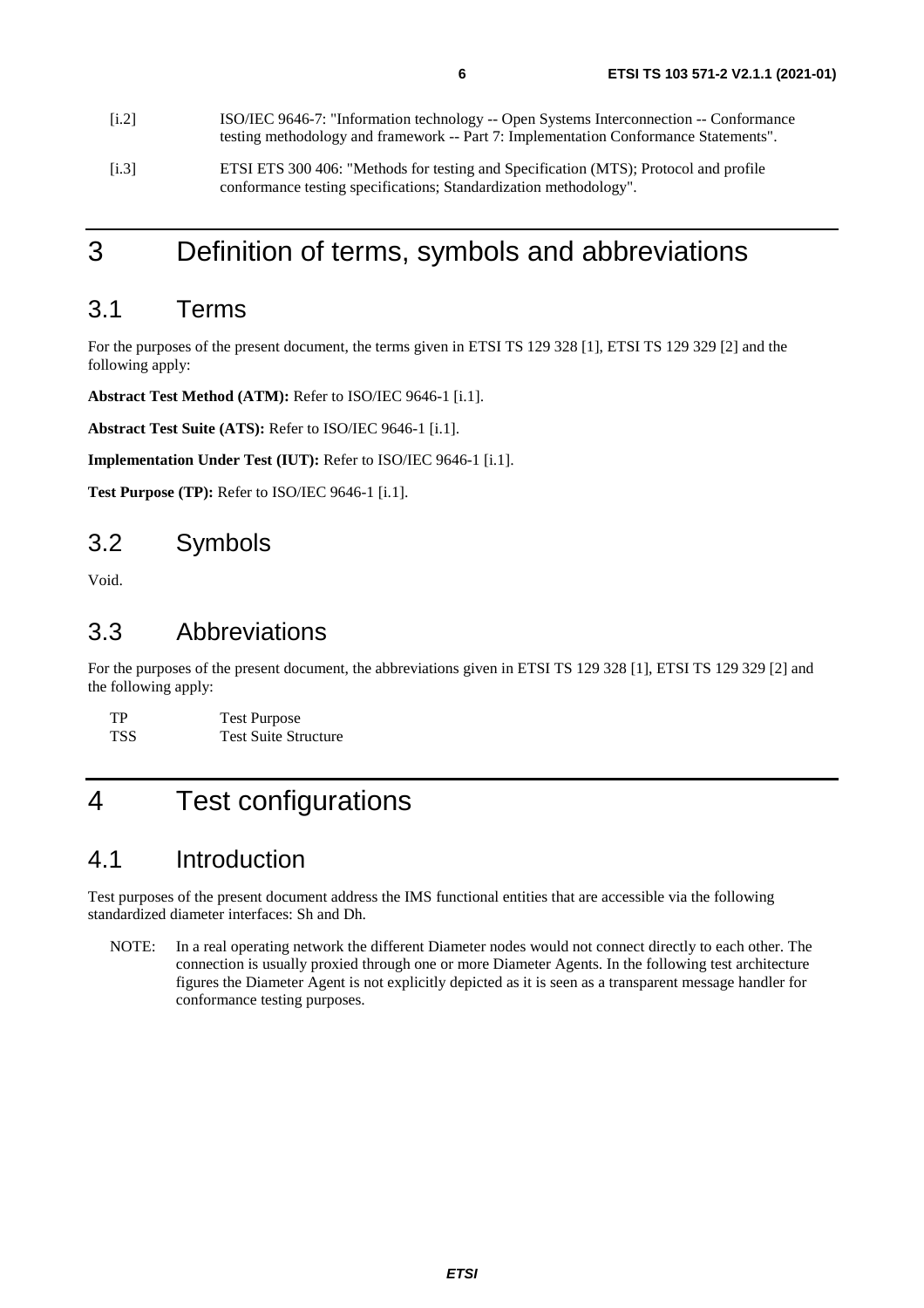## <span id="page-6-0"></span>4.2 Test configurations using the Sh interface

The Sh interface is located between an AS or OSA SCS and the HSS.



NOTE: Sh interface (DIAMETER protocol) is located between an HSS and AS or between an HSS and OSA SCS.

**Figure 1: Test configuration CF\_1Sh** 



NOTE: Within figure 2 CSCF represents S-CSCF component. Isc interface (SIP protocol) is located between a AS and S-CSCF. Sh interface (DIAMETER protocol) is located between an HSS and as or between an HSS and OSA\_SCS.

**Figure 2: Test configuration CF\_1Sh1Isc**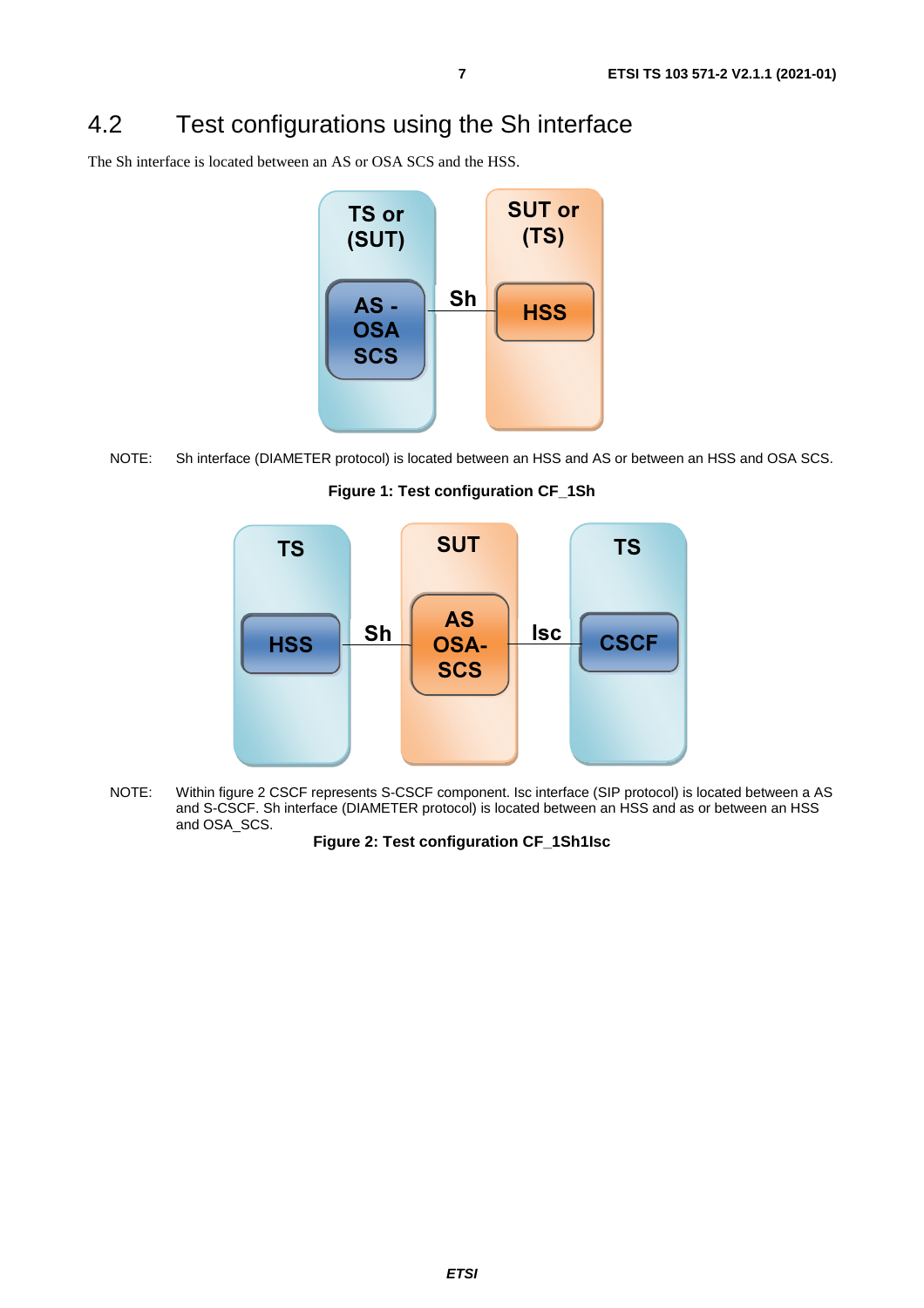## <span id="page-7-0"></span>4.3 Test configurations using the Dh interface

The Dh interface is located between an AS or OSA SCS and the SLF.



**Figure 3: Test configuration CF\_1Dh** 



NOTE: Within figure 4 CSCF represents S-CSCF component. Isc interface (SIP protocol) is located between an AS and S-CSCF. The Sh interface (DIAMETER protocol) is located between an HSS and AS or between an HSS and OSA-SCS. The Dh interface (DIAMETER protocol) is located between an SLF and AS or between an SLF and OSA-SCS.

#### **Figure 4: Test configuration CF\_1Dh1Sh or CF\_1Dh1Sh1Isc**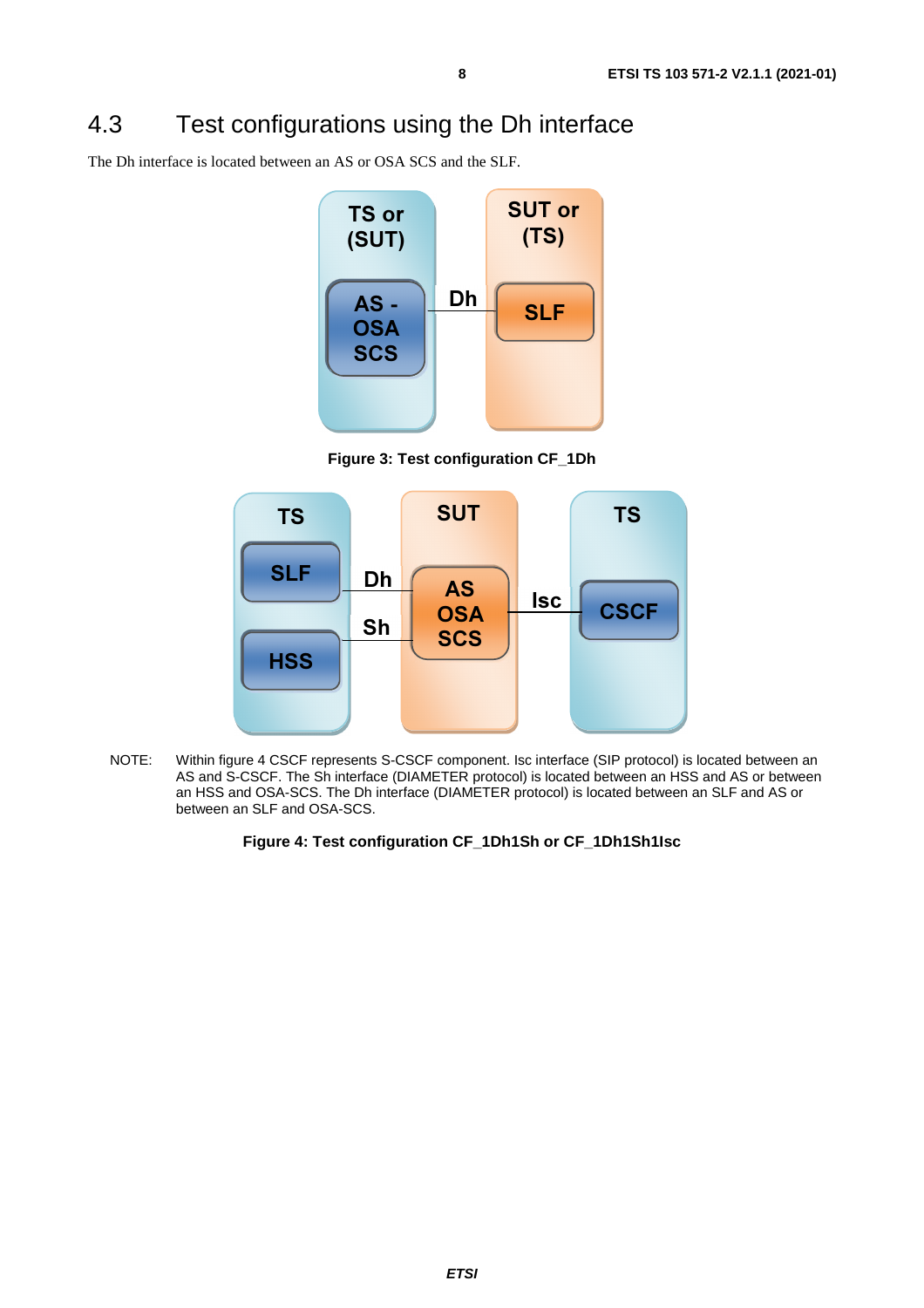## <span id="page-8-0"></span>5 Test Suite Structure (TSS) and Test Purposes (TP)

## 5.1 Test Suite Structure

#### 5.1.1 TP naming convention

TPs are numbered, starting at 01, within each group. Groups are organized according to the TSS.

| Table 1: TP identifier naming convention scheme |  |  |  |  |  |
|-------------------------------------------------|--|--|--|--|--|
|-------------------------------------------------|--|--|--|--|--|

|                         |     | Identifier: <tp>_<iut>_<scope>_<nn></nn></scope></iut></tp> |               |                              |
|-------------------------|-----|-------------------------------------------------------------|---------------|------------------------------|
| <tp></tp>               | $=$ | Test Purpose:                                               | fixed to "TP" |                              |
| <interface></interface> |     | Interface:                                                  | SH or DH      |                              |
| <iut></iut>             | $=$ | type of IUT:                                                |               | AS, OSA SCS, HSS or SLF      |
| <scope></scope>         |     | group<br>$=$                                                | МS            | Message Syntax               |
|                         |     |                                                             | UD            | User Data                    |
|                         |     |                                                             | PU            | <b>Profile Update</b>        |
|                         |     |                                                             | <b>SN</b>     | Subscription to Notification |
|                         |     |                                                             | PN            | <b>Push Notification</b>     |
| <nn></nn>               | $=$ | sequential number                                           | (01 to 99)    |                              |

### 5.1.2 Test strategy

As the base standards in ETSI TS 129 328 [[1](#page-4-0)] and ETSI TS 129 329 [\[2\]](#page-4-0) contain no explicit requirements for testing, the TPs were generated as a result of an analysis of the base standard and the PICS specification ETSI TS 103 571-1 [\[3\]](#page-4-0).

### 5.1.3 TP structure

Each TP has been written in a manner which is consistent with all other TPs. The intention of this is to make the TPs more readable and checkable. A particular structure has been used which is illustrated in table 2. Table 2 should be read in conjunction with any TP, i.e. please use a TP as an example to facilitate the full comprehension of table 2.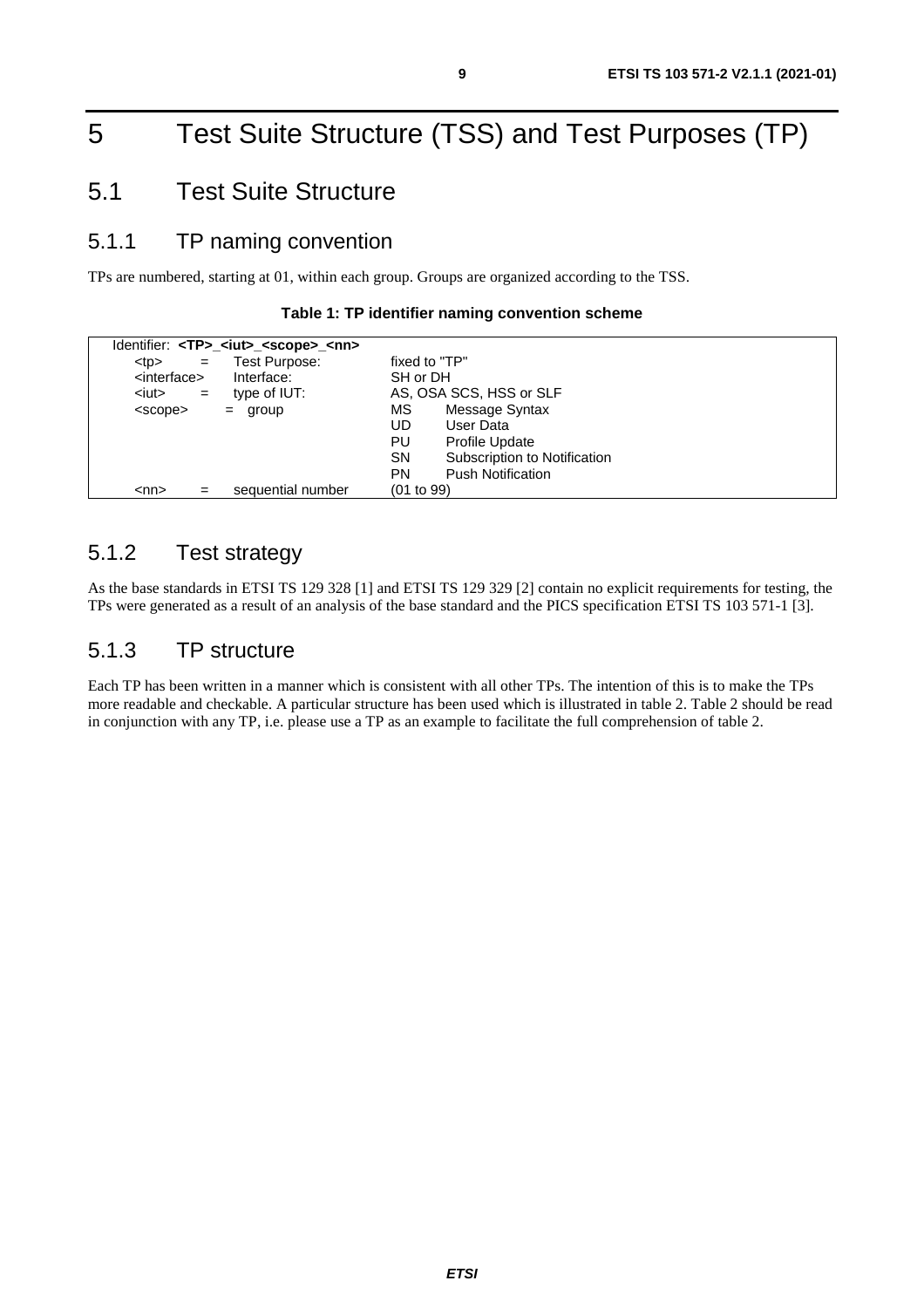| TP part                            | <b>Text</b>                                                                                                                                                                                                                                                                                      | <b>Example</b>                                                                                                           |
|------------------------------------|--------------------------------------------------------------------------------------------------------------------------------------------------------------------------------------------------------------------------------------------------------------------------------------------------|--------------------------------------------------------------------------------------------------------------------------|
| Header                             | <identifier></identifier>                                                                                                                                                                                                                                                                        | see table 6.2.3                                                                                                          |
|                                    | <clause 129="" 328="" [1]="" base="" etsi="" in="" number="" ts=""></clause>                                                                                                                                                                                                                     | clause 6.2.3                                                                                                             |
|                                    | <pics reference=""></pics>                                                                                                                                                                                                                                                                       | A.2/3                                                                                                                    |
| <b>Summary</b>                     | Short free text description of the test objective                                                                                                                                                                                                                                                | Verify that the IUT can successfully<br>process all mandatory AVPs in a<br>UD-Request received due to User-<br>Identity. |
|                                    | Configuration One of the test configurations as described in clauses 4.2 and<br>4.3                                                                                                                                                                                                              | CF_1Sh                                                                                                                   |
| Initial<br>condition<br>(optional) | Free text description of the condition that the IUT has reached<br>before the test purpose applies                                                                                                                                                                                               | The IUT has received AF provisions<br>information about the AF signalling<br>flows between UE and AF                     |
| <b>Start point</b>                 | Ensure that the IUT in the                                                                                                                                                                                                                                                                       |                                                                                                                          |
|                                    | <state> see IETF RFC 6733 [7], clause 5.6</state>                                                                                                                                                                                                                                                | Open state                                                                                                               |
|                                    | and/or further actions before stimulus<br>if the action is sending/receiving<br>see below for message structure                                                                                                                                                                                  | having sent an PU-Request                                                                                                |
| <b>Stimulus</b>                    | <trigger>, see below for message structure</trigger>                                                                                                                                                                                                                                             | on receipt of a Capabilities-Exchange-<br>Request (see note 2)                                                           |
|                                    | or $<$ goal $>$                                                                                                                                                                                                                                                                                  | to require PCC supervision                                                                                               |
| Reaction                           | <action></action>                                                                                                                                                                                                                                                                                | sends, saves, does, etc.                                                                                                 |
|                                    | if the action is sending<br>see below for message structure<br><next action="">, etc.</next>                                                                                                                                                                                                     |                                                                                                                          |
| <b>Message</b><br>structure        | <message type=""></message>                                                                                                                                                                                                                                                                      | Capabilities-Exchange-Answer, etc.<br>(see note 2)                                                                       |
|                                    | a) containing a(n) <avp name=""> AVP<br/>b) indicating <coding field="" of="" the=""><br/>and back to a) or b) (see note 3)</coding></avp>                                                                                                                                                       | Vendor-Id, etc.                                                                                                          |
|                                    | NOTE 1: Text in italics will not appear in TPs and text between <> is filled in for each TP and may differ from one<br>TP to the next.                                                                                                                                                           |                                                                                                                          |
|                                    | NOTE 2: All messages are considered as "valid and compatible" unless otherwise specified in the test purpose.<br>This includes the presence of all mandatory AVPs as specified in IETF RFC 6733 [7] and in ETSI<br>TS 129 329 [2], clauses 6.1.1, 6.1.2, 6.3.1 and 6.3.3.                        |                                                                                                                          |
|                                    | NOTE 3: An AVP can be embedded into another AVP. This is expressed by indentations, e.g. if Message1 contains<br>AVP1 and AVP2 where AVP1 has AVP3 embedded this will be expressed like this:<br>sends/receives Message 1<br>containing AVP1<br>containing AVP3<br>indicating<br>containing AVP2 |                                                                                                                          |

indicating ...

|  |  |  |  | Table 2: Structure of a single TP |
|--|--|--|--|-----------------------------------|
|--|--|--|--|-----------------------------------|

*ETSI*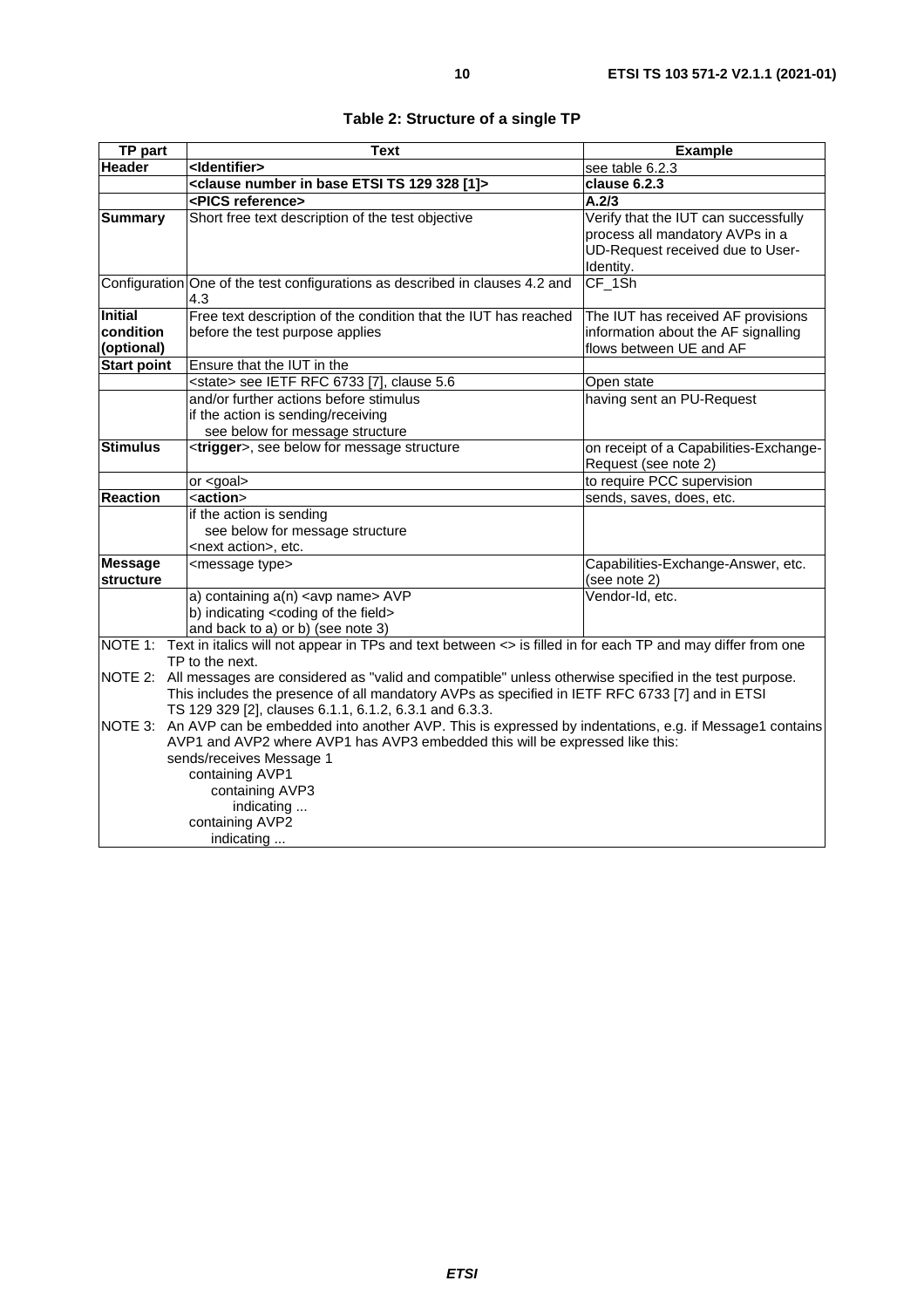## <span id="page-10-0"></span>5.2 Test Purposes

### 5.2.1 PICS references

All PICS items referred to in this clause are as specified in ETSI TS 103 571-1 [\[3\]](#page-4-0) unless indicated otherwise by another numbered reference. PICS items are only meant for test selection, therefore only PICS items with status optional or conditional are explicitly mentioned.

### 5.2.2 Sh interface

#### 5.2.2.1 HSS Role

#### 5.2.2.1.1 Test selection

The IUT takes the role of the HSS; PICS A.2/3 and applicable test configuration is CF\_1Sh if not specified differently in the TP.

HSS shall be provisioned for all specified tests.

#### 5.2.2.1.2 Message Syntax

| TP_SH_HSS_MS_01  | <b>Standards Reference:</b>                                                  | <b>PICS item:</b> |  |  |
|------------------|------------------------------------------------------------------------------|-------------------|--|--|
|                  | Clause 6 paragraph 2                                                         |                   |  |  |
| Summary:         | Verify that the IUT sends the appropriate Result-Code AVP when the mandatory |                   |  |  |
|                  | User-Identity AVP is absent.                                                 |                   |  |  |
| Test purpose:    | Ensure that the IUT                                                          |                   |  |  |
|                  | on receipt of a UD-Request                                                   |                   |  |  |
|                  | containing a Session-ID AVP                                                  |                   |  |  |
|                  | containing a Vendor-Specific-Application-Id AVP                              |                   |  |  |
|                  | containing an Auth-Session-State AVP                                         |                   |  |  |
|                  | containing an Origin-Host AVP                                                |                   |  |  |
|                  | containing an Origin-Realm AVP                                               |                   |  |  |
|                  | containing a Destination-Realm AVP                                           |                   |  |  |
|                  | not containing a User-Identity AVP                                           |                   |  |  |
|                  | containing a Data-Reference AVP                                              |                   |  |  |
|                  | sends a UD-Answer                                                            |                   |  |  |
|                  | containing a Session-ID AVP                                                  |                   |  |  |
|                  | containing a Result-Code AVP                                                 |                   |  |  |
|                  | indicating DIAMETER_MISSING_AVP                                              |                   |  |  |
|                  | containing a Vendor-Specific-Application-Id AVP                              |                   |  |  |
|                  | containing an Auth-Session-State AVP                                         |                   |  |  |
|                  | containing an Origin-Host AVP                                                |                   |  |  |
|                  | containing an Origin-Realm AVP                                               |                   |  |  |
|                  | containing a Failed AVP                                                      |                   |  |  |
|                  | indicating missing Information Element.                                      |                   |  |  |
| <b>Comments:</b> |                                                                              |                   |  |  |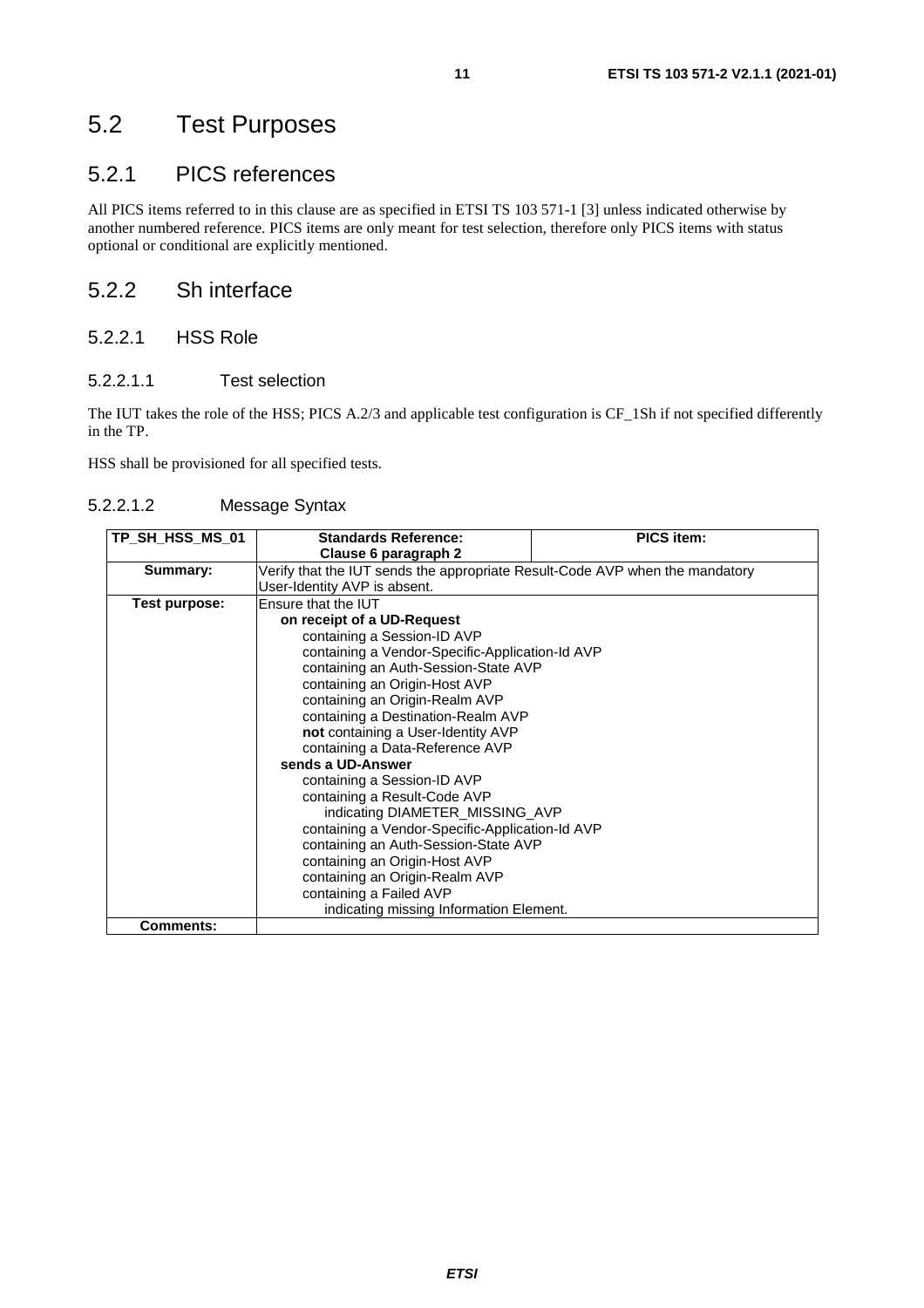#### <span id="page-11-0"></span>5.2.2.1.3 User Data

| TP_SH_HSS_UD_01  | <b>Standards Reference:</b>                                                      | <b>PICS item:</b>                                                                       |  |  |
|------------------|----------------------------------------------------------------------------------|-----------------------------------------------------------------------------------------|--|--|
|                  | Clauses 6.1.1 and 6.1.1.1/last paragraph                                         |                                                                                         |  |  |
|                  | and                                                                              |                                                                                         |  |  |
|                  | Table 6.1.1.1 and Table 6.1.1.2                                                  |                                                                                         |  |  |
| Summary:         | Verify that the IUT successfully processes all mandatory AVPs in a UD-Request if |                                                                                         |  |  |
|                  |                                                                                  | requested data exists or if there are valid empty data elements and returns a UD-Answer |  |  |
|                  | containing the Result-Code AVP with DIAMETER_SUCCESS.                            |                                                                                         |  |  |
| Test purpose:    | Ensure that the IUT                                                              |                                                                                         |  |  |
|                  | on receipt of a UD-Request                                                       |                                                                                         |  |  |
|                  | containing a Session-ID AVP                                                      |                                                                                         |  |  |
|                  | containing a Vendor-Specific-Application-Id AVP                                  |                                                                                         |  |  |
|                  | containing an Auth-Session-State AVP                                             |                                                                                         |  |  |
|                  | containing an Origin-Host AVP                                                    |                                                                                         |  |  |
|                  | containing an Origin-Realm AVP                                                   |                                                                                         |  |  |
|                  | containing a Destination-Realm AVP                                               |                                                                                         |  |  |
|                  | containing a User-Identity AVP                                                   |                                                                                         |  |  |
|                  | containing a Data-Reference AVP                                                  |                                                                                         |  |  |
|                  | indicating variant value from Table 3 (NOTE)                                     |                                                                                         |  |  |
|                  | sends a UD-Answer                                                                |                                                                                         |  |  |
|                  | containing a Session-ID AVP                                                      |                                                                                         |  |  |
|                  | containing a Result-Code AVP                                                     |                                                                                         |  |  |
|                  | indicating DIAMETER_SUCCESS                                                      |                                                                                         |  |  |
|                  | containing a Vendor-Specific-Application-Id AVP                                  |                                                                                         |  |  |
|                  | containing an Auth-Session-State AVP                                             |                                                                                         |  |  |
|                  | containing an Origin-Host AVP                                                    |                                                                                         |  |  |
|                  | containing an Origin-Realm AVP.                                                  |                                                                                         |  |  |
| <b>Comments:</b> |                                                                                  |                                                                                         |  |  |
| NOTE:            | Use only variants where no additional optional AVPs need to be included.         |                                                                                         |  |  |

| TP_SH_HSS_UD_02  | <b>Standards Reference:</b>                                                                | <b>PICS item:</b> |  |
|------------------|--------------------------------------------------------------------------------------------|-------------------|--|
|                  | Clause 6.1.1.1 (Item 1)                                                                    |                   |  |
| Summary:         | Verify that the IUT checks in the AS permission list if the requested user data is allowed |                   |  |
|                  | to be read and if one or more Data Reference in the request are not allowed the IUT        |                   |  |
|                  | returns a UD-Answer with appropriate experimental result code.                             |                   |  |
| Test purpose:    | Ensure that the IUT                                                                        |                   |  |
|                  | on receipt of a UD-Request                                                                 |                   |  |
|                  | containing a Session-ID AVP                                                                |                   |  |
|                  | containing a Vendor-Specific-Application-Id AVP                                            |                   |  |
|                  | containing an Auth-Session-State AVP                                                       |                   |  |
|                  | containing an Origin-Host AVP                                                              |                   |  |
|                  | containing an Origin-Realm AVP                                                             |                   |  |
|                  | containing a Destination-Realm AVP                                                         |                   |  |
|                  | containing a User-Identity AVP                                                             |                   |  |
|                  | containing a Data-Reference AVP                                                            |                   |  |
|                  | indicating UE reachability for IP (25)                                                     |                   |  |
|                  | sends a UD-Answer                                                                          |                   |  |
|                  | containing a Session-ID AVP                                                                |                   |  |
|                  | containing an Experimental-Result AVP                                                      |                   |  |
|                  | indicating DIAMETER_ERROR_USER_DATA_CANNOT_BE_READ                                         |                   |  |
|                  | containing a Vendor-Specific-Application-Id AVP                                            |                   |  |
|                  | containing an Auth-Session-State AVP                                                       |                   |  |
|                  | containing an Origin-Host AVP                                                              |                   |  |
|                  | containing an Origin-Realm AVP.                                                            |                   |  |
| <b>Comments:</b> |                                                                                            |                   |  |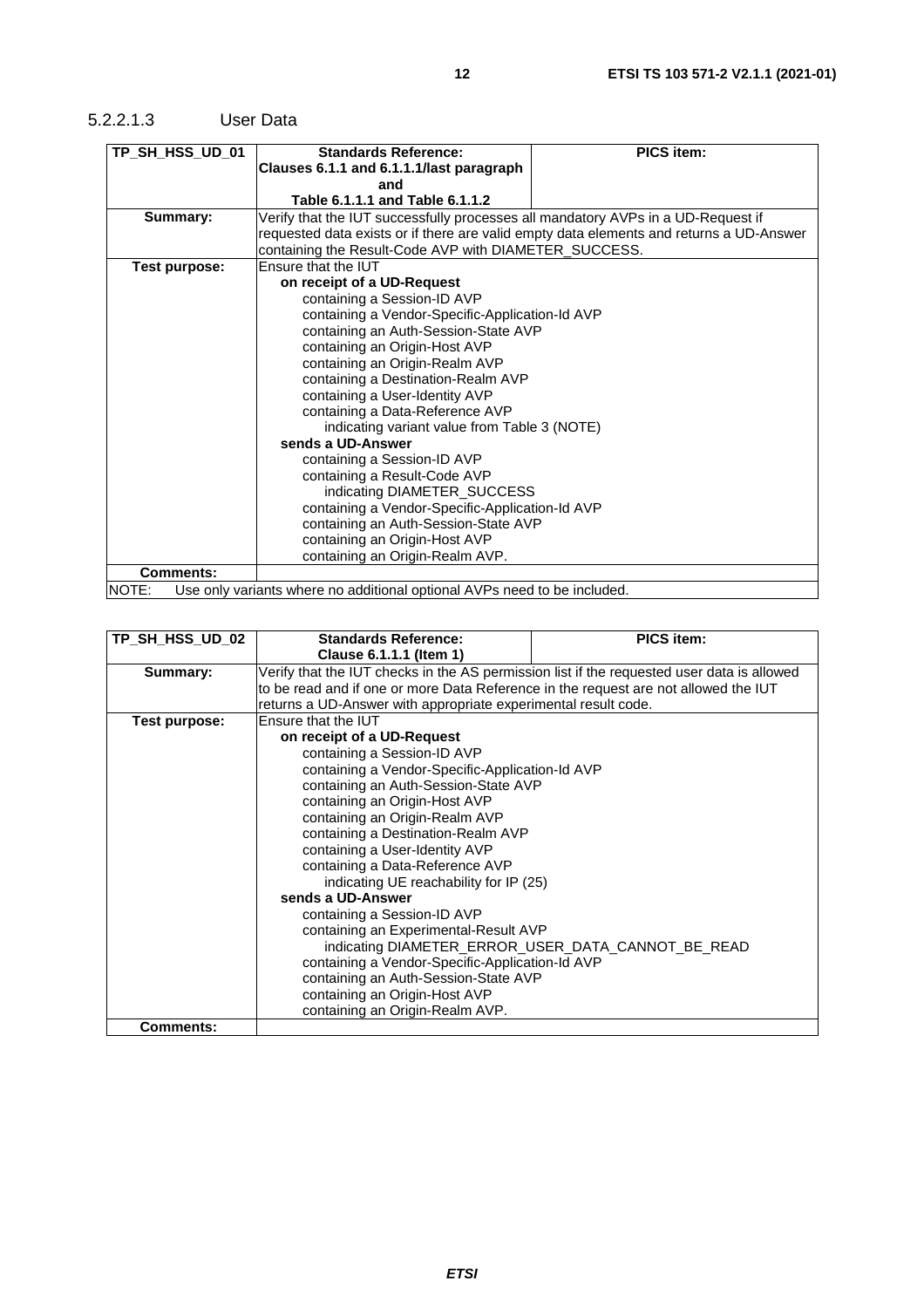| TP_SH_HSS_UD_03  | <b>Standards Reference:</b>                                                                | <b>PICS item:</b>                            |  |  |
|------------------|--------------------------------------------------------------------------------------------|----------------------------------------------|--|--|
|                  | Clause 6.1.1.1 (Item 2)                                                                    |                                              |  |  |
| Summary:         | Verify that the IUT checks if the User Identity for which data is asked does not exist and |                                              |  |  |
|                  | the IUT returns the UD-Answer with the appropriate experimental result code.               |                                              |  |  |
| Test purpose:    | Ensure that the IUT                                                                        |                                              |  |  |
|                  | on receipt of a UD-Request                                                                 |                                              |  |  |
|                  | containing a Session-ID AVP                                                                |                                              |  |  |
|                  | containing a Vendor-Specific-Application-Id AVP                                            |                                              |  |  |
|                  | containing an Auth-Session-State AVP                                                       |                                              |  |  |
|                  | containing an Origin-Host AVP                                                              |                                              |  |  |
|                  | containing an Origin-Realm AVP                                                             |                                              |  |  |
|                  | containing a Destination-Realm AVP                                                         |                                              |  |  |
|                  | containing a User-Identity AVP                                                             |                                              |  |  |
|                  | indicating not existing user                                                               |                                              |  |  |
|                  | containing a Data-Reference AVP                                                            | indicating variant value from Table 3 (NOTE) |  |  |
|                  | sends a UD-Answer                                                                          |                                              |  |  |
|                  | containing a Session-ID AVP                                                                |                                              |  |  |
|                  |                                                                                            |                                              |  |  |
|                  | containing an Experimental-Result AVP<br>indicating DIAMETER_ERROR_USER_UNKNOWN            |                                              |  |  |
|                  | containing a Vendor-Specific-Application-Id AVP                                            |                                              |  |  |
|                  | containing an Auth-Session-State AVP                                                       |                                              |  |  |
|                  | containing an Origin-Host AVP                                                              |                                              |  |  |
|                  | containing an Origin-Realm AVP.                                                            |                                              |  |  |
| <b>Comments:</b> |                                                                                            |                                              |  |  |
| NOTE:            | Use only variants where no additional optional AVPs need to be included.                   |                                              |  |  |

| TP_SH_HSS_UD_04      | <b>Standards Reference:</b>                                                          | <b>PICS item:</b> |  |  |  |
|----------------------|--------------------------------------------------------------------------------------|-------------------|--|--|--|
|                      |                                                                                      |                   |  |  |  |
|                      | Clause 6.1.1.1 (Item 2a)                                                             |                   |  |  |  |
| Summary:             | Verify that the IUT checks the Private Identity and if it does not correspond to the |                   |  |  |  |
|                      | IMPU/MSISDN then the IUT returns a UD-Answer with the appropriate experimental       |                   |  |  |  |
|                      | result code.                                                                         |                   |  |  |  |
| <b>Test purpose:</b> | Ensure that the IUT                                                                  |                   |  |  |  |
|                      | on receipt of a UD-Request                                                           |                   |  |  |  |
|                      | containing a Session-ID AVP                                                          |                   |  |  |  |
|                      | containing a Vendor-Specific-Application-Id AVP                                      |                   |  |  |  |
|                      | containing an Auth-Session-State AVP                                                 |                   |  |  |  |
|                      | containing an Origin-Host AVP                                                        |                   |  |  |  |
|                      | containing an Origin-Realm AVP                                                       |                   |  |  |  |
|                      | containing a Destination-Realm AVP                                                   |                   |  |  |  |
|                      | containing a User-Identity AVP                                                       |                   |  |  |  |
|                      | indicating not related Private Identity                                              |                   |  |  |  |
|                      | containing a Data-Reference AVP                                                      |                   |  |  |  |
|                      | indicating variant value from Table 3 (NOTE)                                         |                   |  |  |  |
|                      | sends a UD-Answer                                                                    |                   |  |  |  |
|                      | containing a Session-ID AVP                                                          |                   |  |  |  |
|                      | containing an Experimental-Result AVP                                                |                   |  |  |  |
|                      | indicating DIAMETER_ERROR_IDENTITIES_DONT_MATCH                                      |                   |  |  |  |
|                      | containing a Vendor-Specific-Application-Id AVP                                      |                   |  |  |  |
|                      | containing an Auth-Session-State AVP                                                 |                   |  |  |  |
|                      | containing an Origin-Host AVP                                                        |                   |  |  |  |
|                      |                                                                                      |                   |  |  |  |
|                      | containing an Origin-Realm AVP.                                                      |                   |  |  |  |
| <b>Comments:</b>     |                                                                                      |                   |  |  |  |
| NOTE:                | Use only variants where no additional optional AVPs need to be included.             |                   |  |  |  |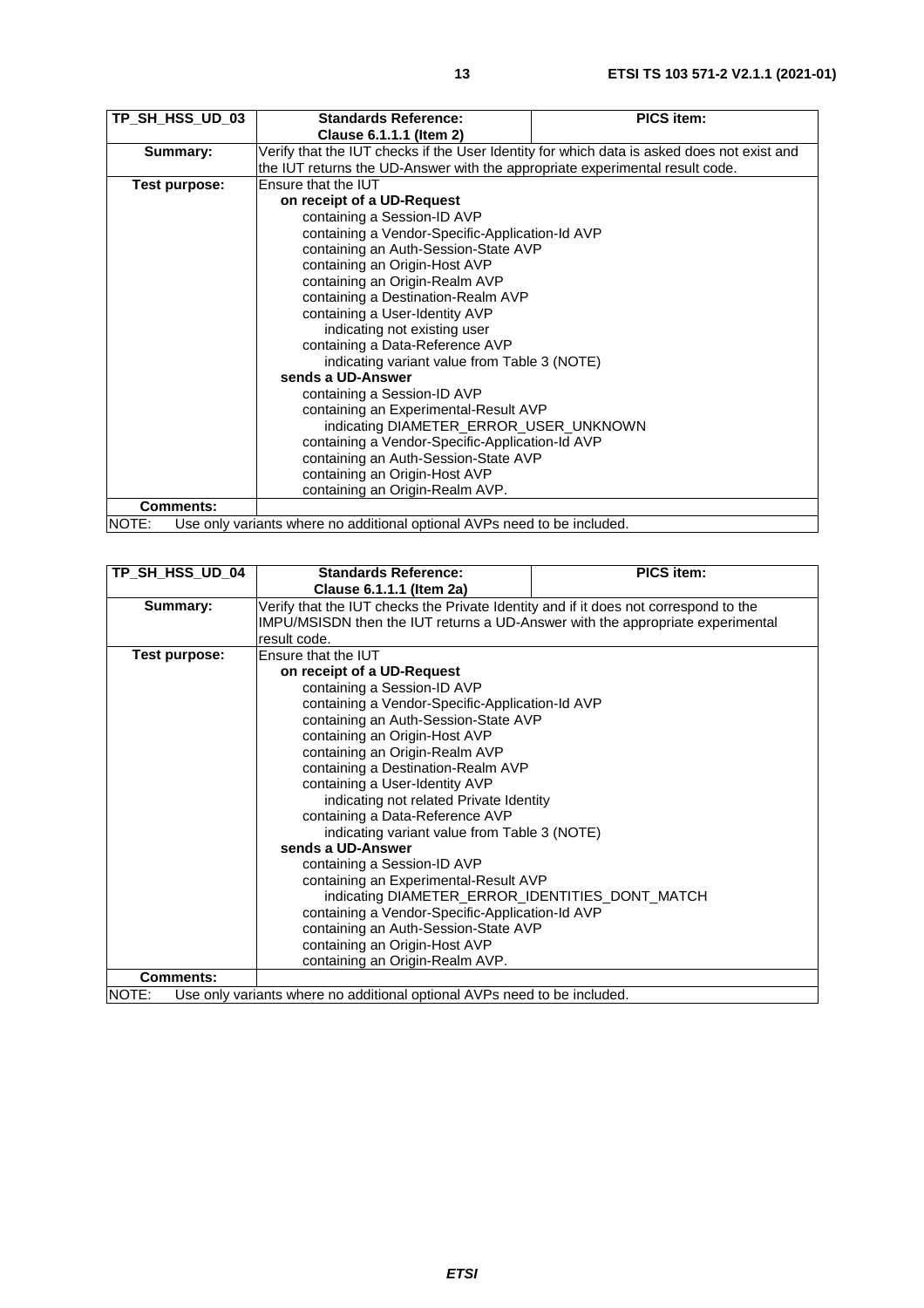| TP_SH_HSS_UD_05  | <b>Standards Reference:</b>                                                                | <b>PICS item:</b> |
|------------------|--------------------------------------------------------------------------------------------|-------------------|
|                  | Clause 6.1.1.1 (Item 3) and Table 7.6.1                                                    |                   |
| Summary:         | Verify that the IUT checks the type of User Identity and if it does not apply according to |                   |
|                  | the Table 7.6.1 due to the Data-Reference indicated in the request the IUT, returns a      |                   |
|                  | UD-Answer with the appropriate experimental result code.                                   |                   |
| Test purpose:    | Ensure that the IUT                                                                        |                   |
|                  | on receipt of a UD-Request                                                                 |                   |
|                  | containing a Session-ID AVP                                                                |                   |
|                  | containing a Vendor-Specific-Application-Id AVP                                            |                   |
|                  | containing an Auth-Session-State AVP                                                       |                   |
|                  | containing an Origin-Host AVP                                                              |                   |
|                  | containing an Origin-Realm AVP                                                             |                   |
|                  | containing a Destination-Realm AVP                                                         |                   |
|                  | containing a User-Identity AVP                                                             |                   |
|                  | indicating MSISDN                                                                          |                   |
|                  | containing a Data-Reference AVP                                                            |                   |
|                  | indicating PSIActivation (18)                                                              |                   |
|                  | containing a Service-Indication AVP                                                        |                   |
|                  | sends a UD-Answer                                                                          |                   |
|                  | containing a Session-ID AVP                                                                |                   |
|                  | containing an Experimental-Result AVP                                                      |                   |
|                  | indicating DIAMETER_ERROR_OPERATION_NOT_ALLOWED                                            |                   |
|                  | containing a Vendor-Specific-Application-Id AVP                                            |                   |
|                  | containing an Auth-Session-State AVP                                                       |                   |
|                  | containing an Origin-Host AVP                                                              |                   |
|                  | containing an Origin-Realm AVP.                                                            |                   |
| <b>Comments:</b> |                                                                                            |                   |

| TP_SH_HSS_UD_06  | <b>Standards Reference:</b>                                                            | <b>PICS item:</b>                                   |  |
|------------------|----------------------------------------------------------------------------------------|-----------------------------------------------------|--|
|                  | Clause 6.1.1.1 (Item 3a)                                                               |                                                     |  |
| Summary:         | Verify that the IUT, when the data-reference is IPAddressSecureBindingInformation (22) |                                                     |  |
|                  | and the User Identity is an IMS Public User Identity that is shared between multiple   |                                                     |  |
|                  | Private User Identities, returns a UD-Answer with the appropriate experimental result  |                                                     |  |
|                  | code.                                                                                  |                                                     |  |
| Test purpose:    | Ensure that the IUT                                                                    |                                                     |  |
|                  | on receipt of a UD-Request                                                             |                                                     |  |
|                  | containing a Session-ID AVP                                                            |                                                     |  |
|                  | containing a Vendor-Specific-Application-Id AVP                                        |                                                     |  |
|                  | containing an Auth-Session-State AVP                                                   |                                                     |  |
|                  | containing an Origin-Host AVP                                                          |                                                     |  |
|                  | containing an Origin-Realm AVP                                                         |                                                     |  |
|                  | containing a Destination-Realm AVP                                                     |                                                     |  |
|                  | containing a User-Identity AVP                                                         |                                                     |  |
|                  | indicating IMS Public User Identity                                                    |                                                     |  |
|                  | containing a Data-Reference AVP                                                        | indicating IPAddressSecurityBindingInformation (22) |  |
|                  |                                                                                        |                                                     |  |
|                  | sends a UD-Answer                                                                      |                                                     |  |
|                  | containing a Session-ID AVP                                                            |                                                     |  |
|                  | containing an Experimental-Result AVP                                                  |                                                     |  |
|                  | indicating DIAMETER_ERROR_OPERATION_NOT_ALLOWED                                        |                                                     |  |
|                  | containing a Vendor-Specific-Application-Id AVP                                        |                                                     |  |
|                  | containing an Auth-Session-State AVP                                                   |                                                     |  |
|                  | containing an Origin-Host AVP                                                          |                                                     |  |
|                  | containing an Origin-Realm AVP.                                                        |                                                     |  |
| <b>Comments:</b> |                                                                                        |                                                     |  |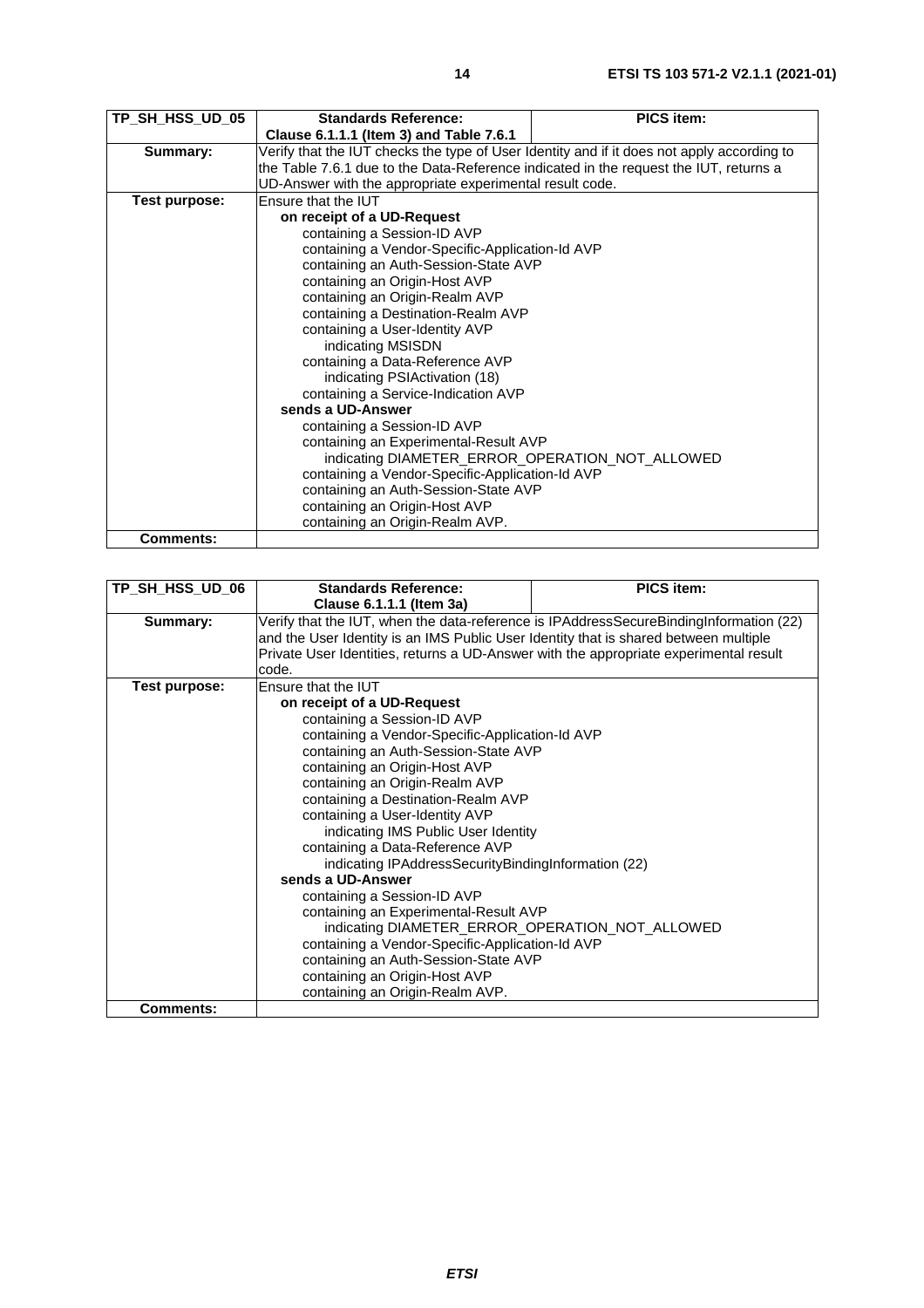| TP_SH_HSS_UD_07  | <b>Standards Reference:</b>                                                              | <b>PICS item:</b>                                                                        |
|------------------|------------------------------------------------------------------------------------------|------------------------------------------------------------------------------------------|
|                  | Clause 6.1.1.1 (Item 4)                                                                  |                                                                                          |
| Summary:         |                                                                                          | Verify that the IUT checks whether or not the data that is requested to be downloaded by |
|                  | the AS is currently being updated by another entity. If the HSS is not able to delay the |                                                                                          |
|                  | Sh-Pull-Resp message e.g. due to timeout the IUT returns a UD-Answer with the            |                                                                                          |
|                  | appropriate experimental result code.                                                    |                                                                                          |
| Test purpose:    | Ensure that the IUT                                                                      |                                                                                          |
|                  | on receipt of a UD-Request                                                               |                                                                                          |
|                  | containing a Session-ID AVP                                                              |                                                                                          |
|                  | containing a Vendor-Specific-Application-Id AVP                                          |                                                                                          |
|                  | containing an Auth-Session-State AVP                                                     |                                                                                          |
|                  | containing an Origin-Host AVP                                                            |                                                                                          |
|                  | containing an Origin-Realm AVP                                                           |                                                                                          |
|                  | containing a Destination-Realm AVP                                                       |                                                                                          |
|                  | containing a User-Identity AVP                                                           |                                                                                          |
|                  | containing a Data-Reference AVP                                                          |                                                                                          |
|                  | sends a UD-Answer                                                                        |                                                                                          |
|                  | containing a Session-ID AVP                                                              |                                                                                          |
|                  | containing an Experimental-Result AVP                                                    |                                                                                          |
|                  | indicating DIAMETER_USER_DATA_NOT_AVAILABLE                                              |                                                                                          |
|                  | containing a Vendor-Specific-Application-Id AVP                                          |                                                                                          |
|                  | containing an Auth-Session-State AVP                                                     |                                                                                          |
|                  | containing an Origin-Host AVP                                                            |                                                                                          |
|                  | containing an Origin-Realm AVP.                                                          |                                                                                          |
| <b>Comments:</b> |                                                                                          |                                                                                          |

| TP SH HSS UD 08  | <b>Standards Reference:</b>                     | <b>PICS item:</b>                                                                        |
|------------------|-------------------------------------------------|------------------------------------------------------------------------------------------|
|                  | Clause 6.1.1.1 (Item 4a)                        |                                                                                          |
| Summary:         |                                                 | Verify that the IUT in case that T-ADS Information is requested provides the most recent |
|                  | IMS Voice over PS Sessions support indication.  |                                                                                          |
| Test purpose:    | Ensure that the IUT                             |                                                                                          |
|                  | on receipt of a UD-Request                      |                                                                                          |
|                  | containing a Session-ID AVP                     |                                                                                          |
|                  | containing a Vendor-Specific-Application-Id AVP |                                                                                          |
|                  | containing an Auth-Session-State AVP            |                                                                                          |
|                  | containing an Origin-Host AVP                   |                                                                                          |
|                  | containing an Origin-Realm AVP                  |                                                                                          |
|                  | containing a Destination-Realm AVP              |                                                                                          |
|                  | containing a User-Identity AVP                  |                                                                                          |
|                  | indicating IMS Public User Identity             |                                                                                          |
|                  | containing a Data-Reference AVP                 |                                                                                          |
|                  | indicating TADSinformation (26)                 |                                                                                          |
|                  | sends a UD-Answer                               |                                                                                          |
|                  | containing a Session-ID AVP                     |                                                                                          |
|                  | containing a Result-Code AVP                    |                                                                                          |
|                  | indicating DIAMETER_SUCCESS                     |                                                                                          |
|                  | containing a Vendor-Specific-Application-Id AVP |                                                                                          |
|                  | containing an Auth-Session-State AVP            |                                                                                          |
|                  | containing an Origin-Host AVP                   |                                                                                          |
|                  | containing an Origin-Realm AVP                  |                                                                                          |
|                  | containing an User-Data AVP                     |                                                                                          |
|                  | containing Sh-Data element                      |                                                                                          |
|                  | containing Sh-DataExtension                     |                                                                                          |
|                  | containing Sh-DataExtension2                    |                                                                                          |
|                  | containing Sh-DataExtension3                    |                                                                                          |
|                  | indicating TADS information.                    |                                                                                          |
| <b>Comments:</b> |                                                 |                                                                                          |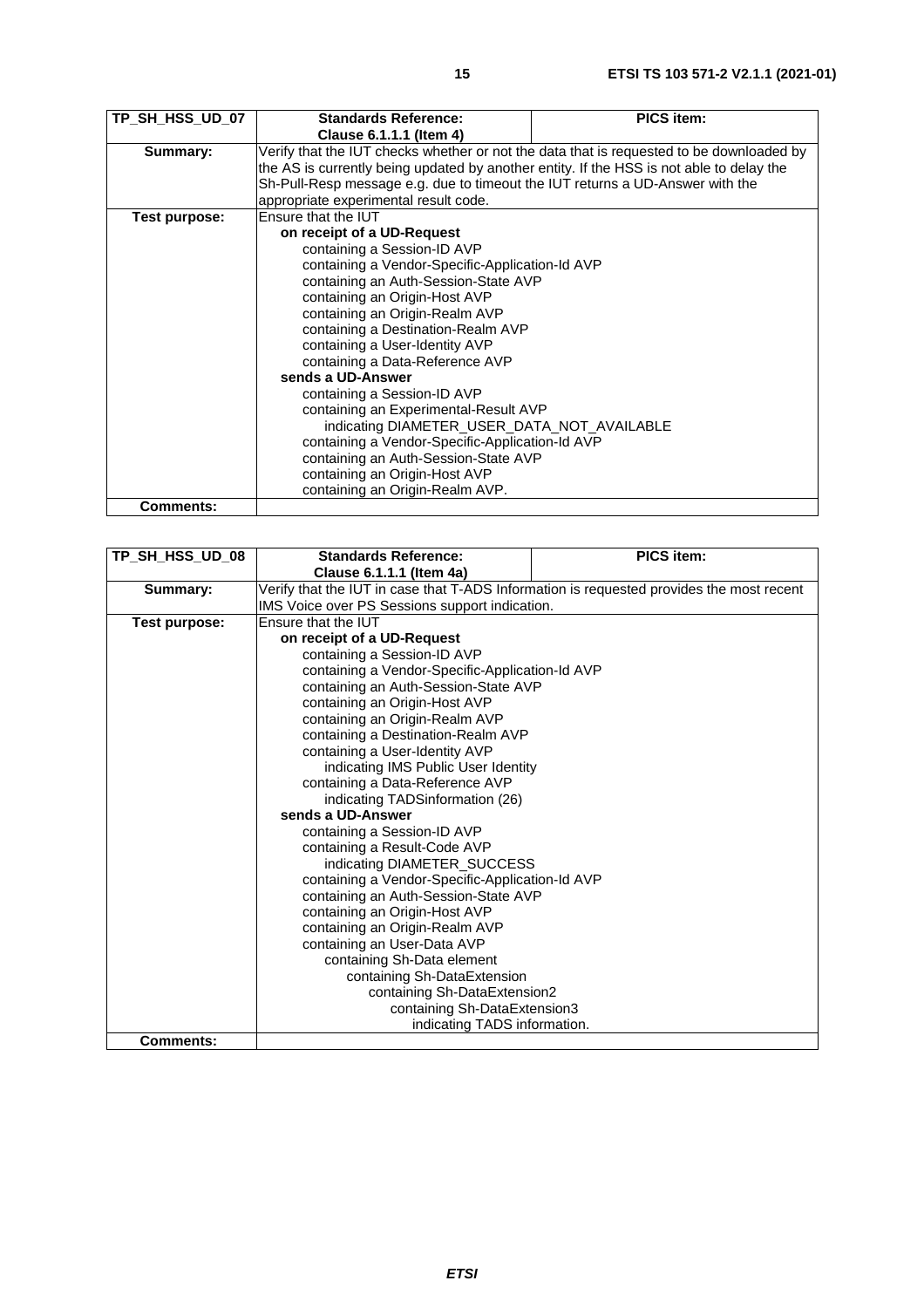| TP_SH_HSS_UD_09 | <b>Standards Reference:</b>                                                            | PICS item: |  |
|-----------------|----------------------------------------------------------------------------------------|------------|--|
|                 | Clause 6.1.1.1 (Item 5) and Tables D.1                                                 | A.4/5      |  |
|                 | and $D.2$                                                                              |            |  |
| Summary:        | Verify that the IUT includes the data pertinent to the requested Data Reference in the |            |  |
|                 | User-Data AVP according to Table 3.                                                    |            |  |
| Test purpose:   | Ensure that the IUT                                                                    |            |  |
|                 | on receipt of a UD-Request                                                             |            |  |
|                 | containing a Session-ID AVP                                                            |            |  |
|                 | containing a Vendor-Specific-Application-Id AVP                                        |            |  |
|                 | containing an Auth-Session-State AVP                                                   |            |  |
|                 | containing an Origin-Host AVP                                                          |            |  |
|                 | containing an Origin-Realm AVP                                                         |            |  |
|                 | containing a Destination-Realm AVP                                                     |            |  |
|                 | containing a Data-Reference AVP                                                        |            |  |
|                 | indicating variant value from Table 3                                                  |            |  |
|                 | containing additional AVPs from Table 3                                                |            |  |
|                 | sends a UD-Answer                                                                      |            |  |
|                 | containing a Session-ID AVP                                                            |            |  |
|                 | containing a Result-Code AVP                                                           |            |  |
|                 | indicating DIAMETER_SUCCESS                                                            |            |  |
|                 | containing a Vendor-Specific-Application-Id AVP                                        |            |  |
|                 | containing an Auth-Session-State AVP                                                   |            |  |
|                 | containing an Origin-Host AVP                                                          |            |  |
|                 | containing an Origin-Realm AVP                                                         |            |  |
|                 | containing an User-Data AVP                                                            |            |  |
|                 | containing variant value from Table 3                                                  |            |  |
|                 | may containing a Supported-Features AVP                                                |            |  |
|                 | containing Vendor-Id AVP                                                               |            |  |
|                 | containing Feature-List-ID AVP                                                         |            |  |
|                 | containing Feature-List AVP                                                            |            |  |
|                 | indicating Notif-Eff bit set to 1.                                                     |            |  |
| Comments:       |                                                                                        |            |  |

#### **Table 3: Values for TP\_SH\_HSS\_UD\_09, TP\_SH\_HSS\_UD\_10 and TP\_SH\_HSS\_UD\_11**

| <b>Test</b><br>purpose<br>variants | Data-Reference AVP values     | <b>Additional AVPs within UD-Request</b>                                                                     | User-Data AVP with<br>datatype values |
|------------------------------------|-------------------------------|--------------------------------------------------------------------------------------------------------------|---------------------------------------|
| VA_01                              | RepositoryData (0)            | User-Identity AVP<br>(IMS Public User Identity OR Public<br>Service Identity)<br>Service-Indication AVP      | Sh-Data                               |
| VA_02                              | <b>IMSPublicIdentity (10)</b> | User-Identity AVP<br>(IMS Public User Identity OR Public<br>Service Identity OR MSISDN)                      | Sh-Data                               |
| VA_03                              | IMSUserState (11)             | User-Identity AVP<br>(IMS Public User Identity)                                                              | Sh-IMS-Data                           |
| VA_04                              | S-CSCFName (12)               | User-Identity AVP<br>(IMS Public User Identity OR Public<br>Service Identity)                                | Sh-IMS-Data                           |
| VA_05                              | InitialFilterCriteria (13)    | User-Identity AVP<br>(IMS Public User Identity OR Public<br>Service Identity)<br>Server-Name AVP             | Sh-IMS-Data                           |
| VA_06                              | LocationInformation (14)      | User-Identity AVP<br>(IMS Public User Identity OR<br>MSISDN)<br>Requested-Domain AVP<br>Current-Location AVP | Sh-Data                               |
| VA_07                              | UserState (15)                | User-Identity AVP<br>(IMS Public User Identity OR<br><b>MSISDN)</b><br>Requested-Domain AVP                  | Sh-Data                               |
| VA_08                              | ChargingInformation (16)      | User-Identity AVP<br>(IMS Public User Identity OR Public<br>Service Identity OR MSISDN)                      | Sh-IMS-Data                           |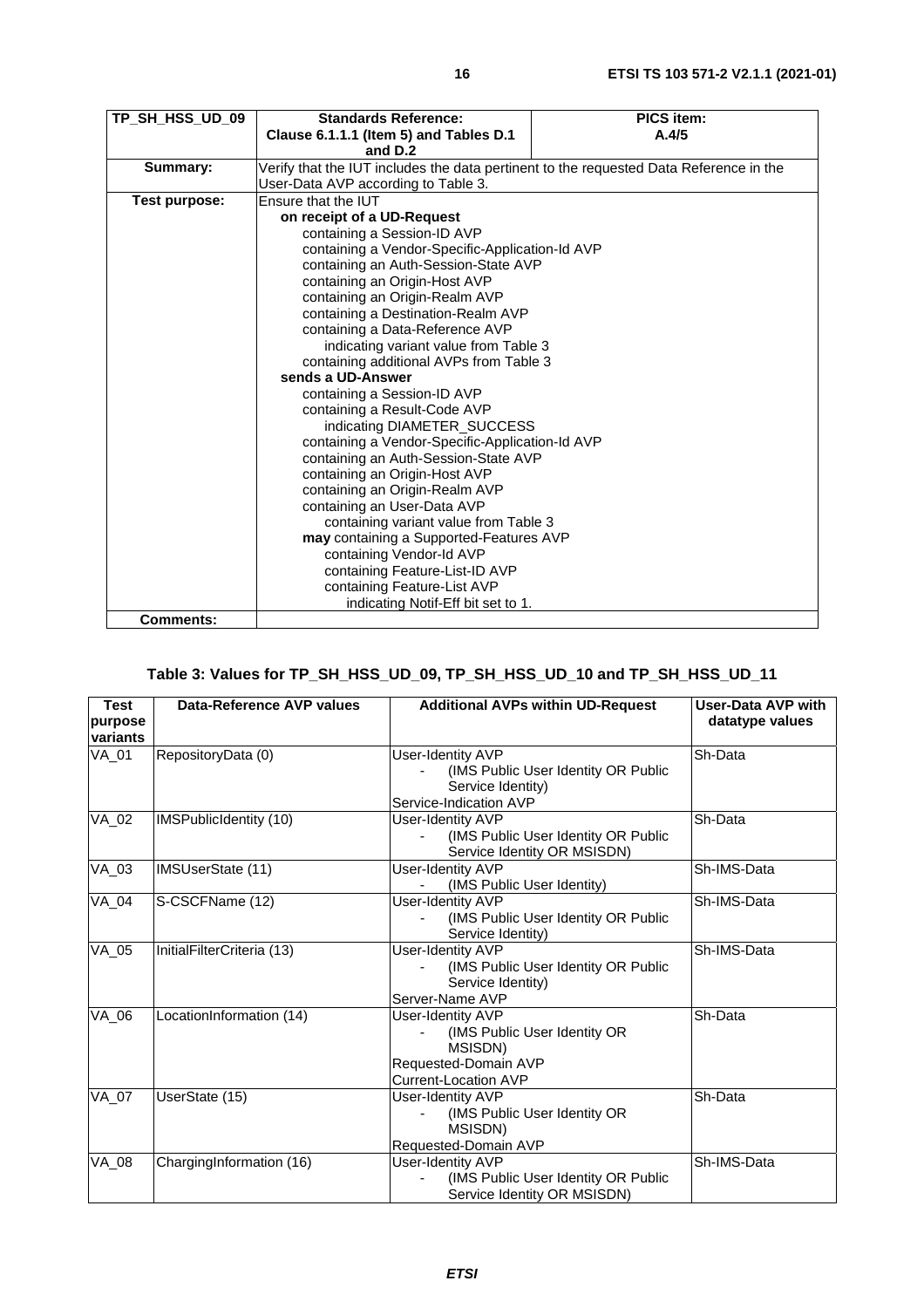| <b>Test</b><br>purpose | <b>Data-Reference AVP values</b>                                 | <b>Additional AVPs within UD-Request</b>                                                                                | <b>User-Data AVP with</b><br>datatype values |
|------------------------|------------------------------------------------------------------|-------------------------------------------------------------------------------------------------------------------------|----------------------------------------------|
| variants<br>VA_09      | MSISDN (17)                                                      | <b>User-Identity AVP</b>                                                                                                | Sh-Data                                      |
|                        |                                                                  | (IMS Public User Identity OR<br>MSISDN)                                                                                 |                                              |
| $VA_10$                | PSIActivation (18)                                               | <b>User-Identity AVP</b><br>(IMS Public User Identity)                                                                  | Sh-IMS-Data                                  |
| <b>VA_11</b>           | <b>DSAI</b> (19)                                                 | <b>User-Identity AVP</b><br>(IMS Public User Identity OR Public<br>Service Identity)<br>Server-Name AVP<br>DSAI-Tag AVP | Sh-IMS-Data                                  |
| <b>VA_12</b>           | ServiceLevelTraceInfo (21)                                       | <b>User-Identity AVP</b><br>(IMS Public User Identity OR<br>MSISDN)                                                     | Sh-IMS-Data                                  |
| $VA_13$                | IPAddressSecureBindingInformation<br>(22)                        | User-Identity AVP<br>(IMS Public User Identity)                                                                         | Sh-IMS-Data                                  |
| $VA_14$                | ServicePriorityLevel (23)                                        | <b>User-Identity AVP</b><br>(IMS Public User Identity)                                                                  | Sh-IMS-Data                                  |
| <b>VA_15</b>           | SMSRegistrationInfo (24)                                         | <b>User-Identity AVP</b><br>(IMS Public User Identity OR<br>MSISDN)                                                     | Sh-IMS-Data                                  |
| $VA_16$                | UEReachabilityForIP (25)                                         | User-Identity AVP<br>(IMS Public User Identity OR<br>MSISDN)                                                            | Sh-IMS-Data                                  |
| <b>VA_17</b>           | TADSinformation (26)                                             | <b>User-Identity AVP</b><br>(IMS Public User Identity OR<br>MSISDN)                                                     | Sh-Data                                      |
| <b>VA_18</b>           | <b>STN-SR (27)</b>                                               | User-Identity AVP<br>(IMS Public User Identity OR<br>MSISDN)                                                            | Sh-IMS-Data                                  |
| <b>VA_19</b>           | UE-SRVCC-Capability (28)                                         | User-Identity AVP<br>(IMS Public User Identity OR<br>MSISDN)                                                            | Sh-IMS-Data                                  |
| $VA_20$                | ExtendedPriority (29)                                            | User-Identity AVP<br>(IMS Public User Identity)                                                                         | Sh-IMS-Data                                  |
| $VA_21$                | <b>CSRN (30)</b>                                                 | <b>User-Identity AVP</b><br>(IMS Public User Identity OR<br>MSISDN)                                                     | Sh-IMS-Data                                  |
| <b>VA_22</b>           | ReferenceLocationInformation (31)                                | User-Identity AVP<br>(IMS Public User Identity)                                                                         | Sh-IMS-Data                                  |
| $VA_23$                | $\overline{\text{MSI}}(32)$                                      | <b>User-Identity AVP</b><br>(IMS Public User Identity)                                                                  | Sh-Data                                      |
| <b>VA 24</b>           | <b>IMSPrivateUserIdentity (33)</b>                               | <b>User-Identity AVP</b><br>(IMS Public User Identity)                                                                  | Sh-Data                                      |
|                        | NOTE: See Table 7.6.1 ETSI ETSI TS 129 329 [2] for more details. |                                                                                                                         |                                              |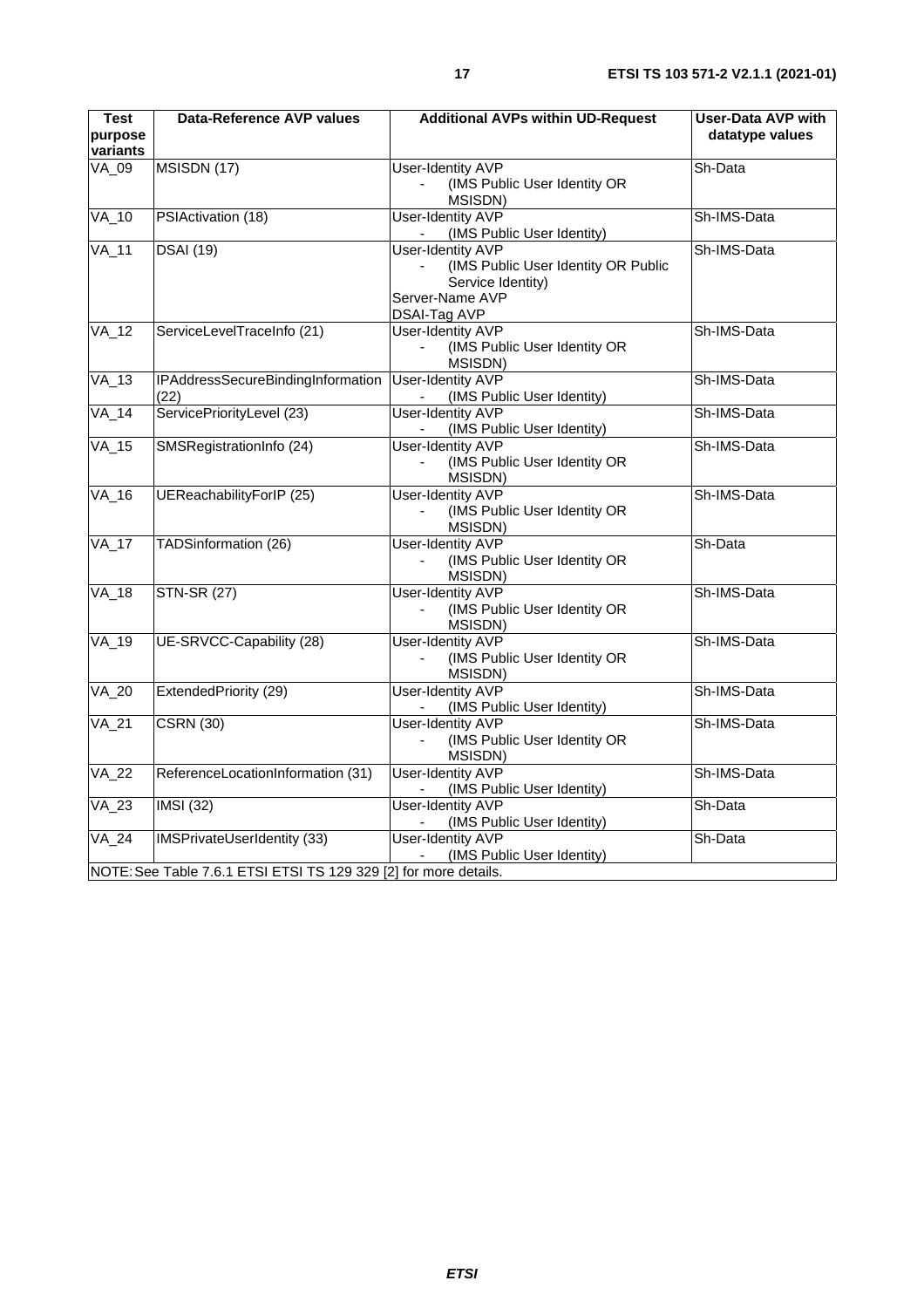| TP_SH_HSS_UD_10 | <b>Standards Reference:</b>                                                            | <b>PICS item:</b> |
|-----------------|----------------------------------------------------------------------------------------|-------------------|
|                 | Clause 6.1.1.1 (Item 5 after note 4)                                                   | <b>NOT A.4/5</b>  |
| Summary:        | Verify that the IUT does not include the User-Data AVP in a UD-Answer if both the AS   |                   |
|                 | and the IUT have determined via mutual feature evaluation not to support the Notif-Eff |                   |
|                 | feature and in the case that requested data is not available to the HSS.               |                   |
| Test purpose:   | Ensure that the IUT                                                                    |                   |
|                 | on receipt of a UD-Request                                                             |                   |
|                 | containing a Session-ID AVP                                                            |                   |
|                 | containing a Vendor-Specific-Application-Id AVP                                        |                   |
|                 | containing an Auth-Session-State AVP                                                   |                   |
|                 | containing an Origin-Host AVP                                                          |                   |
|                 | containing an Origin-Realm AVP                                                         |                   |
|                 | containing a Destination-Realm AVP                                                     |                   |
|                 | containing a Data-Reference AVP                                                        |                   |
|                 | indicating variant value from Table 3                                                  |                   |
|                 | containing additional AVPs from Table 3<br>sends a UD-Answer                           |                   |
|                 |                                                                                        |                   |
|                 | containing a Session-ID AVP                                                            |                   |
|                 | containing a Result-Code AVP                                                           |                   |
|                 | indicating DIAMETER_SUCCESS                                                            |                   |
|                 | containing a Vendor-Specific-Application-Id AVP                                        |                   |
|                 | containing an Auth-Session-State AVP                                                   |                   |
|                 | containing an Origin-Host AVP                                                          |                   |
|                 | containing an Origin-Realm AVP                                                         |                   |
| Comments:       | not containing an User-Data AVP.                                                       |                   |
|                 |                                                                                        |                   |

| TP_SH_HSS_UD_11<br>Clause 6.1.1.1 (Item 5 after note 4)<br>A.4/5                                  |                                      |  |
|---------------------------------------------------------------------------------------------------|--------------------------------------|--|
|                                                                                                   |                                      |  |
| Verify that the IUT does not include the User-Data AVP within a UD-Answer if both the<br>Summary: |                                      |  |
| AS and the HSS support the Notif-Eff feature and none of the requested data is available          |                                      |  |
| to the IUT.                                                                                       |                                      |  |
| Ensure that the IUT<br>Test purpose:                                                              |                                      |  |
| on receipt of a UD-Request                                                                        |                                      |  |
| containing a Session-ID AVP                                                                       |                                      |  |
| containing a Vendor-Specific-Application-Id AVP                                                   |                                      |  |
|                                                                                                   | containing an Auth-Session-State AVP |  |
|                                                                                                   | containing an Origin-Host AVP        |  |
|                                                                                                   | containing an Origin-Realm AVP       |  |
|                                                                                                   | containing a Destination-Realm AVP   |  |
| containing a Data-Reference AVP                                                                   |                                      |  |
| indicating variant value from Table 3                                                             |                                      |  |
| containing additional AVPs from Table 3                                                           |                                      |  |
| sends a UD-Answer                                                                                 |                                      |  |
|                                                                                                   | containing a Session-ID AVP          |  |
|                                                                                                   | containing a Result-Code AVP         |  |
| indicating DIAMETER_SUCCESS                                                                       |                                      |  |
| containing a Vendor-Specific-Application-Id AVP<br>containing an Auth-Session-State AVP           |                                      |  |
|                                                                                                   |                                      |  |
| containing an Origin-Host AVP<br>containing an Origin-Realm AVP                                   |                                      |  |
| not containing an User-Data AVP.                                                                  |                                      |  |
| <b>Comments:</b>                                                                                  |                                      |  |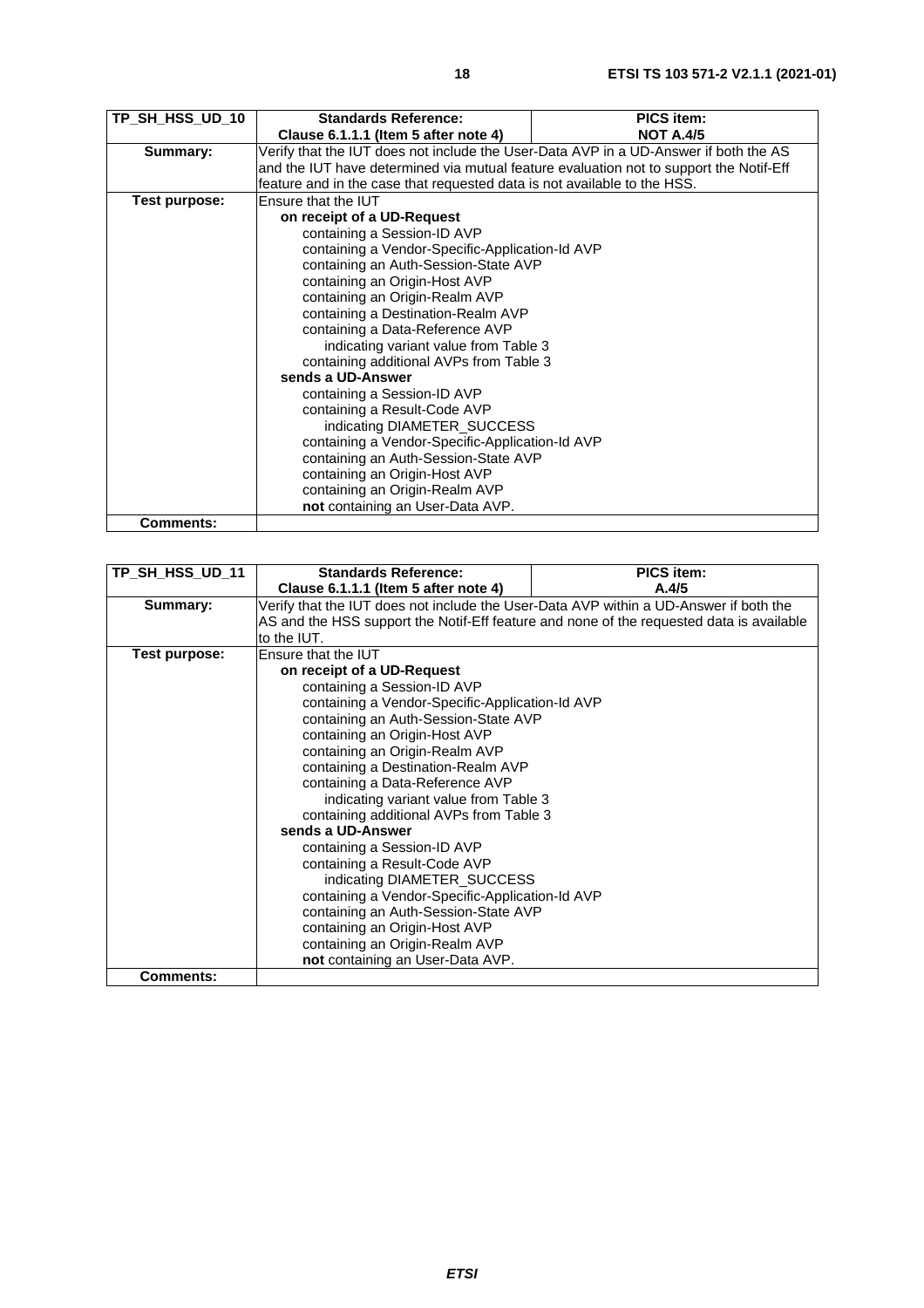| TP_SH_HSS_UD_12  | <b>Standards Reference:</b>                                                           | <b>PICS item:</b>                    |  |
|------------------|---------------------------------------------------------------------------------------|--------------------------------------|--|
|                  | Clause 6.1.1.1 (1 <sup>st</sup> dashed line in item 5)                                | A.4/5                                |  |
| Summary:         | Verify that the IUT sends a User Data AVP with RepositoryData element containing a    |                                      |  |
|                  | Service Indication and a Sequence Number but not containing a ServiceData element     |                                      |  |
|                  | when both the AS and the HSS support the Notif-Eff feature and repository data is not |                                      |  |
|                  | available to the HSS.                                                                 |                                      |  |
| Test purpose:    | Ensure that the IUT                                                                   |                                      |  |
|                  | on receipt of a UD-Request                                                            |                                      |  |
|                  | containing a Session-ID AVP                                                           |                                      |  |
|                  | containing a Vendor-Specific-Application-Id AVP                                       |                                      |  |
|                  |                                                                                       | containing an Auth-Session-State AVP |  |
|                  | containing an Origin-Host AVP                                                         |                                      |  |
|                  | containing an Origin-Realm AVP                                                        |                                      |  |
|                  | containing a Destination-Realm AVP                                                    |                                      |  |
|                  | containing a User-Identity AVP                                                        |                                      |  |
|                  | indicating IMS Public User Identity                                                   |                                      |  |
|                  | containing a Data-Reference AVP                                                       |                                      |  |
|                  | indicating RepositoryData (0)                                                         |                                      |  |
|                  | containing a Service-Indication AVP                                                   |                                      |  |
|                  | sends a UD-Answer                                                                     |                                      |  |
|                  | containing a Session-ID AVP                                                           |                                      |  |
|                  | containing a Result-Code AVP                                                          |                                      |  |
|                  | indicating DIAMETER SUCCESS                                                           |                                      |  |
|                  | containing a Vendor-Specific-Application-Id AVP                                       |                                      |  |
|                  | containing an Auth-Session-State AVP                                                  |                                      |  |
|                  | containing an Origin-Host AVP                                                         |                                      |  |
|                  | containing an Origin-Realm AVP                                                        |                                      |  |
|                  | containing an User-Data AVP                                                           |                                      |  |
|                  | containing Sh-Data element                                                            |                                      |  |
|                  | containing RepositoryData element                                                     |                                      |  |
|                  | containing ServiceIndication element                                                  |                                      |  |
|                  | containing SequenceNumber element                                                     |                                      |  |
|                  | not containing ServiceData element.                                                   |                                      |  |
| <b>Comments:</b> |                                                                                       |                                      |  |

| TP SH HSS UD 13 | <b>Standards Reference:</b>                                                          | <b>PICS item:</b> |
|-----------------|--------------------------------------------------------------------------------------|-------------------|
|                 | Clause 6.1.1.1 ( $2nd$ dashed line in item 5)                                        | A.4/5             |
| Summary:        | Verify that the IUT sends a User Data AVP with empty PublicIdentifiers element when  |                   |
|                 | both the AS and the HSS support the Notif-Eff feature and public identifiers are not |                   |
|                 | available to the HSS.                                                                |                   |
| Test purpose:   | Ensure that the IUT                                                                  |                   |
|                 | on receipt of a UD-Request                                                           |                   |
|                 | containing a Session-ID AVP                                                          |                   |
|                 | containing a Vendor-Specific-Application-Id AVP                                      |                   |
|                 | containing an Auth-Session-State AVP                                                 |                   |
|                 | containing an Origin-Host AVP                                                        |                   |
|                 | containing an Origin-Realm AVP                                                       |                   |
|                 | containing a Destination-Realm AVP                                                   |                   |
|                 | containing a User-Identity AVP                                                       |                   |
|                 | indicating IMS Public User Identity                                                  |                   |
|                 | containing a Data-Reference AVP                                                      |                   |
|                 | indicating IMSPublicIdentity (10)                                                    |                   |
|                 | sends a UD-Answer                                                                    |                   |
|                 | containing a Session-ID AVP                                                          |                   |
|                 | containing a Result-Code AVP                                                         |                   |
|                 | indicating DIAMETER_SUCCESS                                                          |                   |
|                 | containing a Vendor-Specific-Application-Id AVP                                      |                   |
|                 | containing an Auth-Session-State AVP                                                 |                   |
|                 | containing an Origin-Host AVP                                                        |                   |
|                 | containing an Origin-Realm AVP                                                       |                   |
|                 | containing an User-Data AVP                                                          |                   |
|                 | containing Sh-Data element                                                           |                   |
|                 | containing <b>empty</b> Public dentifiers element.                                   |                   |
| Comments:       |                                                                                      |                   |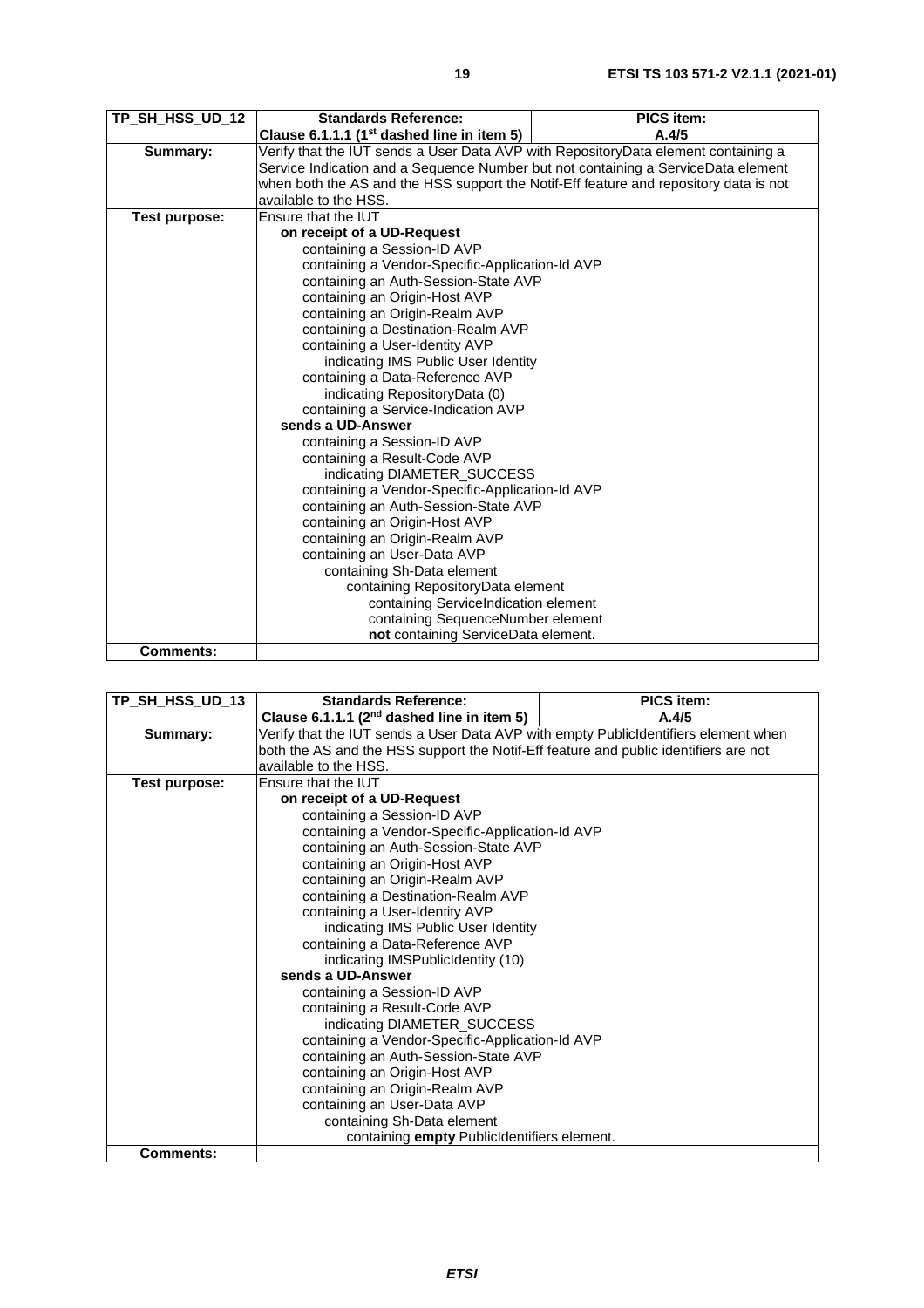| TP_SH_HSS_UD_14  | <b>Standards Reference:</b>                                                       | <b>PICS item:</b>                                                                   |
|------------------|-----------------------------------------------------------------------------------|-------------------------------------------------------------------------------------|
|                  | Clause 6.1.1.1 (3 <sup>rd</sup> dashed line in item 5)                            | A.4/5                                                                               |
| Summary:         | Verify that the IUT sends a User Data AVP with empty CSLocationInformation and/or |                                                                                     |
|                  |                                                                                   | empty PSLocationInformation element when both the AS and the HSS support the Notif- |
|                  | Eff feature and location information is not available to the HSS.                 |                                                                                     |
| Test purpose:    | Ensure that the IUT                                                               |                                                                                     |
|                  | on receipt of a UD-Request                                                        |                                                                                     |
|                  | containing a Session-ID AVP                                                       |                                                                                     |
|                  | containing a Vendor-Specific-Application-Id AVP                                   |                                                                                     |
|                  | containing an Auth-Session-State AVP                                              |                                                                                     |
|                  | containing an Origin-Host AVP                                                     |                                                                                     |
|                  | containing an Origin-Realm AVP                                                    |                                                                                     |
|                  | containing a Destination-Realm AVP                                                |                                                                                     |
|                  | containing a User-Identity AVP                                                    |                                                                                     |
|                  | indicating IMS Public User Identity                                               |                                                                                     |
|                  | containing a Data-Reference AVP                                                   |                                                                                     |
|                  | indicating LocationInformation (14)                                               |                                                                                     |
|                  | containing a Requested-Domain AVP                                                 |                                                                                     |
|                  | containing a Current-Location AVP                                                 |                                                                                     |
|                  | sends a UD-Answer                                                                 |                                                                                     |
|                  | containing a Session-ID AVP                                                       |                                                                                     |
|                  | containing a Result-Code AVP                                                      |                                                                                     |
|                  | indicating DIAMETER SUCCESS                                                       |                                                                                     |
|                  | containing a Vendor-Specific-Application-Id AVP                                   |                                                                                     |
|                  | containing an Auth-Session-State AVP                                              |                                                                                     |
|                  | containing an Origin-Host AVP                                                     |                                                                                     |
|                  | containing an Origin-Realm AVP                                                    |                                                                                     |
|                  | containing an User-Data AVP                                                       |                                                                                     |
|                  | containing Sh-Data element                                                        |                                                                                     |
|                  | containing empty CSLocationInformation element and/or                             |                                                                                     |
|                  | containing empty PSLocationInformation element.                                   |                                                                                     |
| <b>Comments:</b> |                                                                                   |                                                                                     |

| TP_SH_HSS_UD_15  | <b>Standards Reference:</b>                                                     | PICS item:                                                                              |
|------------------|---------------------------------------------------------------------------------|-----------------------------------------------------------------------------------------|
|                  | Clause 6.1.1.1 ( $4th$ dashed line in item 5)                                   | A.4/5                                                                                   |
| Summary:         | Verify that the IUT sends a User Data AVP with missing CSUserState element when |                                                                                         |
|                  |                                                                                 | both the AS and the HSS support the Notif-Eff feature and CS-UserState is not available |
|                  | to the HSS.                                                                     |                                                                                         |
| Test purpose:    | Ensure that the IUT                                                             |                                                                                         |
|                  | on receipt of a UD-Request                                                      |                                                                                         |
|                  | containing a Session-ID AVP                                                     |                                                                                         |
|                  | containing a Vendor-Specific-Application-Id AVP                                 |                                                                                         |
|                  | containing an Auth-Session-State AVP                                            |                                                                                         |
|                  | containing an Origin-Host AVP                                                   |                                                                                         |
|                  | containing an Origin-Realm AVP                                                  |                                                                                         |
|                  | containing a Destination-Realm AVP                                              |                                                                                         |
|                  | containing a User-Identity AVP                                                  |                                                                                         |
|                  | indicating IMS Public User Identity                                             |                                                                                         |
|                  | containing a Data-Reference AVP                                                 |                                                                                         |
|                  | indicating UserState (15)                                                       |                                                                                         |
|                  | containing a Requested-Domain AVP<br>sends a UD-Answer                          |                                                                                         |
|                  |                                                                                 |                                                                                         |
|                  | containing a Session-ID AVP<br>containing a Result-Code AVP                     |                                                                                         |
|                  |                                                                                 |                                                                                         |
|                  | indicating DIAMETER_SUCCESS<br>containing a Vendor-Specific-Application-Id AVP  |                                                                                         |
|                  | containing an Auth-Session-State AVP                                            |                                                                                         |
|                  | containing an Origin-Host AVP                                                   |                                                                                         |
|                  | containing an Origin-Realm AVP                                                  |                                                                                         |
|                  | containing an User-Data AVP                                                     |                                                                                         |
|                  | containing Sh-Data element                                                      |                                                                                         |
|                  | not containing CSUserState element.                                             |                                                                                         |
| <b>Comments:</b> |                                                                                 |                                                                                         |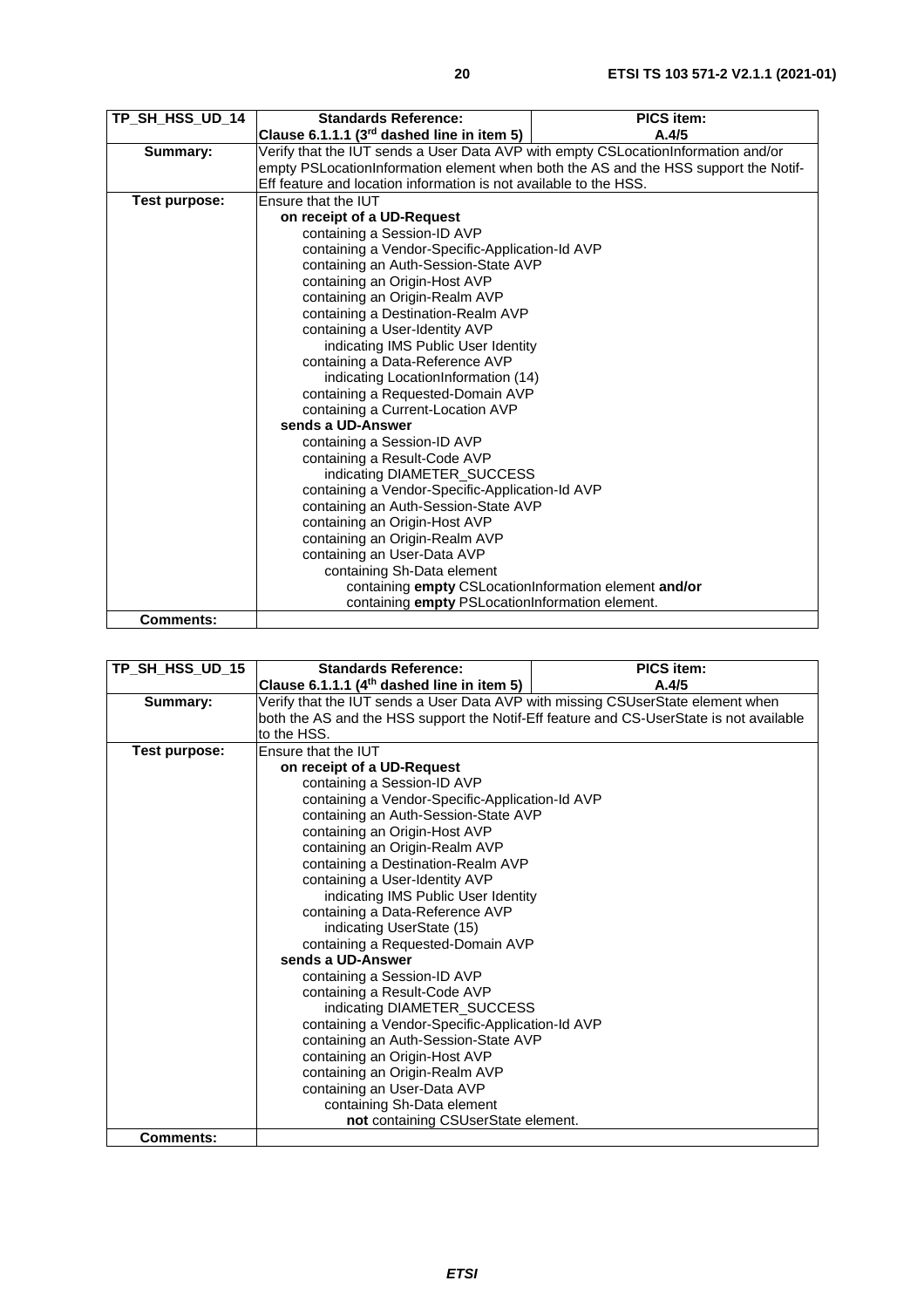| TP_SH_HSS_UD_16  | <b>Standards Reference:</b>                                                     | <b>PICS item:</b>                                                                       |
|------------------|---------------------------------------------------------------------------------|-----------------------------------------------------------------------------------------|
|                  | Clause 6.1.1.1 ( $5th$ dashed line in item 5)                                   | A.4/5                                                                                   |
| Summary:         | Verify that the IUT sends a User Data AVP with missing PSUserState element when |                                                                                         |
|                  |                                                                                 | both the AS and the HSS support the Notif-Eff feature and PS-UserState is not available |
|                  | to the HSS.                                                                     |                                                                                         |
| Test purpose:    | Ensure that the IUT                                                             |                                                                                         |
|                  | on receipt of a UD-Request                                                      |                                                                                         |
|                  | containing a Session-ID AVP                                                     |                                                                                         |
|                  | containing a Vendor-Specific-Application-Id AVP                                 |                                                                                         |
|                  | containing an Auth-Session-State AVP                                            |                                                                                         |
|                  | containing an Origin-Host AVP                                                   |                                                                                         |
|                  | containing an Origin-Realm AVP                                                  |                                                                                         |
|                  | containing a Destination-Realm AVP                                              |                                                                                         |
|                  | containing a User-Identity AVP                                                  |                                                                                         |
|                  | indicating IMS Public User Identity                                             |                                                                                         |
|                  | containing a Data-Reference AVP                                                 |                                                                                         |
|                  | indicating UserState (15)                                                       |                                                                                         |
|                  | containing a Requested-Domain AVP<br>sends a UD-Answer                          |                                                                                         |
|                  | containing a Session-ID AVP                                                     |                                                                                         |
|                  | containing a Result-Code AVP                                                    |                                                                                         |
|                  | indicating DIAMETER_SUCCESS                                                     |                                                                                         |
|                  | containing a Vendor-Specific-Application-Id AVP                                 |                                                                                         |
|                  | containing an Auth-Session-State AVP                                            |                                                                                         |
|                  | containing an Origin-Host AVP                                                   |                                                                                         |
|                  | containing an Origin-Realm AVP                                                  |                                                                                         |
|                  | containing an User-Data AVP                                                     |                                                                                         |
|                  | containing Sh-Data element                                                      |                                                                                         |
|                  | not containing PSUserState element.                                             |                                                                                         |
| <b>Comments:</b> |                                                                                 |                                                                                         |

| TP SH HSS UD 17  | <b>Standards Reference:</b>                                                           | <b>PICS item:</b>                                                                |
|------------------|---------------------------------------------------------------------------------------|----------------------------------------------------------------------------------|
|                  | Clause 6.1.1.1 (1 <sup>st</sup> dashed line within $6th$                              | A.4/5                                                                            |
|                  | dashed line in item 5)                                                                |                                                                                  |
| Summary:         |                                                                                       | Verify that the IUT sends a User Data AVP with empty SCSCFName element when both |
|                  | the AS and the HSS support the Notif-Eff feature and the S-CSCF name is not available |                                                                                  |
|                  | to the HSS.                                                                           |                                                                                  |
| Test purpose:    | Ensure that the IUT                                                                   |                                                                                  |
|                  | on receipt of a UD-Request                                                            |                                                                                  |
|                  | containing a Session-ID AVP                                                           |                                                                                  |
|                  | containing a Vendor-Specific-Application-Id AVP                                       |                                                                                  |
|                  | containing an Auth-Session-State AVP                                                  |                                                                                  |
|                  | containing an Origin-Host AVP                                                         |                                                                                  |
|                  | containing an Origin-Realm AVP                                                        |                                                                                  |
|                  | containing a Destination-Realm AVP                                                    |                                                                                  |
|                  | containing a User-Identity AVP                                                        |                                                                                  |
|                  | indicating IMS Public User Identity                                                   |                                                                                  |
|                  | containing a Data-Reference AVP                                                       |                                                                                  |
|                  | indicating S-CSCFName (12)                                                            |                                                                                  |
|                  | sends a UD-Answer                                                                     |                                                                                  |
|                  | containing a Session-ID AVP                                                           |                                                                                  |
|                  | containing a Result-Code AVP                                                          |                                                                                  |
|                  | indicating DIAMETER_SUCCESS                                                           |                                                                                  |
|                  | containing a Vendor-Specific-Application-Id AVP                                       |                                                                                  |
|                  | containing an Auth-Session-State AVP                                                  |                                                                                  |
|                  | containing an Origin-Host AVP                                                         |                                                                                  |
|                  | containing an Origin-Realm AVP                                                        |                                                                                  |
|                  | containing an User-Data AVP                                                           |                                                                                  |
|                  | containing Sh-Data element                                                            |                                                                                  |
|                  | containing Sh-IMS-Data element                                                        |                                                                                  |
|                  | containing empty SCSCFName element.                                                   |                                                                                  |
| <b>Comments:</b> |                                                                                       |                                                                                  |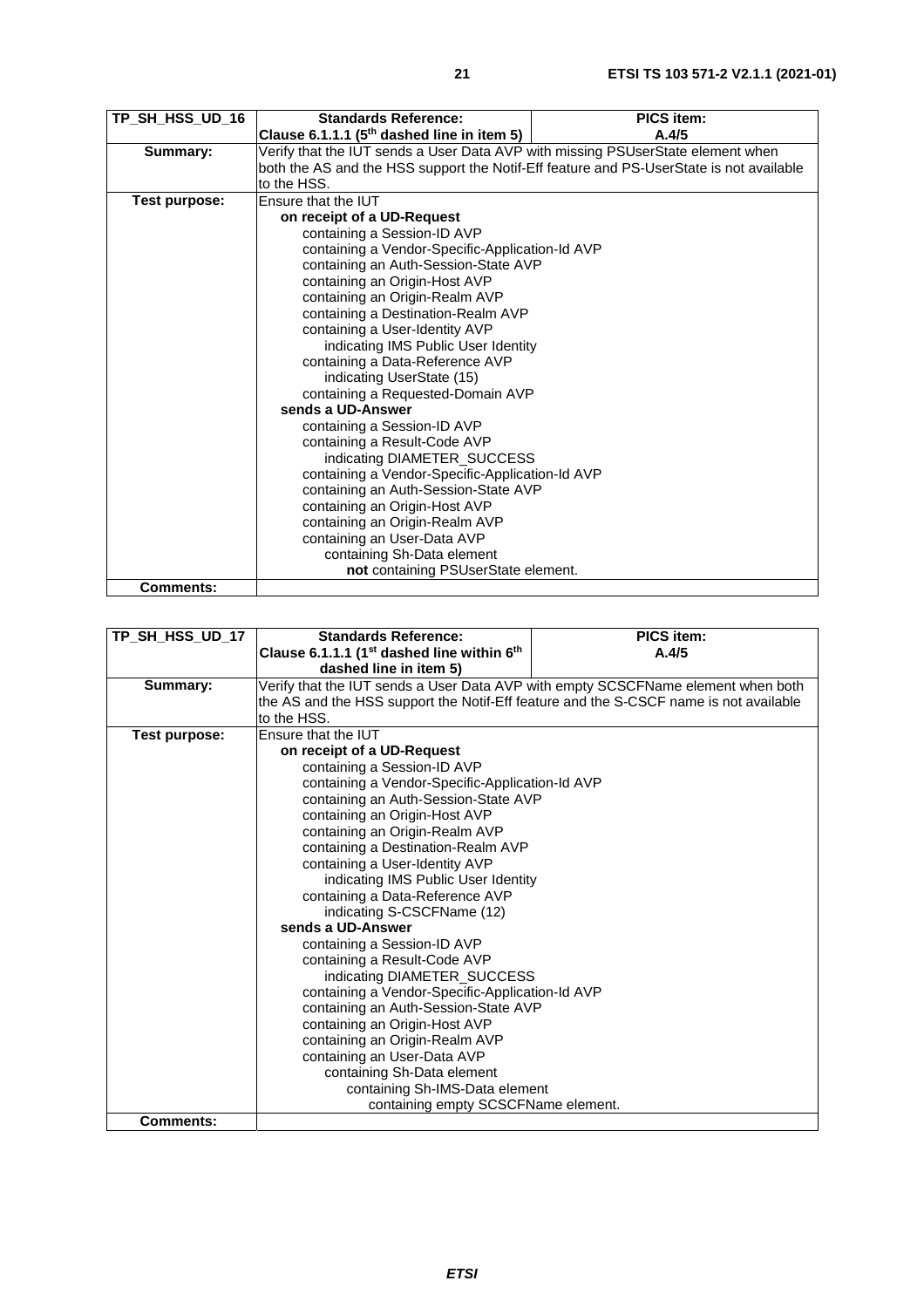| TP_SH_HSS_UD_18  | <b>Standards Reference:</b>                                                             | <b>PICS item:</b>                       |
|------------------|-----------------------------------------------------------------------------------------|-----------------------------------------|
|                  | Clause 6.1.1.1 ( $2nd$ dashed line within                                               | A.4/5                                   |
|                  | 6 <sup>th</sup> dashed line in item 5)                                                  |                                         |
| Summary:         | Verify that the IUT sends a User Data AVP with empty IPv4Address element or             |                                         |
|                  | IPv6Prefix element when both the AS and the HSS support the Notif-Eff feature and the   |                                         |
|                  | IP address Security Binding Information is not available to the HSS.                    |                                         |
| Test purpose:    | Ensure that the IUT                                                                     |                                         |
|                  | on receipt of a UD-Request                                                              |                                         |
|                  | containing a Session-ID AVP                                                             |                                         |
|                  | containing a Vendor-Specific-Application-Id AVP                                         |                                         |
|                  | containing an Auth-Session-State AVP                                                    |                                         |
|                  | containing an Origin-Host AVP                                                           |                                         |
|                  | containing an Origin-Realm AVP                                                          |                                         |
|                  | containing a Destination-Realm AVP                                                      |                                         |
|                  | containing a User-Identity AVP                                                          |                                         |
|                  | indicating IMS Public User Identity                                                     |                                         |
|                  | containing a Data-Reference AVP                                                         |                                         |
|                  | indicating IPAddressSecureBindingInformation (22)<br>sends a UD-Answer                  |                                         |
|                  |                                                                                         |                                         |
|                  | containing a Session-ID AVP<br>containing a Result-Code AVP                             |                                         |
|                  | indicating DIAMETER SUCCESS                                                             |                                         |
|                  |                                                                                         |                                         |
|                  | containing a Vendor-Specific-Application-Id AVP<br>containing an Auth-Session-State AVP |                                         |
|                  | containing an Origin-Host AVP                                                           |                                         |
|                  | containing an Origin-Realm AVP                                                          |                                         |
|                  | containing an User-Data AVP                                                             |                                         |
|                  | containing Sh-Data element                                                              |                                         |
|                  | containing Sh-IMS-Data element                                                          |                                         |
|                  | containing Sh-IMS-DataExtension                                                         |                                         |
|                  | containing Sh-IMS-DataExtension2                                                        |                                         |
|                  | containing Sh-IMS-DataExtension3                                                        |                                         |
|                  |                                                                                         | containing empty IPv4Address element or |
|                  | containing empty IPv6Prefix element.                                                    |                                         |
| <b>Comments:</b> |                                                                                         |                                         |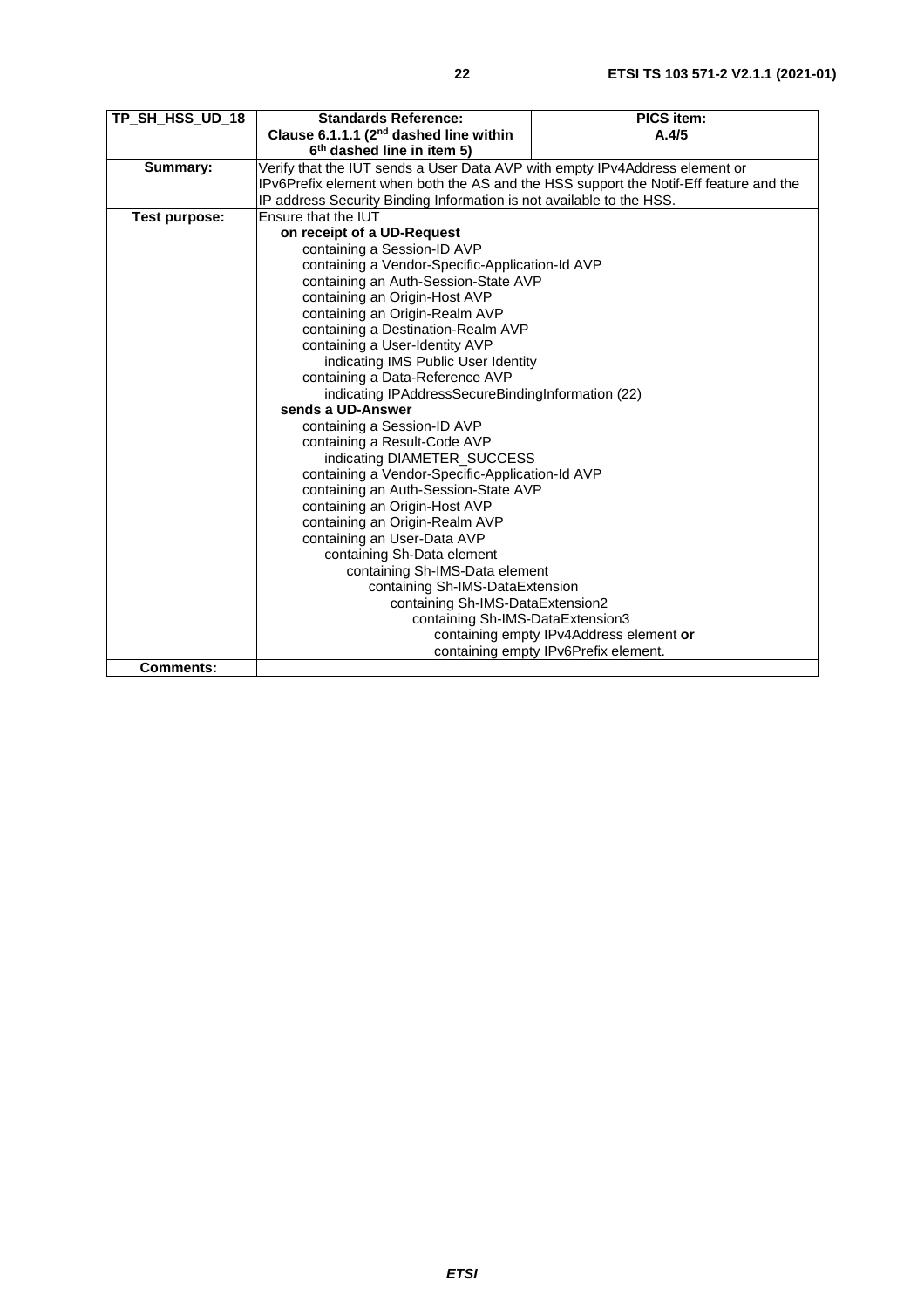| TP_SH_HSS_UD_19  | <b>Standards Reference:</b>                                                               | <b>PICS item:</b> |
|------------------|-------------------------------------------------------------------------------------------|-------------------|
|                  | Clause 6.1.1.1 (3rd dashed line within 6th                                                | A.4/5             |
|                  | dashed line in item 5)                                                                    |                   |
| Summary:         | Verify that the IUT sends a User Data AVP with empty IFCs element when both the AS        |                   |
|                  | and the HSS support the Notif-Eff feature and iFCs for the user that are relevant for the |                   |
|                  | AS are not available to the HSS.                                                          |                   |
| Test purpose:    | Ensure that the IUT                                                                       |                   |
|                  | on receipt of a UD-Request                                                                |                   |
|                  | containing a Session-ID AVP                                                               |                   |
|                  | containing a Vendor-Specific-Application-Id AVP                                           |                   |
|                  | containing an Auth-Session-State AVP                                                      |                   |
|                  | containing an Origin-Host AVP                                                             |                   |
|                  | containing an Origin-Realm AVP                                                            |                   |
|                  | containing a Destination-Realm AVP                                                        |                   |
|                  | containing a User-Identity AVP                                                            |                   |
|                  | indicating IMS Public User Identity                                                       |                   |
|                  | containing a Data-Reference AVP                                                           |                   |
|                  | indicating InitialFilterCriteria (13)                                                     |                   |
|                  | containing a Server-Name AVP                                                              |                   |
|                  | indicating SIP URL of the IUT                                                             |                   |
|                  | sends a UD-Answer                                                                         |                   |
|                  | containing a Session-ID AVP                                                               |                   |
|                  | containing a Result-Code AVP                                                              |                   |
|                  | indicating DIAMETER SUCCESS                                                               |                   |
|                  | containing a Vendor-Specific-Application-Id AVP                                           |                   |
|                  | containing an Auth-Session-State AVP                                                      |                   |
|                  | containing an Origin-Host AVP                                                             |                   |
|                  | containing an Origin-Realm AVP                                                            |                   |
|                  | containing an User-Data AVP                                                               |                   |
|                  | containing Sh-Data element                                                                |                   |
|                  | containing Sh-IMS-Data element                                                            |                   |
|                  | containing empty IFCs element.                                                            |                   |
| <b>Comments:</b> |                                                                                           |                   |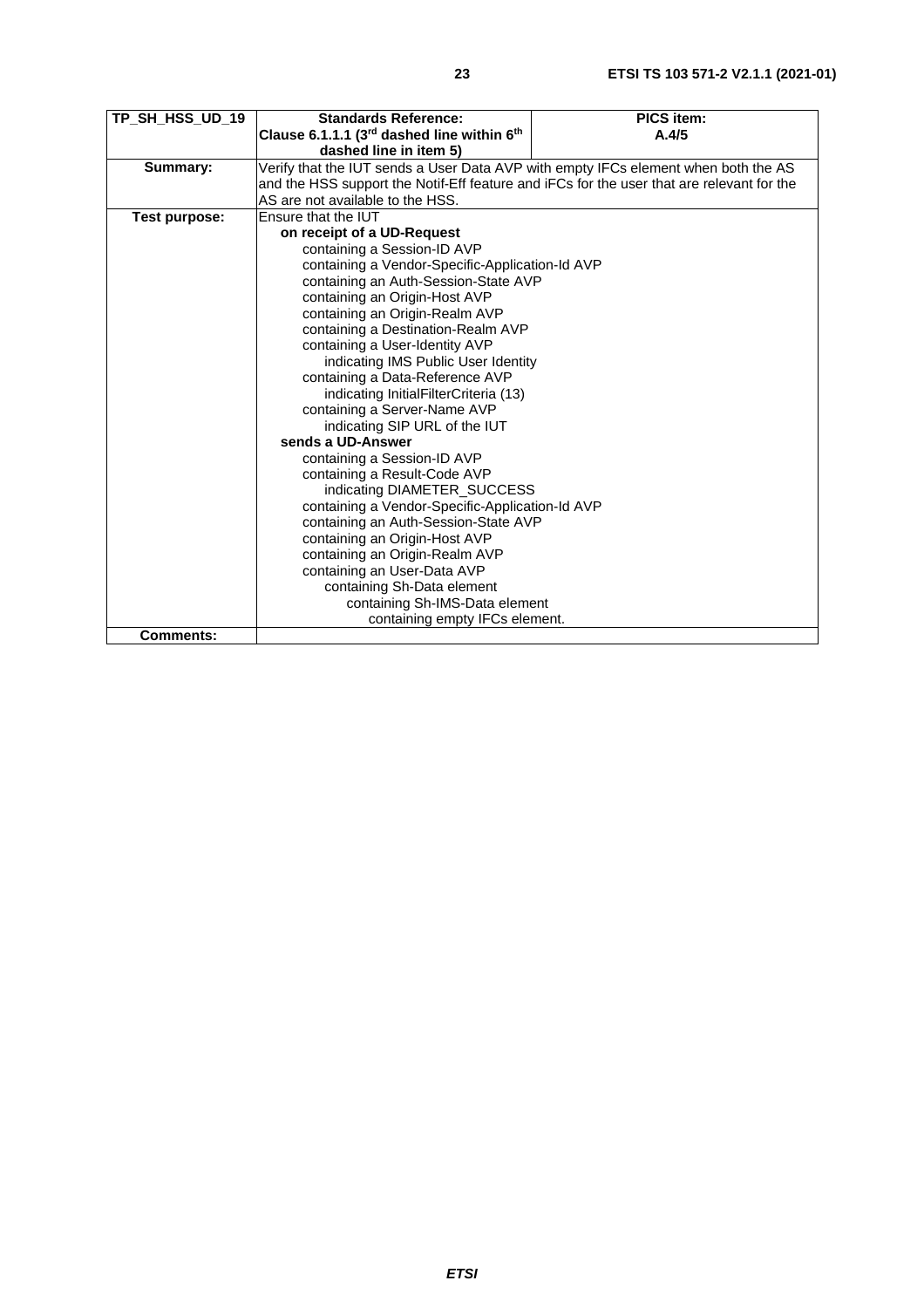| TP_SH_HSS_UD_20  | <b>Standards Reference:</b>                                                        | <b>PICS item:</b>                           |
|------------------|------------------------------------------------------------------------------------|---------------------------------------------|
|                  | Clause 6.1.1.1 ( $4th$ dashed line within $6th$                                    | A.4/5                                       |
|                  | dashed line in item 5)                                                             |                                             |
| Summary:         | Verify that the IUT sends a User Data AVP with missing UE-SRVCC-Capability element |                                             |
|                  | when both the AS and the HSS support the Notif-Eff feature and the UE-SRVCC-       |                                             |
|                  | Capability is not available to the HSS.                                            |                                             |
| Test purpose:    | Ensure that the IUT                                                                |                                             |
|                  | on receipt of a UD-Request                                                         |                                             |
|                  | containing a Session-ID AVP                                                        |                                             |
|                  | containing a Vendor-Specific-Application-Id AVP                                    |                                             |
|                  | containing an Auth-Session-State AVP                                               |                                             |
|                  | containing an Origin-Host AVP                                                      |                                             |
|                  | containing an Origin-Realm AVP                                                     |                                             |
|                  | containing a Destination-Realm AVP                                                 |                                             |
|                  | containing a User-Identity AVP                                                     |                                             |
|                  | indicating IMS Public User Identity                                                |                                             |
|                  | containing a Data-Reference AVP                                                    |                                             |
|                  | indicating UE-SRVCC-Capability (28)                                                |                                             |
|                  | sends a UD-Answer                                                                  |                                             |
|                  | containing a Session-ID AVP                                                        |                                             |
|                  | containing a Result-Code AVP                                                       |                                             |
|                  | indicating DIAMETER SUCCESS                                                        |                                             |
|                  | containing a Vendor-Specific-Application-Id AVP                                    |                                             |
|                  | containing an Auth-Session-State AVP<br>containing an Origin-Host AVP              |                                             |
|                  |                                                                                    |                                             |
|                  | containing an Origin-Realm AVP<br>containing an User-Data AVP                      |                                             |
|                  | containing Sh-Data element                                                         |                                             |
|                  | containing Sh-IMS-Data element                                                     |                                             |
|                  | containing Sh-IMS-DataExtension                                                    |                                             |
|                  | containing Sh-IMS-DataExtension2                                                   |                                             |
|                  | containing Sh-IMS-DataExtension3                                                   |                                             |
|                  |                                                                                    | containing Sh-IMS-DataExtension4            |
|                  |                                                                                    | not containing UE-SRVCC-Capability element. |
| <b>Comments:</b> |                                                                                    |                                             |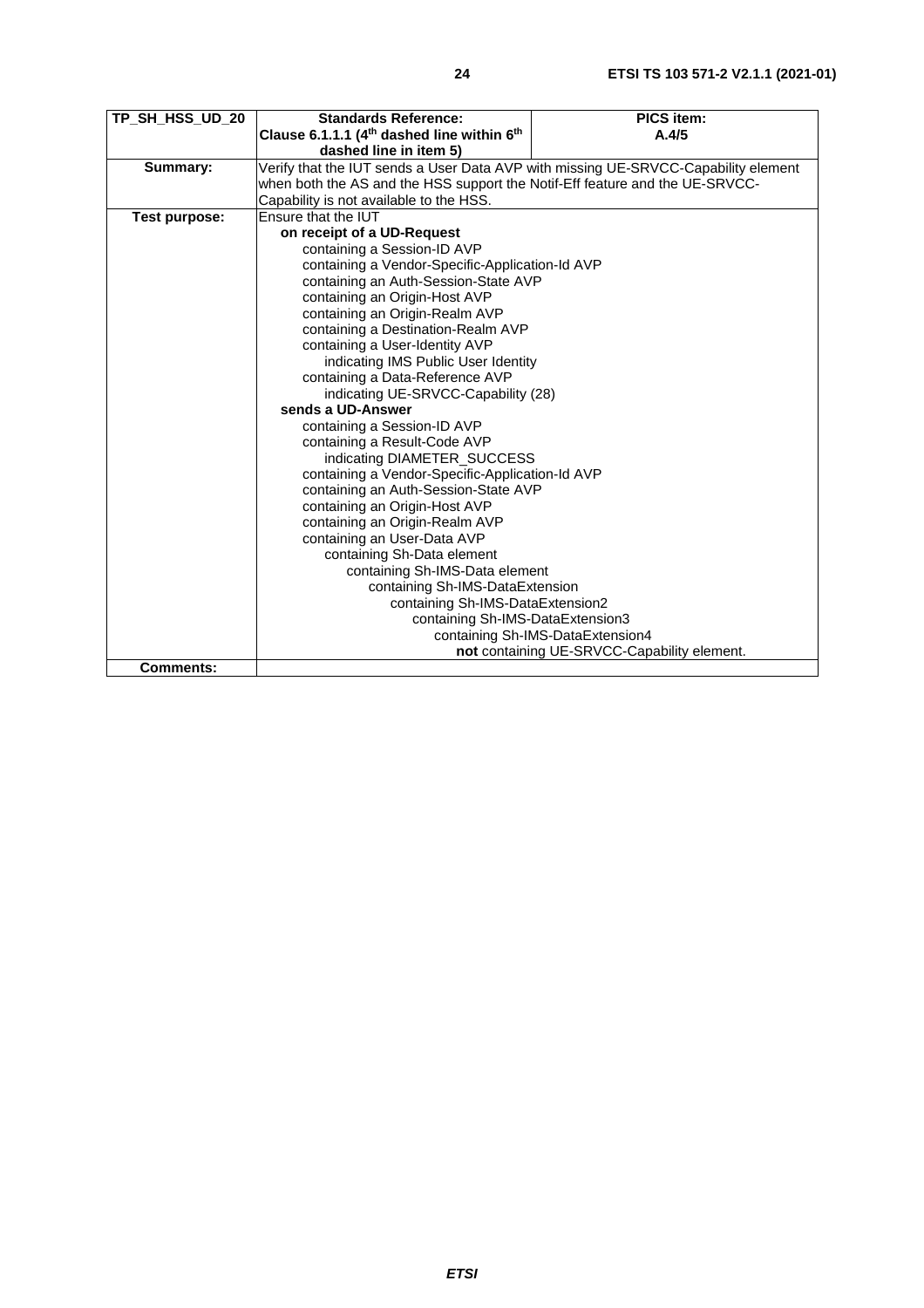| TP_SH_HSS_UD_21  | <b>Standards Reference:</b>                                                         | <b>PICS item:</b>                |
|------------------|-------------------------------------------------------------------------------------|----------------------------------|
|                  | Clause 6.1.1.1 (5 <sup>th</sup> dashed line within 6 <sup>th</sup>                  | A.4/5                            |
|                  | dashed line in item 5)                                                              |                                  |
| Summary:         | Verify that the IUT sends a User Data AVP with empty STN-SR element when both the   |                                  |
|                  | AS and the HSS support the Notif-Eff feature and the STN-SR is not available to the |                                  |
|                  | HSS.                                                                                |                                  |
| Test purpose:    | Ensure that the IUT                                                                 |                                  |
|                  | on receipt of a UD-Request                                                          |                                  |
|                  | containing a Session-ID AVP                                                         |                                  |
|                  | containing a Vendor-Specific-Application-Id AVP                                     |                                  |
|                  | containing an Auth-Session-State AVP                                                |                                  |
|                  | containing an Origin-Host AVP                                                       |                                  |
|                  | containing an Origin-Realm AVP                                                      |                                  |
|                  | containing a Destination-Realm AVP                                                  |                                  |
|                  | containing a User-Identity AVP                                                      |                                  |
|                  | indicating IMS Public User Identity                                                 |                                  |
|                  | containing a Data-Reference AVP                                                     |                                  |
|                  | indicating STN-SR (27)                                                              |                                  |
|                  | sends a UD-Answer                                                                   |                                  |
|                  | containing a Session-ID AVP                                                         |                                  |
|                  | containing a Result-Code AVP                                                        |                                  |
|                  | indicating DIAMETER_SUCCESS                                                         |                                  |
|                  | containing a Vendor-Specific-Application-Id AVP                                     |                                  |
|                  | containing an Auth-Session-State AVP                                                |                                  |
|                  | containing an Origin-Host AVP                                                       |                                  |
|                  | containing an Origin-Realm AVP                                                      |                                  |
|                  | containing an User-Data AVP                                                         |                                  |
|                  | containing Sh-Data element                                                          |                                  |
|                  | containing Sh-IMS-Data element                                                      |                                  |
|                  | containing Sh-IMS-DataExtension                                                     |                                  |
|                  | containing Sh-IMS-DataExtension2                                                    |                                  |
|                  | containing Sh-IMS-DataExtension3                                                    |                                  |
|                  |                                                                                     | containing Sh-IMS-DataExtension4 |
|                  |                                                                                     | containing empty STN-SR element. |
| <b>Comments:</b> |                                                                                     |                                  |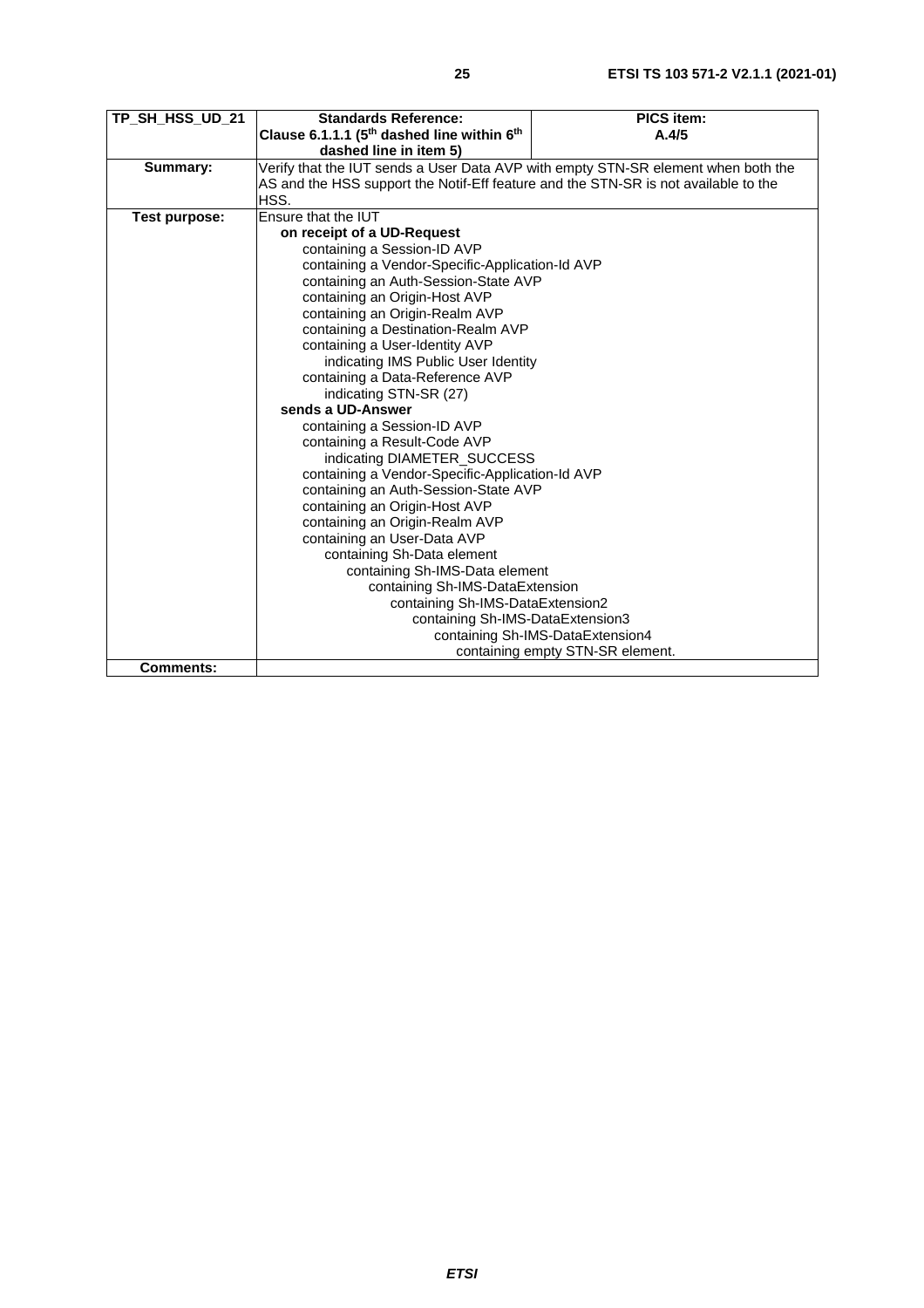| TP_SH_HSS_UD_22  | <b>Standards Reference:</b>                                                            | <b>PICS item:</b>                |
|------------------|----------------------------------------------------------------------------------------|----------------------------------|
|                  | Clause 6.1.1.1 (6 <sup>th</sup> dashed line within 6 <sup>th</sup>                     | A.4/5                            |
|                  | dashed line in item 5)                                                                 |                                  |
| Summary:         | Verify that the IUT sends a User Data AVP with an empty CSRN element when both the     |                                  |
|                  | AS and the HSS support the Notif-Eff feature and the CSRN is not available to the HSS. |                                  |
| Test purpose:    | Ensure that the IUT                                                                    |                                  |
|                  | on receipt of a UD-Request                                                             |                                  |
|                  | containing a Session-ID AVP                                                            |                                  |
|                  | containing a Vendor-Specific-Application-Id AVP                                        |                                  |
|                  | containing an Auth-Session-State AVP                                                   |                                  |
|                  | containing an Origin-Host AVP                                                          |                                  |
|                  | containing an Origin-Realm AVP                                                         |                                  |
|                  | containing a Destination-Realm AVP                                                     |                                  |
|                  | containing a User-Identity AVP                                                         |                                  |
|                  | indicating IMS Public User Identity                                                    |                                  |
|                  | containing a Data-Reference AVP                                                        |                                  |
|                  | indicating CSRN (30)                                                                   |                                  |
|                  | sends a UD-Answer                                                                      |                                  |
|                  | containing a Session-ID AVP                                                            |                                  |
|                  | containing a Result-Code AVP                                                           |                                  |
|                  | indicating DIAMETER_SUCCESS                                                            |                                  |
|                  | containing a Vendor-Specific-Application-Id AVP                                        |                                  |
|                  | containing an Auth-Session-State AVP                                                   |                                  |
|                  | containing an Origin-Host AVP                                                          |                                  |
|                  | containing an Origin-Realm AVP                                                         |                                  |
|                  | containing an User-Data AVP                                                            |                                  |
|                  | containing Sh-Data element                                                             |                                  |
|                  | containing Sh-IMS-Data element                                                         |                                  |
|                  | containing Sh-IMS-DataExtension                                                        |                                  |
|                  | containing Sh-IMS-DataExtension2                                                       |                                  |
|                  | containing Sh-IMS-DataExtension3                                                       |                                  |
|                  |                                                                                        | containing Sh-IMS-DataExtension4 |
|                  |                                                                                        | containing empty CSRN element.   |
| <b>Comments:</b> |                                                                                        |                                  |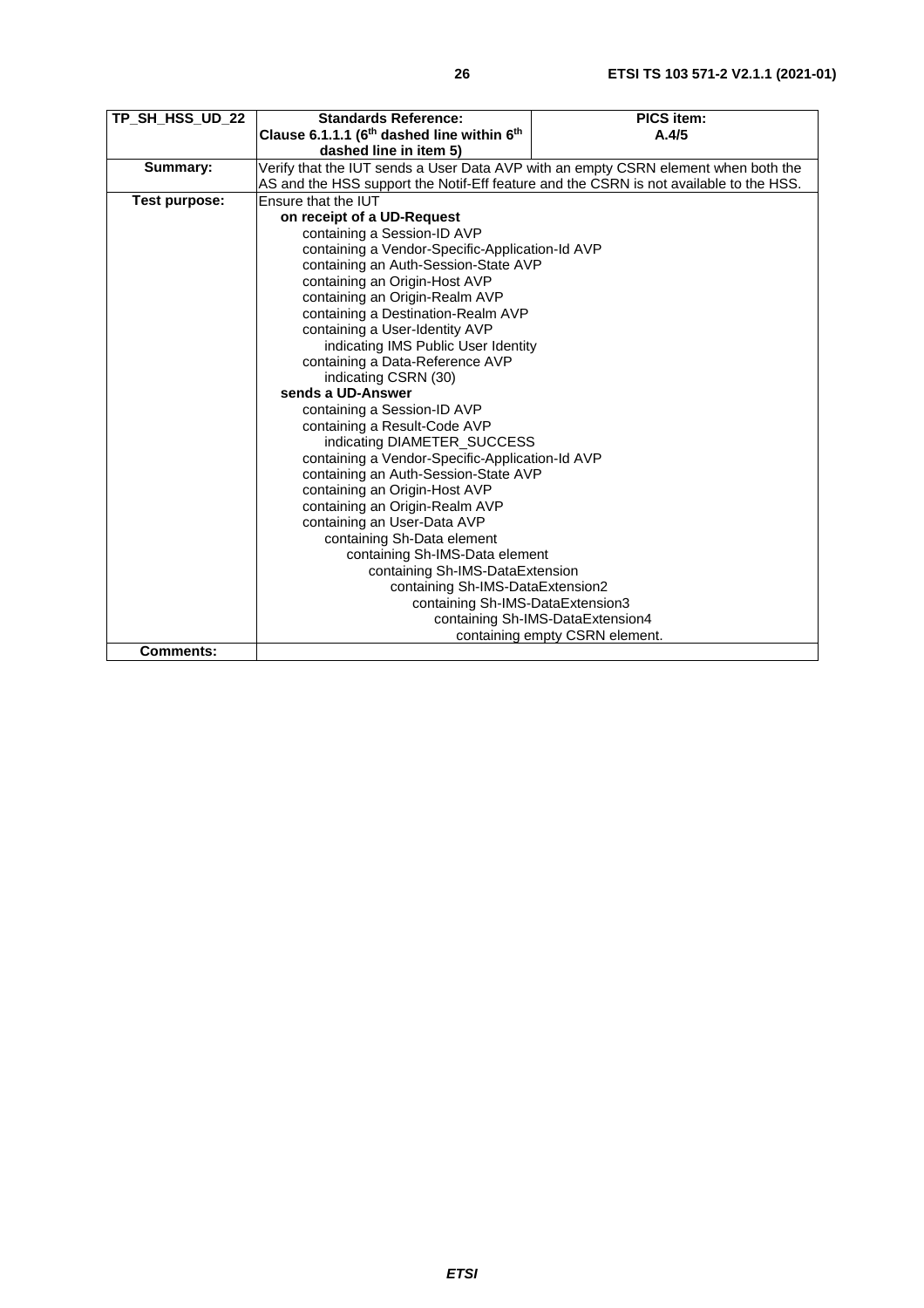| TP_SH_HSS_UD_23  | <b>Standards Reference:</b>                                                            | <b>PICS item:</b>              |
|------------------|----------------------------------------------------------------------------------------|--------------------------------|
|                  | Clause 6.1.1.1 (7 <sup>th</sup> dashed line within 6 <sup>th</sup>                     | A.4/5                          |
|                  | dashed line in item 5)                                                                 |                                |
| Summary:         | Verify that the IUT sends a User Data AVP with an empty IMSI element when both the     |                                |
|                  | AS and the HSS support the Notif-Eff feature and the IMSI is not available to the HSS. |                                |
| Test purpose:    | Ensure that the IUT                                                                    |                                |
|                  | on receipt of a UD-Request                                                             |                                |
|                  | containing a Session-ID AVP                                                            |                                |
|                  | containing a Vendor-Specific-Application-Id AVP                                        |                                |
|                  | containing an Auth-Session-State AVP                                                   |                                |
|                  | containing an Origin-Host AVP                                                          |                                |
|                  | containing an Origin-Realm AVP                                                         |                                |
|                  | containing a Destination-Realm AVP                                                     |                                |
|                  | containing a User-Identity AVP                                                         |                                |
|                  | indicating IMS Public User Identity                                                    |                                |
|                  | containing a Data-Reference AVP                                                        |                                |
|                  | indicating IMSI (32)                                                                   |                                |
|                  | sends a UD-Answer                                                                      |                                |
|                  | containing a Session-ID AVP                                                            |                                |
|                  | containing a Result-Code AVP                                                           |                                |
|                  | indicating DIAMETER SUCCESS                                                            |                                |
|                  | containing a Vendor-Specific-Application-Id AVP                                        |                                |
|                  | containing an Auth-Session-State AVP                                                   |                                |
|                  | containing an Origin-Host AVP                                                          |                                |
|                  | containing an Origin-Realm AVP                                                         |                                |
|                  | containing an User-Data AVP                                                            |                                |
|                  | containing Sh-Data element                                                             |                                |
|                  | containing Sh-DataExtension                                                            |                                |
|                  | containing Sh-DataExtension2                                                           |                                |
|                  | containing Sh-DataExtension3                                                           |                                |
|                  | containing Sh-DataExtension4                                                           |                                |
|                  | containing Sh-Data-Extension5                                                          |                                |
|                  |                                                                                        | containing empty IMSI element. |
| <b>Comments:</b> |                                                                                        |                                |

| TP SH HSS UD 24  | <b>Standards Reference:</b>                                                          | <b>PICS item:</b> |
|------------------|--------------------------------------------------------------------------------------|-------------------|
|                  | Clause 6.1.1.1                                                                       |                   |
|                  | (2 <sup>nd</sup> paragraph after note 5)                                             |                   |
| Summary:         | Verify that the IUT returns a UD-Answer with appropriate experimental result code in |                   |
|                  | case of a database error.                                                            |                   |
| Test purpose:    | Ensure that the IUT                                                                  |                   |
|                  | on receipt of a UD-Request                                                           |                   |
|                  | containing a Session-ID AVP                                                          |                   |
|                  | containing a Vendor-Specific-Application-Id AVP                                      |                   |
|                  | containing an Auth-Session-State AVP                                                 |                   |
|                  | containing an Origin-Host AVP                                                        |                   |
|                  | containing an Origin-Realm AVP                                                       |                   |
|                  | containing a Destination-Realm AVP                                                   |                   |
|                  | containing a User-Identity AVP                                                       |                   |
|                  | containing a Data-Reference AVP                                                      |                   |
|                  | sends a UD-Answer                                                                    |                   |
|                  | containing a Session-ID AVP                                                          |                   |
|                  | containing a Result-Code AVP                                                         |                   |
|                  | indicating DIAMETER_UNABLE_TO_COMPLY                                                 |                   |
|                  | not containing an Experimental-Result AVP                                            |                   |
|                  | containing a Vendor-Specific-Application-Id AVP                                      |                   |
|                  | containing an Auth-Session-State AVP                                                 |                   |
|                  | containing an Origin-Host AVP                                                        |                   |
|                  | containing an Origin-Realm AVP.                                                      |                   |
| <b>Comments:</b> | Update of the data is in progress.                                                   |                   |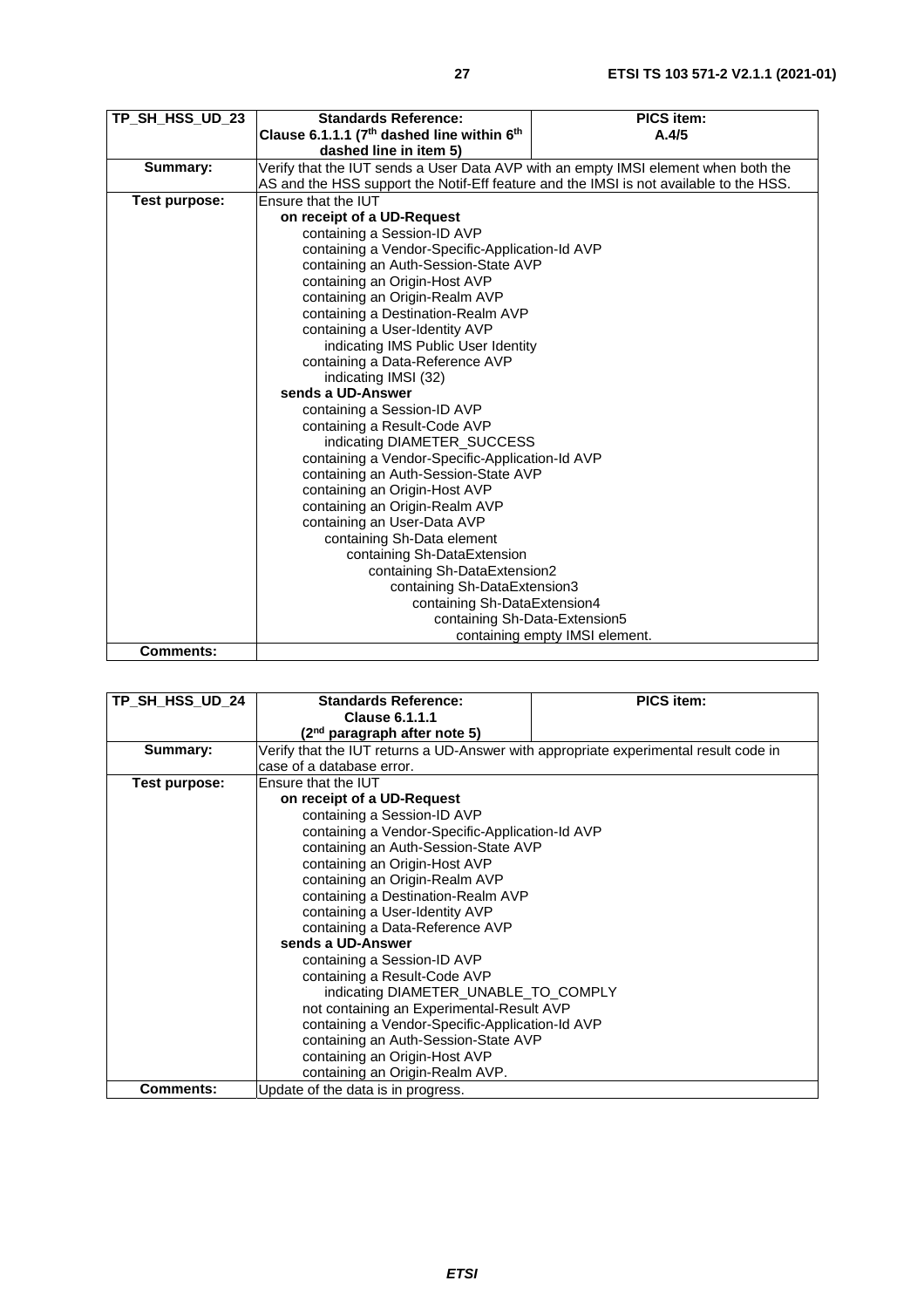<span id="page-27-0"></span>

| TP_SH_HSS_PU_01  | <b>Standards Reference:</b>                                                        | <b>PICS item:</b>                                                                    |
|------------------|------------------------------------------------------------------------------------|--------------------------------------------------------------------------------------|
|                  | Clause 6.1.2 and 6.1.2.1/paragraph                                                 |                                                                                      |
|                  | before note and                                                                    |                                                                                      |
|                  | Table 6.1.2.1 and Table 6.1.2.2                                                    |                                                                                      |
| Summary:         | Verify that the IUT successfully processes all mandatory AVPs in a PU-Request when |                                                                                      |
|                  | requested data exists or valid empty data elements are present and returns a PU-   |                                                                                      |
|                  | Answer containing a Result-Code AVP with DIAMETER_SUCCESS.                         |                                                                                      |
| Test purpose:    | Ensure that the IUT                                                                |                                                                                      |
|                  | on receipt of a PU-Request                                                         |                                                                                      |
|                  | containing a Session-ID AVP                                                        |                                                                                      |
|                  | containing a Vendor-Specific-Application-Id AVP                                    |                                                                                      |
|                  | containing an Auth-Session-State AVP                                               |                                                                                      |
|                  | containing an Origin-Host AVP                                                      |                                                                                      |
|                  | containing an Origin-Realm AVP                                                     |                                                                                      |
|                  | containing a Destination-Realm AVP                                                 |                                                                                      |
|                  | containing a User-Identity AVP                                                     |                                                                                      |
|                  | indicating IMS Public User Identity or MSISDN                                      |                                                                                      |
|                  | containing a Data-Reference AVP                                                    |                                                                                      |
|                  | indicating allowed value                                                           |                                                                                      |
|                  | containing a User-Data AVP                                                         |                                                                                      |
|                  | sends a PU-Answer                                                                  |                                                                                      |
|                  | containing a Session-ID AVP                                                        |                                                                                      |
|                  | containing a Result-Code AVP                                                       |                                                                                      |
|                  | indicating DIAMETER_SUCCESS                                                        |                                                                                      |
|                  | containing a Vendor-Specific-Application-Id AVP                                    |                                                                                      |
|                  | containing an Auth-Session-State AVP                                               |                                                                                      |
|                  | containing an Origin-Host AVP                                                      |                                                                                      |
|                  | containing an Origin-Realm AVP.                                                    |                                                                                      |
| <b>Comments:</b> |                                                                                    | Supported Data Reference values and User Data values should be selected according to |
|                  | Table 3.                                                                           |                                                                                      |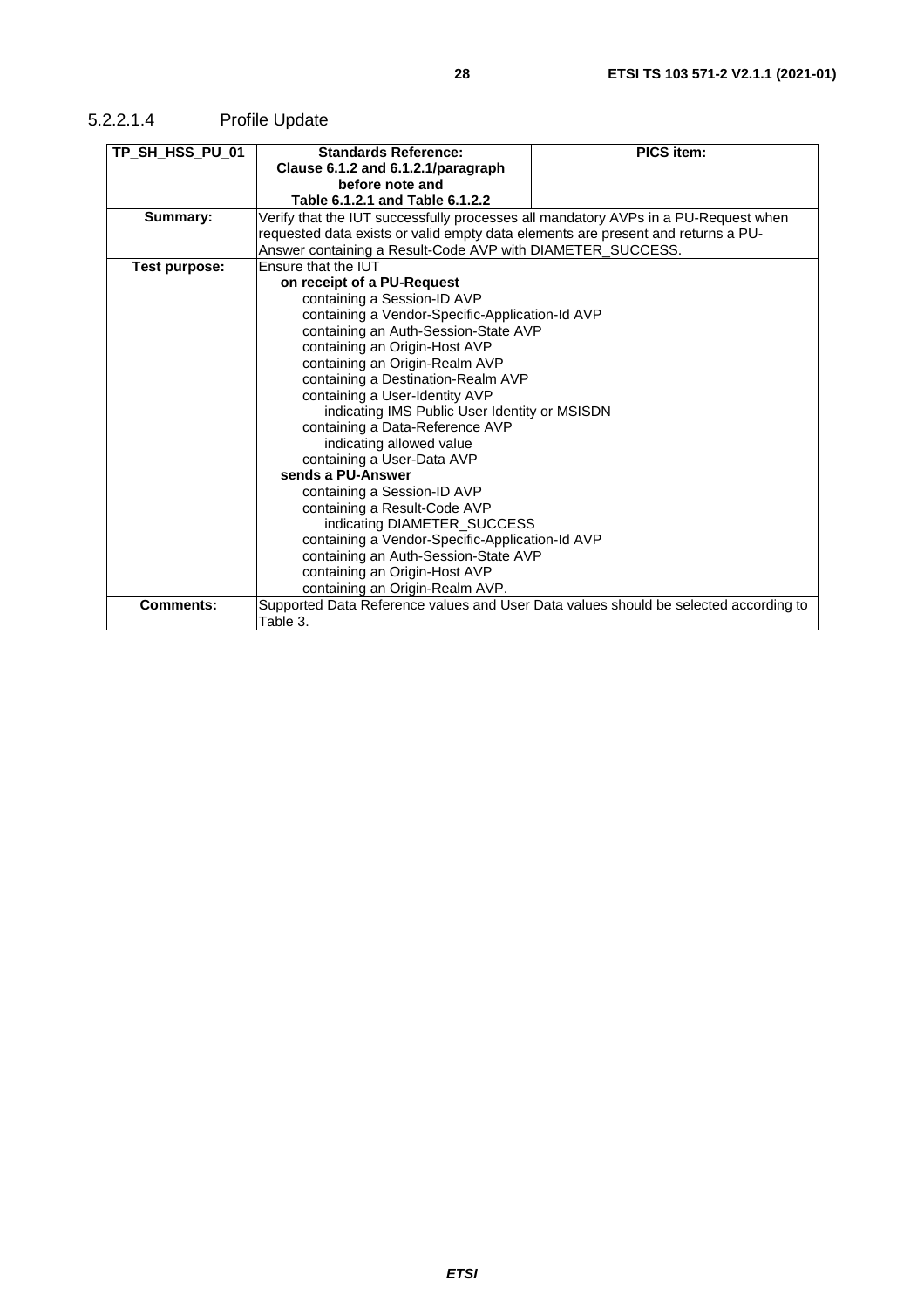| TP SH HSS PU 02  | <b>Standards Reference:</b>                                                            | <b>PICS item:</b>                                      |
|------------------|----------------------------------------------------------------------------------------|--------------------------------------------------------|
|                  | Clause 6.1.2.1 (Item 1)                                                                |                                                        |
| Summary:         | Verify that the IUT checks if the data is allowed to be modified and if not returns a  |                                                        |
|                  | PU-Answer with the appropriate experimental result code in case of incorrect User Data |                                                        |
|                  | in PU-Request.                                                                         |                                                        |
| Test purpose:    | Ensure that the IUT                                                                    |                                                        |
|                  | on receipt of a PU-Request                                                             |                                                        |
|                  | containing a Session-ID AVP                                                            |                                                        |
|                  | containing a Vendor-Specific-Application-Id AVP                                        |                                                        |
|                  | containing an Auth-Session-State AVP                                                   |                                                        |
|                  | containing an Origin-Host AVP                                                          |                                                        |
|                  | containing an Origin-Realm AVP                                                         |                                                        |
|                  | containing a Destination-Realm AVP                                                     |                                                        |
|                  | containing a User-Identity AVP                                                         |                                                        |
|                  | indicating IMS Public User Identity or MSISDN                                          |                                                        |
|                  | containing a Data-Reference AVP                                                        |                                                        |
|                  | indicating TADSinformation (26)                                                        |                                                        |
|                  | containing a User-Data AVP                                                             |                                                        |
|                  | containing Sh-Data element                                                             |                                                        |
|                  | containing Sh-IMS-Data element                                                         |                                                        |
|                  | containing Sh-IMS-DataExtension                                                        |                                                        |
|                  | containing Sh-IMS-DataExtension2                                                       |                                                        |
|                  | containing Sh-IMS-DataExtension3                                                       |                                                        |
|                  | containing Sh-IMS-DataExtension4                                                       |                                                        |
|                  |                                                                                        | containing empty STN-SR element.                       |
|                  | sends a PU-Answer                                                                      |                                                        |
|                  | containing a Session-ID AVP                                                            |                                                        |
|                  | containing an Experimental-Result AVP                                                  |                                                        |
|                  |                                                                                        | indicating DIAMETER ERROR USER DATA CANNOT BE MODIFIED |
|                  | containing a Vendor-Specific-Application-Id AVP                                        |                                                        |
|                  | containing an Auth-Session-State AVP                                                   |                                                        |
|                  | containing an Origin-Host AVP                                                          |                                                        |
|                  | containing an Origin-Realm AVP.                                                        |                                                        |
| <b>Comments:</b> |                                                                                        |                                                        |

| TP SH HSS PU 03 | <b>Standards Reference:</b>                                                                 | <b>PICS item:</b>                                                                    |  |
|-----------------|---------------------------------------------------------------------------------------------|--------------------------------------------------------------------------------------|--|
|                 | Clause 6.1.2.1 (Item 2)                                                                     |                                                                                      |  |
| Summary:        | Verify that the IUT, if the User Identity for which data is asked does not exist, returns a |                                                                                      |  |
|                 | PU-Answer with the appropriate experimental result code.                                    |                                                                                      |  |
| Test purpose:   | Ensure that the IUT                                                                         |                                                                                      |  |
|                 | on receipt of a PU-Request                                                                  |                                                                                      |  |
|                 | containing a User-Identity AVP                                                              |                                                                                      |  |
|                 | indicating not existing user                                                                |                                                                                      |  |
|                 | containing a Data-Reference AVP                                                             |                                                                                      |  |
|                 | containing a User-Data AVP                                                                  |                                                                                      |  |
|                 | sends a PU-Answer                                                                           |                                                                                      |  |
|                 | containing an Experimental-Result AVP                                                       |                                                                                      |  |
|                 | indicating DIAMETER_ERROR_USER_UNKNOWN.                                                     |                                                                                      |  |
| Comments:       |                                                                                             | Supported Data Reference values and User Data values should be selected according to |  |
|                 | Table 3.                                                                                    |                                                                                      |  |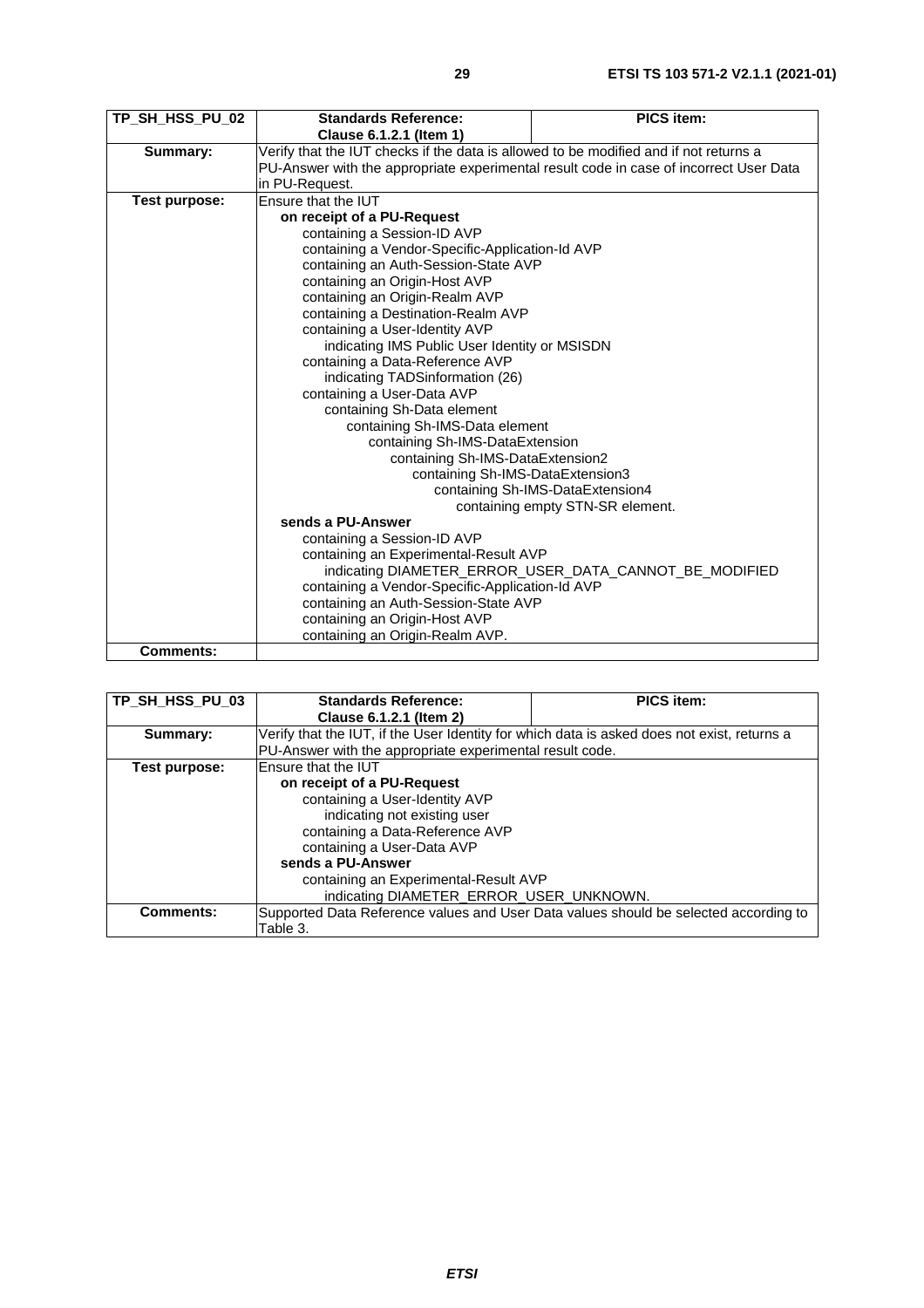| TP_SH_HSS_PU_04 | <b>Standards Reference:</b>                                                          | <b>PICS item:</b>                                                                    |
|-----------------|--------------------------------------------------------------------------------------|--------------------------------------------------------------------------------------|
|                 | Clause 6.1.2.1 (Item 2a)                                                             |                                                                                      |
| Summary:        | Verify that the IUT checks if Private Identity corresponds to IMPU/MSISDN and if not |                                                                                      |
|                 | returns a PU-Answer with the appropriate experimental result code.                   |                                                                                      |
| Test purpose:   | Ensure that the IUT                                                                  |                                                                                      |
|                 | on receipt of a PU-Request                                                           |                                                                                      |
|                 | containing a User-Identity AVP                                                       |                                                                                      |
|                 | indicating not related Private Identity                                              |                                                                                      |
|                 | containing a Data-Reference AVP                                                      |                                                                                      |
|                 | containing a User-Data AVP                                                           |                                                                                      |
|                 | sends a PU-Answer                                                                    |                                                                                      |
|                 | containing an Experimental-Result AVP                                                |                                                                                      |
|                 | indicating DIAMETER_ERROR_IDENTITIES_DONT_MATCH.                                     |                                                                                      |
| Comments:       |                                                                                      | Supported Data Reference values and User Data values should be selected according to |
|                 | Table 3.                                                                             |                                                                                      |

| TP_SH_HSS_PU_05  | <b>Standards Reference:</b>                                                               | <b>PICS item:</b> |
|------------------|-------------------------------------------------------------------------------------------|-------------------|
|                  | Clause 6.1.2.1 (Item 3) and Table 7.6.1                                                   |                   |
| Summary:         | Verify that the IUT, if the type of User Identity does not apply according to Table 7.6.1 |                   |
|                  | due to the Data-Reference indicated in the request, returns a PU-Answer with the          |                   |
|                  | appropriate experimental result code.                                                     |                   |
| Test purpose:    | Ensure that the IUT                                                                       |                   |
|                  | on receipt of a PU-Request                                                                |                   |
|                  | containing a User-Identity AVP                                                            |                   |
|                  | indicating MSISDN                                                                         |                   |
|                  | containing a Data-Reference AVP                                                           |                   |
|                  | indicating RepositoryData (0)                                                             |                   |
|                  | containing a User-Data AVP                                                                |                   |
|                  | containing Sh-Data element                                                                |                   |
|                  | containing RepositoryData element                                                         |                   |
|                  | containing ServiceIndication element                                                      |                   |
|                  | containing SequenceNumber element                                                         |                   |
|                  | sends a PU-Answer                                                                         |                   |
|                  | containing an Experimental-Result AVP                                                     |                   |
|                  | indicating DIAMETER_ERROR_OPERATION_NOT_ALLOWED.                                          |                   |
| <b>Comments:</b> |                                                                                           |                   |

| TP_SH_HSS_PU_06  | <b>Standards Reference:</b>                                                           | <b>PICS item:</b> |
|------------------|---------------------------------------------------------------------------------------|-------------------|
|                  | Clause 6.1.2.1 (Item 4) and Table 7.6.1                                               |                   |
| Summary:         | Verify that the IUT, if the Data-Reference is PSIActivation (18) and the type of User |                   |
|                  | Identity contains a distinct Public Service Identity, returns a PU-Answer with the    |                   |
|                  | appropriate result code.                                                              |                   |
| Test purpose:    | Ensure that the IUT                                                                   |                   |
|                  | on receipt of a PU-Request                                                            |                   |
|                  | containing a User-Identity AVP                                                        |                   |
|                  | indicating distinct Public Service Identity                                           |                   |
|                  | containing a Data-Reference AVP                                                       |                   |
|                  | indicating PSIActivation (18)                                                         |                   |
|                  | containing a User-Data AVP                                                            |                   |
|                  | containing Sh-Data element                                                            |                   |
|                  | containing Sh-IMS-Data element                                                        |                   |
|                  | containing Sh-IMS-DataExtension element                                               |                   |
|                  | containing PSIActivation element                                                      |                   |
|                  | sends a PU-Answer                                                                     |                   |
|                  | containing a Result-Code AVP                                                          |                   |
|                  | indicating DIAMETER SUCCESS.                                                          |                   |
| <b>Comments:</b> |                                                                                       |                   |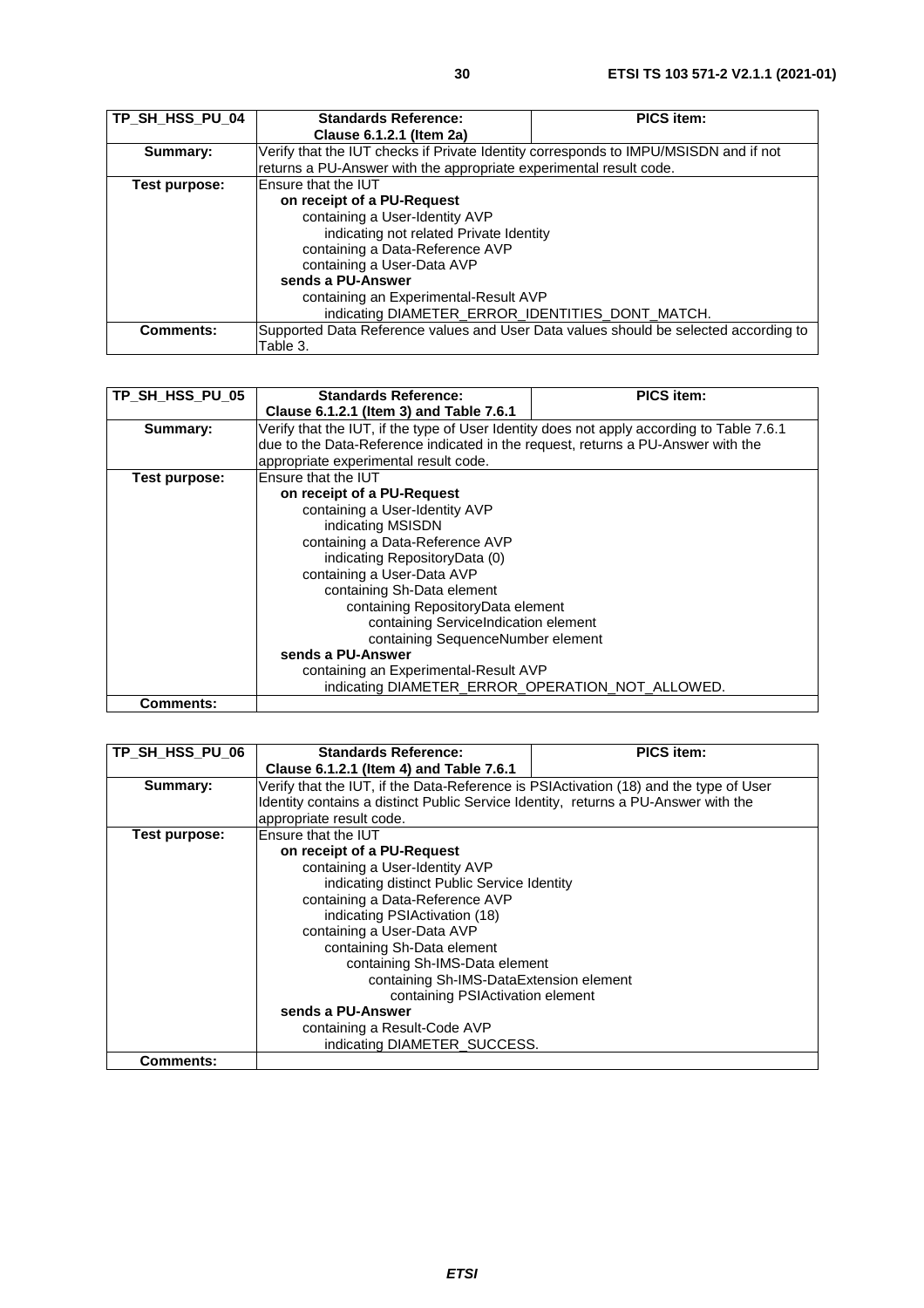| TP_SH_HSS_PU_07  | <b>Standards Reference:</b>                                                                | <b>PICS item:</b> |
|------------------|--------------------------------------------------------------------------------------------|-------------------|
|                  | Clause 6.1.2.1 (Item 4) and Table 7.6.1                                                    |                   |
| Summary:         | Verify that the IUT, if the Data-Reference is PSIActivation (18) and the type of User      |                   |
|                  | Identity does not contain a distinct Public Service Identity, returns a PU-Answer with the |                   |
|                  | appropriate experimental result code.                                                      |                   |
| Test purpose:    | Ensure that the IUT                                                                        |                   |
|                  | on receipt of a PU-Request                                                                 |                   |
|                  | containing a User-Identity AVP                                                             |                   |
|                  | indicating MSISDN                                                                          |                   |
|                  | containing a Data-Reference AVP                                                            |                   |
|                  | indicating PSIActivation (18)                                                              |                   |
|                  | containing a User-Data AVP                                                                 |                   |
|                  | containing Sh-Data element                                                                 |                   |
|                  | containing Sh-IMS-Data element                                                             |                   |
|                  | containing Sh-IMS-DataExtension element                                                    |                   |
|                  | containing PSIActivation element                                                           |                   |
|                  | sends a PU-Answer                                                                          |                   |
|                  | containing an Experimental-Result AVP                                                      |                   |
|                  | indicating DIAMETER_ERROR_OPERATION_NOT_ALLOWED.                                           |                   |
| <b>Comments:</b> |                                                                                            |                   |

| TP_SH_HSS_PU_08  | <b>Standards Reference:</b>                                                   | <b>PICS item:</b>                                                                            |
|------------------|-------------------------------------------------------------------------------|----------------------------------------------------------------------------------------------|
|                  | Clause 6.1.2.1 (Item 4a) and Table 7.6.1                                      |                                                                                              |
| Summary:         |                                                                               | Verify that the IUT, if the Data-Reference is DSAI (19) for the Public Identity and there is |
|                  | an instance of DSAI matching the DSAI-Tag contained in the Sh-Update command, |                                                                                              |
|                  | returns a PU-Answer with the appropriate result code.                         |                                                                                              |
| Test purpose:    | Ensure that the IUT                                                           |                                                                                              |
|                  | on receipt of a PU-Request                                                    |                                                                                              |
|                  | containing a User-Identity AVP                                                |                                                                                              |
|                  | indicating Public Identity                                                    |                                                                                              |
|                  | containing a Data-Reference AVP                                               |                                                                                              |
|                  | indicating DSAI (19)                                                          |                                                                                              |
|                  | containing a User-Data AVP                                                    |                                                                                              |
|                  | containing Sh-Data element                                                    |                                                                                              |
|                  | containing Sh-IMS-Data element                                                |                                                                                              |
|                  | containing Sh-IMS-DataExtension element                                       |                                                                                              |
|                  | containing Sh-IMS-DataExtension2 element                                      |                                                                                              |
|                  | containing DSAI element                                                       |                                                                                              |
|                  | containing DSAI-Tag element                                                   |                                                                                              |
|                  |                                                                               | containing DSAI-Value element                                                                |
|                  | sends a PU-Answer                                                             |                                                                                              |
|                  | containing a Result-Code AVP                                                  |                                                                                              |
|                  | indicating DIAMETER_SUCCESS.                                                  |                                                                                              |
| <b>Comments:</b> |                                                                               |                                                                                              |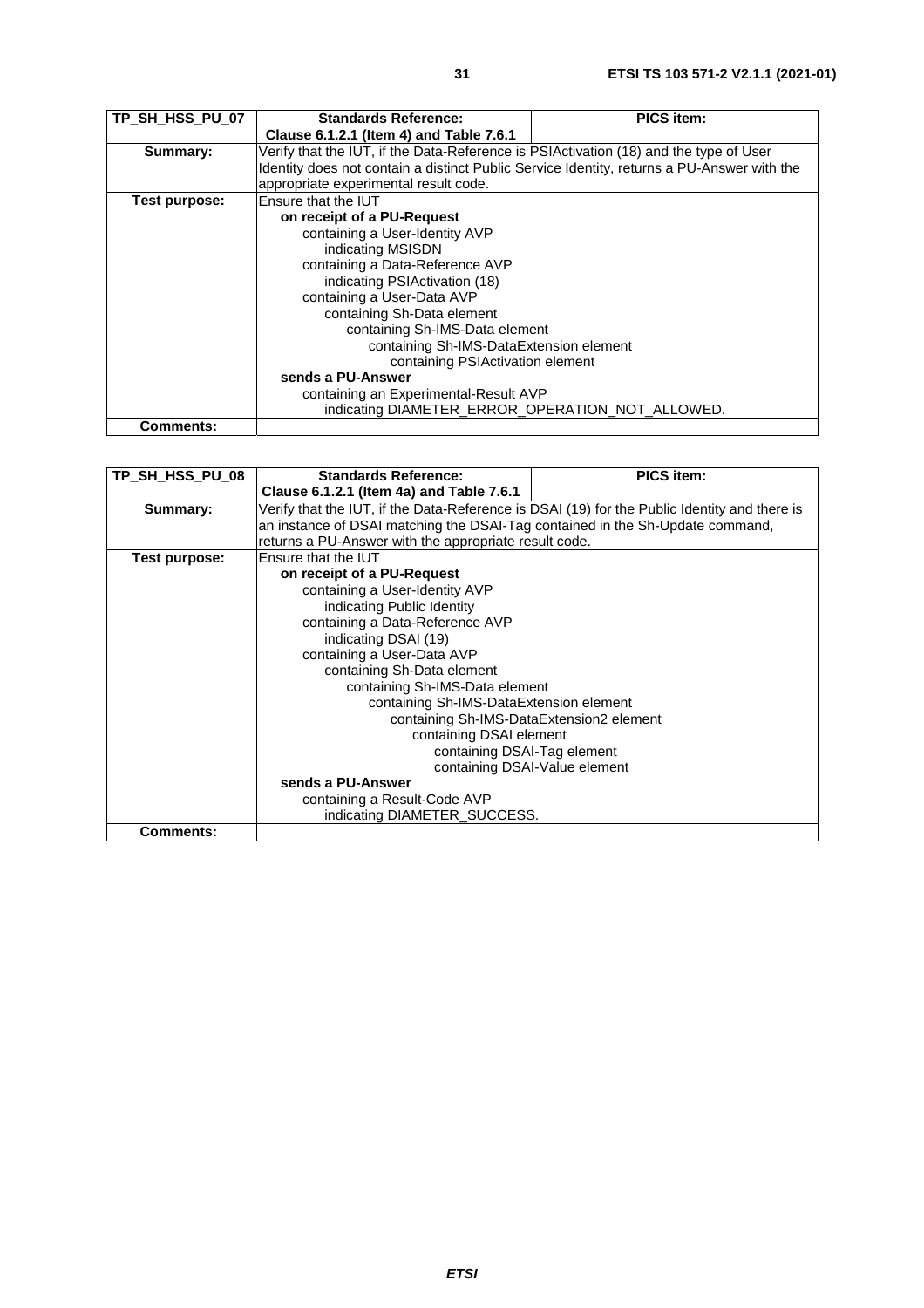| TP_SH_HSS_PU_09 | <b>Standards Reference:</b>                                                       | PICS item:                                                                                   |
|-----------------|-----------------------------------------------------------------------------------|----------------------------------------------------------------------------------------------|
|                 | Clause 6.1.2.1 (Item 4a) and Table 7.6.1                                          |                                                                                              |
| Summary:        |                                                                                   | Verify that the IUT, if the Data-Reference is DSAI (19) for the Public Identity and there is |
|                 | not an instance of DSAI matching the DSAI-Tag contained in the Sh-Update command, |                                                                                              |
|                 | returns a PU-Answer with the appropriate experimental result code.                |                                                                                              |
| Test purpose:   | Ensure that the IUT                                                               |                                                                                              |
|                 | on receipt of a PU-Request                                                        |                                                                                              |
|                 | containing a User-Identity AVP                                                    |                                                                                              |
|                 | indicating Public Identity                                                        |                                                                                              |
|                 | containing a Data-Reference AVP                                                   |                                                                                              |
|                 | indicating DSAI (19)                                                              |                                                                                              |
|                 | containing a User-Data AVP                                                        |                                                                                              |
|                 | containing Sh-Data element                                                        |                                                                                              |
|                 | containing Sh-IMS-Data element                                                    |                                                                                              |
|                 | containing Sh-IMS-DataExtension element                                           |                                                                                              |
|                 | containing Sh-IMS-DataExtension2 element                                          |                                                                                              |
|                 | containing DSAI element                                                           |                                                                                              |
|                 | containing DSAI-Tag element                                                       |                                                                                              |
|                 |                                                                                   | containing DSAI-Value element                                                                |
|                 | sends a PU-Answer                                                                 |                                                                                              |
|                 | containing an Experimental-Result AVP                                             |                                                                                              |
|                 | indicating DIAMETER_ERROR_DSAI_NOT_AVAILABLE.                                     |                                                                                              |
| Comments:       |                                                                                   |                                                                                              |

| TP_SH_HSS_PU_10  | <b>Standards Reference:</b>                                     | <b>PICS item:</b>                                                                         |
|------------------|-----------------------------------------------------------------|-------------------------------------------------------------------------------------------|
|                  | Clause 6.1.2.1 (Item 4b) and Table 7.6.1                        |                                                                                           |
| Summary:         |                                                                 | Verify that the IUT, if the Data-Reference is SMSRegistrationInfo (24) for the IMS Public |
|                  |                                                                 | User Identity and the IP-SM-GW number element contained in the Sh-Update command          |
|                  | is empty, returns a PU-Answer with the appropriate result code. |                                                                                           |
| Test purpose:    | Ensure that the IUT                                             |                                                                                           |
|                  | on receipt of a PU-Request                                      |                                                                                           |
|                  | containing a User-Identity AVP                                  |                                                                                           |
|                  | indicating Public Identity                                      |                                                                                           |
|                  | containing a Data-Reference AVP                                 |                                                                                           |
|                  | indicating SMSRegistrationInfo (24)                             |                                                                                           |
|                  | containing a User-Data AVP                                      |                                                                                           |
|                  | containing Sh-Data element                                      |                                                                                           |
|                  | containing Sh-IMS-Data element                                  |                                                                                           |
|                  | containing Sh-IMS-DataExtension element                         |                                                                                           |
|                  | containing Sh-IMS-DataExtension2 element                        |                                                                                           |
|                  | containing Sh-IMS-DataExtension3 element                        |                                                                                           |
|                  |                                                                 | not containing SMSRegistrationInfo element                                                |
|                  | sends a PU-Answer                                               |                                                                                           |
|                  | containing a Session-ID AVP                                     |                                                                                           |
|                  | containing a Result-Code AVP                                    |                                                                                           |
|                  | indicating DIAMETER SUCCESS.                                    |                                                                                           |
| <b>Comments:</b> |                                                                 |                                                                                           |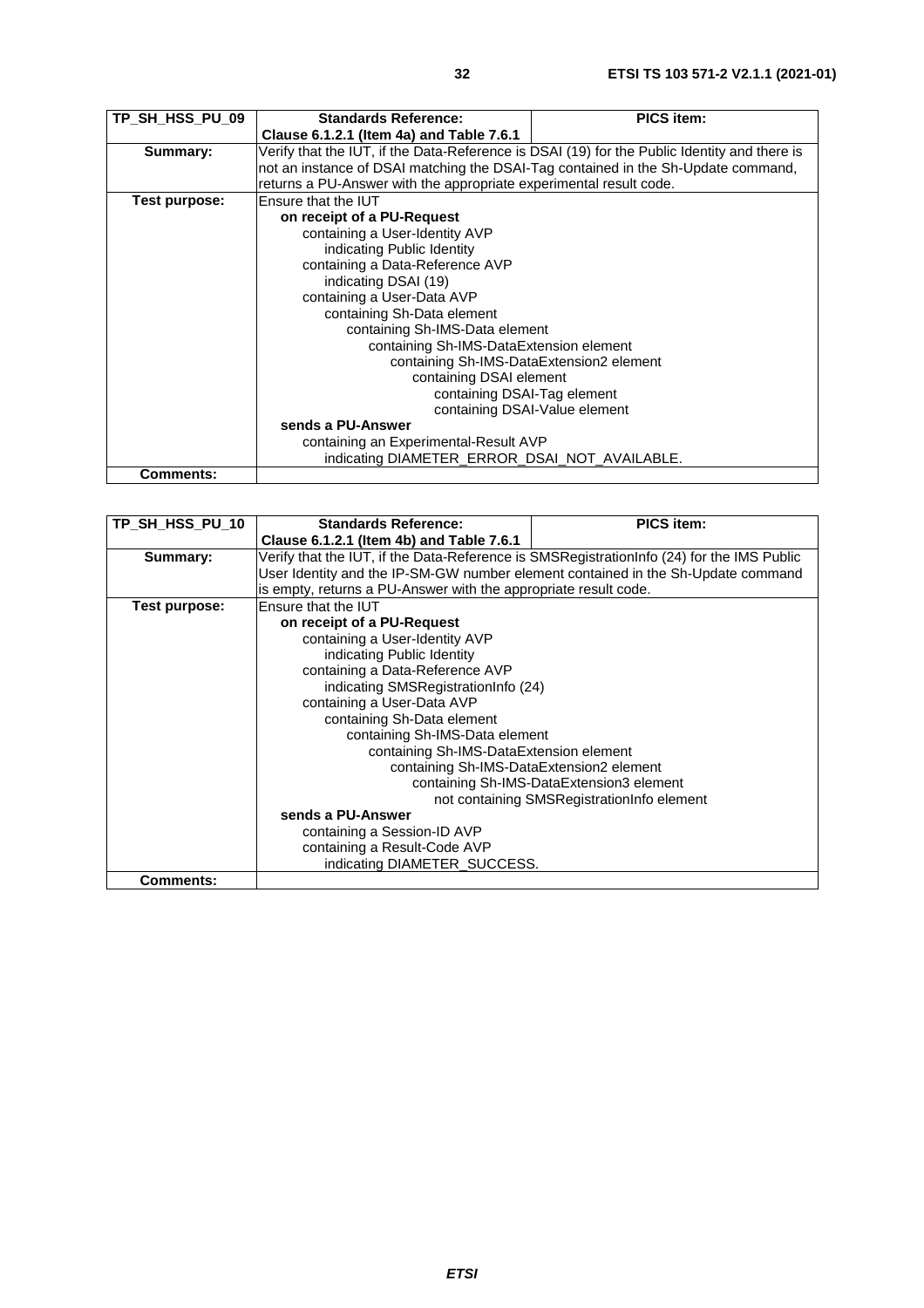| TP_SH_HSS_PU_11  | <b>Standards Reference:</b>                                                           | <b>PICS item:</b> |
|------------------|---------------------------------------------------------------------------------------|-------------------|
|                  | Clause 6.1.2.1 (Item 4b) and Table 7.6.1                                              |                   |
| Summary:         | Verify that the IUT, if the Data-Reference is SMSRegistrationInfo (24) for the MSISDN |                   |
|                  | and the IP-SM-GW number element contained in the Sh-Update command is empty,          |                   |
|                  | returns a PU-Answer with the appropriate result code.                                 |                   |
| Test purpose:    | Ensure that the IUT                                                                   |                   |
|                  | on receipt of a PU-Request                                                            |                   |
|                  | containing a User-Identity AVP                                                        |                   |
|                  | indicating MSISDN                                                                     |                   |
|                  | containing a Data-Reference AVP                                                       |                   |
|                  | indicating SMSRegistrationInfo (24)                                                   |                   |
|                  | containing a User-Data AVP                                                            |                   |
|                  | containing Sh-Data element                                                            |                   |
|                  | containing Sh-IMS-Data element                                                        |                   |
|                  | containing Sh-IMS-DataExtension element                                               |                   |
|                  | containing Sh-IMS-DataExtension2 element                                              |                   |
|                  | containing Sh-IMS-DataExtension3 element                                              |                   |
|                  | not containing SMSRegistrationInfo element                                            |                   |
|                  | sends a PU-Answer                                                                     |                   |
|                  | containing a Result-Code AVP                                                          |                   |
|                  | indicating DIAMETER SUCCESS.                                                          |                   |
| <b>Comments:</b> |                                                                                       |                   |

| TP SH HSS PU 12  | <b>Standards Reference:</b>                                                            | <b>PICS item:</b>                        |
|------------------|----------------------------------------------------------------------------------------|------------------------------------------|
|                  | Clause 6.1.2.1 (Item 4d) and Table 7.6.1                                               |                                          |
| Summary:         | Verify that the IUT, if the Data-Reference is STN-SR (27) and the STN-SR is different  |                                          |
|                  | from the one previously stored or provisioned, overwrites the STN-SR and returns a PU- |                                          |
|                  | Answer with the appropriate result code.                                               |                                          |
| Test purpose:    | Ensure that the IUT                                                                    |                                          |
|                  | on receipt of a PU-Request                                                             |                                          |
|                  | containing a User-Identity AVP                                                         |                                          |
|                  | indicating Public Identity                                                             |                                          |
|                  | containing a Data-Reference AVP                                                        |                                          |
|                  | indicating STN-SR (27)                                                                 |                                          |
|                  | containing a User-Data AVP                                                             |                                          |
|                  | containing Sh-Data element                                                             |                                          |
|                  | containing Sh-IMS-Data element                                                         |                                          |
|                  | containing Sh-IMS-DataExtension element                                                |                                          |
|                  | containing Sh-IMS-DataExtension2 element                                               |                                          |
|                  |                                                                                        | containing Sh-IMS-DataExtension3 element |
|                  |                                                                                        | containing Sh-IMS-DataExtension4 element |
|                  |                                                                                        | containing STN-SR element                |
|                  | sends a PU-Answer                                                                      |                                          |
|                  | containing a Result-Code AVP                                                           |                                          |
|                  | indicating DIAMETER_SUCCESS.                                                           |                                          |
| <b>Comments:</b> |                                                                                        |                                          |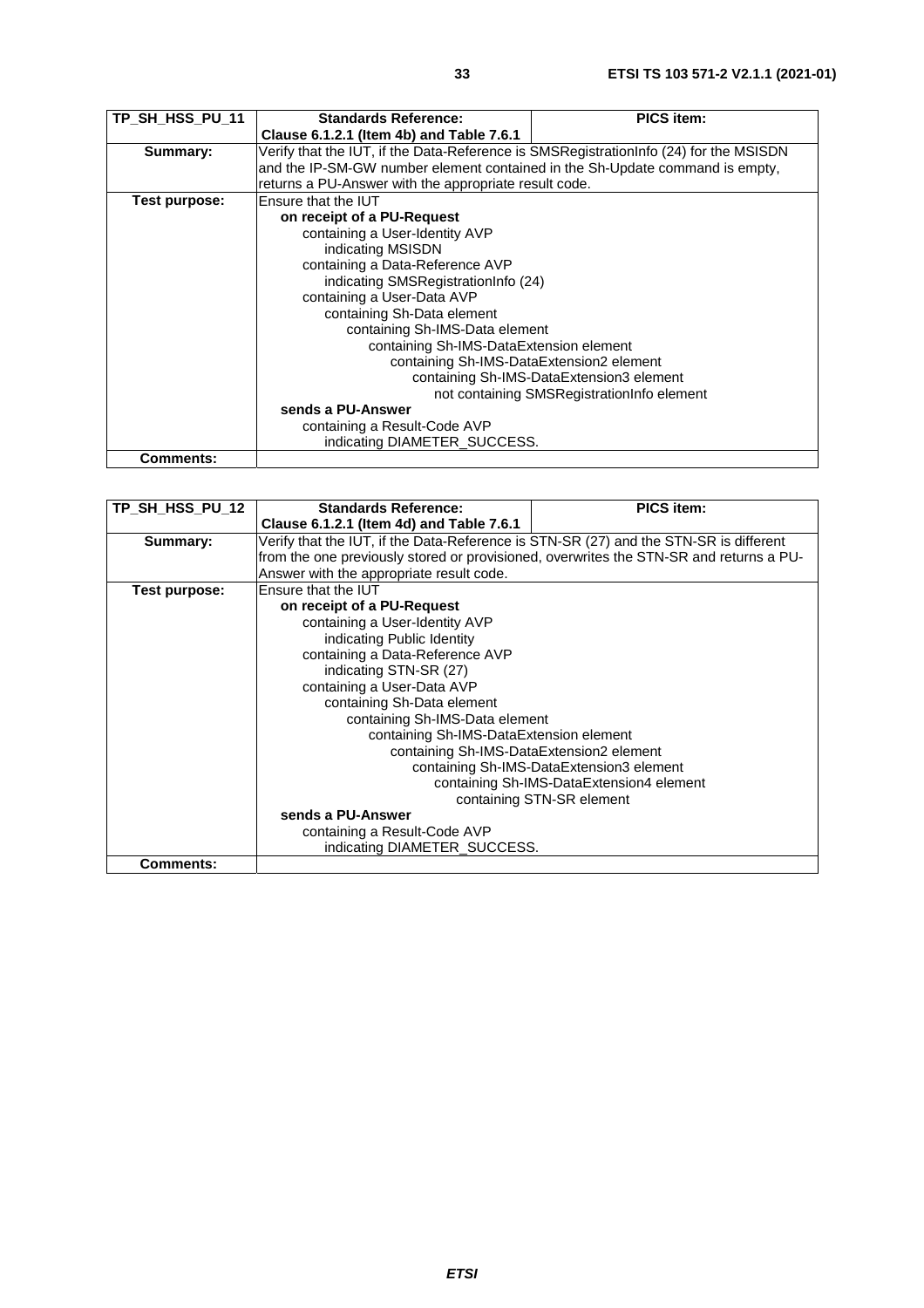| TP SH HSS PU 13 | <b>Standards Reference:</b>                                                           | <b>PICS item:</b>                        |
|-----------------|---------------------------------------------------------------------------------------|------------------------------------------|
|                 | Clause 6.1.2.1 (Item 4d) and Table 7.6.1                                              |                                          |
| Summary:        | Verify that the IUT, if the Data-Reference is STN-SR (27) and in IUT exists no stored |                                          |
|                 | STN-SR, returns a PU-Answer with the appropriate experimental result code.            |                                          |
| Test purpose:   | Ensure that the IUT                                                                   |                                          |
|                 | on receipt of a PU-Request                                                            |                                          |
|                 | containing a User-Identity AVP                                                        |                                          |
|                 | indicating Public Identity                                                            |                                          |
|                 | containing a Data-Reference AVP                                                       |                                          |
|                 | indicating STN-SR (27)                                                                |                                          |
|                 | containing a User-Data AVP                                                            |                                          |
|                 | containing Sh-Data element                                                            |                                          |
|                 | containing Sh-IMS-Data element                                                        |                                          |
|                 | containing Sh-IMS-DataExtension element                                               |                                          |
|                 | containing Sh-IMS-DataExtension2 element                                              |                                          |
|                 |                                                                                       | containing Sh-IMS-DataExtension3 element |
|                 |                                                                                       | containing Sh-IMS-DataExtension4 element |
|                 |                                                                                       | containing STN-SR element                |
|                 | sends a PU-Answer                                                                     |                                          |
|                 | containing an Experimental-Result AVP                                                 |                                          |
|                 | indicating DIAMETER_ERROR_OPERATION_NOT_ALLOWED.                                      |                                          |
| Comments:       |                                                                                       |                                          |

| TP_SH_HSS_PU_14  | <b>Standards Reference:</b>                                                     | <b>PICS item:</b>                                                                             |
|------------------|---------------------------------------------------------------------------------|-----------------------------------------------------------------------------------------------|
|                  | Clause 6.1.2.1 (Item 5) and Table 7.6.1                                         |                                                                                               |
| Summary:         |                                                                                 | Verify that the IUT checks whether or not the data that is requested to be updated by the     |
|                  |                                                                                 | AS, as identified by the Service-Indication, is currently being updated by another entity. If |
|                  | there is an update of the data in progress the IUT returns a PU-Answer with the |                                                                                               |
|                  | appropriate experimental result code.                                           |                                                                                               |
| Test purpose:    | Ensure that the IUT                                                             |                                                                                               |
|                  | on receipt of a PU-Request                                                      |                                                                                               |
|                  | containing a User-Identity AVP                                                  |                                                                                               |
|                  | indicating Public Identity                                                      |                                                                                               |
|                  | containing a Data-Reference AVP                                                 |                                                                                               |
|                  | indicating RepositoryData (0)                                                   |                                                                                               |
|                  | containing an User-Data AVP                                                     |                                                                                               |
|                  | containing Sh-Data element                                                      |                                                                                               |
|                  | containing RepositoryData element                                               |                                                                                               |
|                  | containing ServiceIndication element                                            |                                                                                               |
|                  | containing SequenceNumber element                                               |                                                                                               |
|                  | sends a PU-Answer                                                               |                                                                                               |
|                  | containing an Experimental-Result AVP                                           |                                                                                               |
|                  | indicating DIAMETER PRIOR UPDATE IN PROGRESS.                                   |                                                                                               |
| <b>Comments:</b> | Update of the data is in progress.                                              |                                                                                               |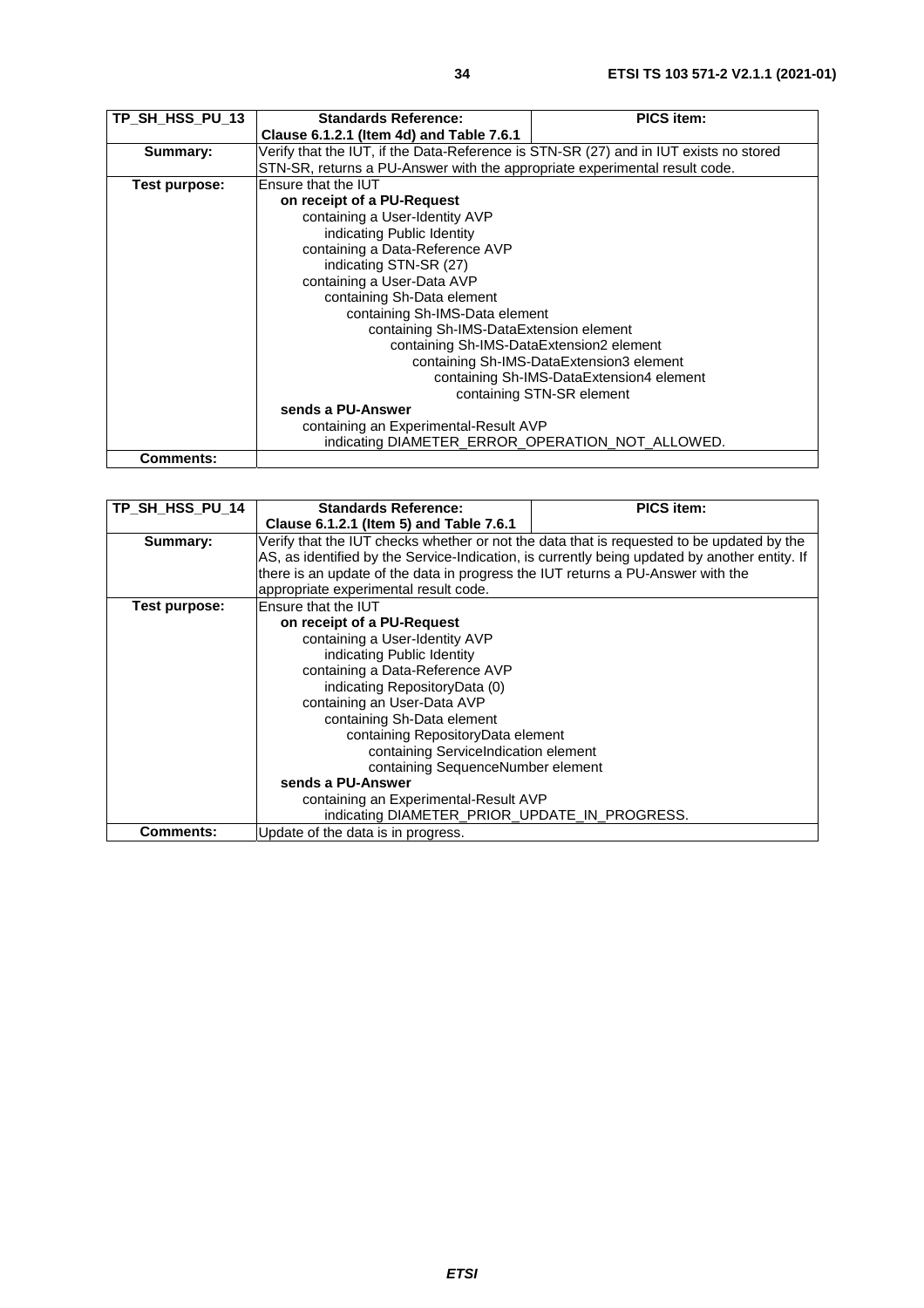| TP SH HSS PU 15  | <b>Standards Reference:</b>                                                  | <b>PICS item:</b>                                                                              |
|------------------|------------------------------------------------------------------------------|------------------------------------------------------------------------------------------------|
|                  | Clause 6.1.2.1 (1 <sup>st</sup> dashed line in item 6)                       |                                                                                                |
|                  | and Table 7.6.1                                                              |                                                                                                |
| Summary:         |                                                                              | Verify that the IUT, if the repository data identified by the Service-Indication is stored and |
|                  | the Sequence_Number_in_Sh_Update is equal to 0. returns a PU-Answer with the |                                                                                                |
|                  | appropriate experimental result code.                                        |                                                                                                |
| Test purpose:    | Ensure that the IUT                                                          |                                                                                                |
|                  | on receipt of a PU-Request                                                   |                                                                                                |
|                  | containing a User-Identity AVP                                               |                                                                                                |
|                  | indicating IMS Public User Identity                                          |                                                                                                |
|                  | containing a Data-Reference AVP                                              |                                                                                                |
|                  | indicating RepositoryData (0)                                                |                                                                                                |
|                  | containing an User-Data AVP                                                  |                                                                                                |
|                  | containing Sh-Data element                                                   |                                                                                                |
|                  | containing RepositoryData element                                            |                                                                                                |
|                  | containing ServiceIndication element                                         |                                                                                                |
|                  | containing SequenceNumber element                                            |                                                                                                |
|                  | indicating 0                                                                 |                                                                                                |
|                  | sends a PU-Answer                                                            |                                                                                                |
|                  | containing an Experimental-Result AVP                                        |                                                                                                |
|                  |                                                                              | indicating DIAMETER ERROR TRANSPARENT DATA OUT OF SYNC.                                        |
| <b>Comments:</b> |                                                                              |                                                                                                |

| TP_SH_HSS_PU_16  | <b>Standards Reference:</b>                                                             | <b>PICS item:</b>                                                                              |
|------------------|-----------------------------------------------------------------------------------------|------------------------------------------------------------------------------------------------|
|                  | Clause 6.1.2.1 ( $1st$ dashed line in item 6)                                           |                                                                                                |
|                  | and Table 7.6.1                                                                         |                                                                                                |
|                  |                                                                                         |                                                                                                |
| Summary:         |                                                                                         | Verify that the IUT, if the repository data identified by the Service-Indication is stored and |
|                  | the Service Data element where the size of the data is greater than the HSS is prepared |                                                                                                |
|                  | to accept, returns a PU-Answer with the appropriate experimental result code.           |                                                                                                |
| Test purpose:    | Ensure that the IUT                                                                     |                                                                                                |
|                  | on receipt of a PU-Request                                                              |                                                                                                |
|                  | containing a User-Identity AVP                                                          |                                                                                                |
|                  | indicating IMS Public User Identity                                                     |                                                                                                |
|                  | containing a Data-Reference AVP                                                         |                                                                                                |
|                  | indicating RepositoryData (0)                                                           |                                                                                                |
|                  | containing an User-Data AVP                                                             |                                                                                                |
|                  | containing Sh-Data element                                                              |                                                                                                |
|                  | containing RepositoryData element                                                       |                                                                                                |
|                  | containing ServiceIndication element                                                    |                                                                                                |
|                  | containing SequenceNumber element                                                       |                                                                                                |
|                  | containing ServiceData element                                                          |                                                                                                |
|                  |                                                                                         | indicating the size of the data greater than expected                                          |
|                  | sends a PU-Answer                                                                       |                                                                                                |
|                  |                                                                                         |                                                                                                |
|                  | containing an Experimental-Result AVP                                                   |                                                                                                |
|                  | indicating DIAMETER_ERROR_TOO_MUCH_DATA.                                                |                                                                                                |
| <b>Comments:</b> |                                                                                         |                                                                                                |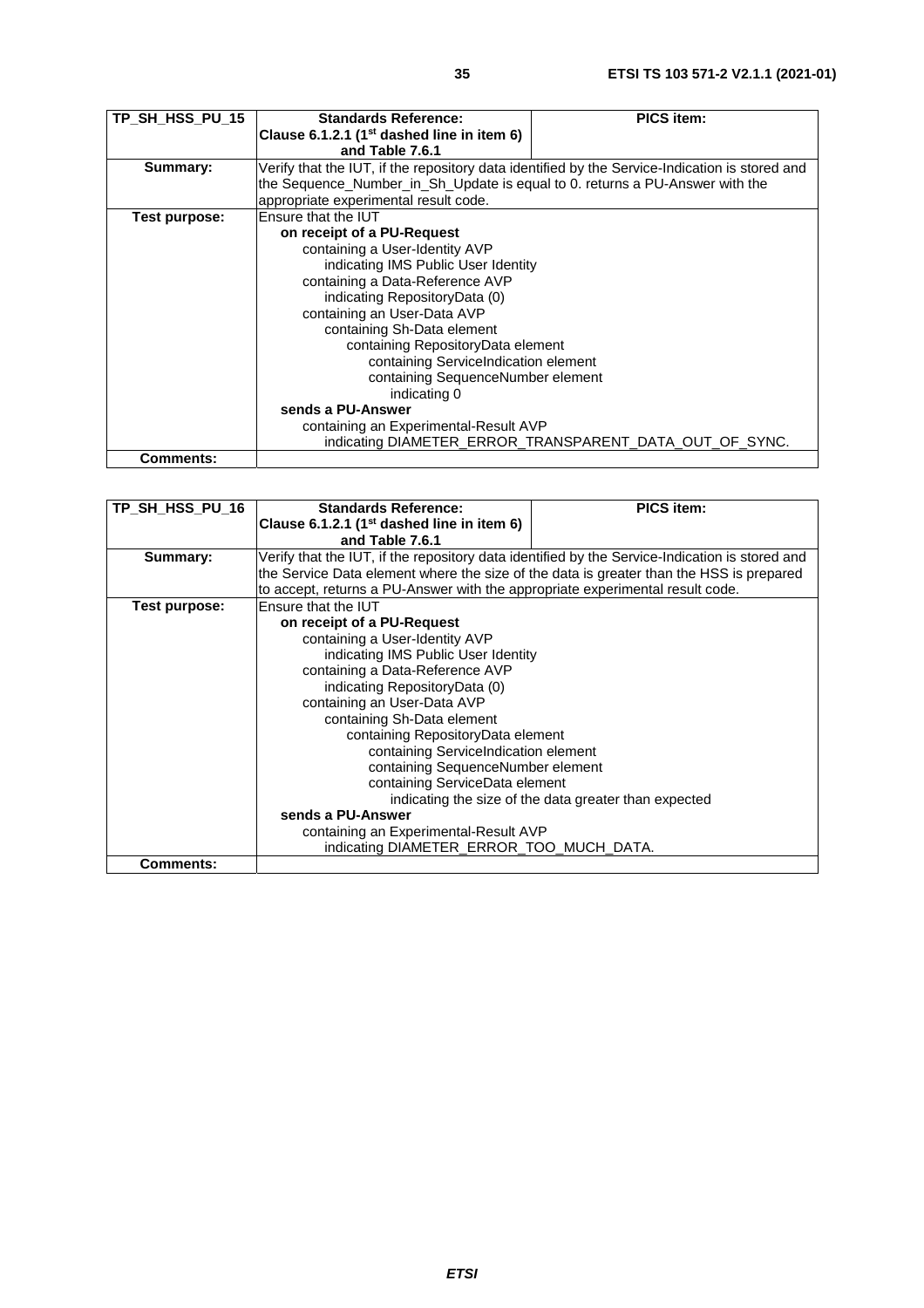| TP SH HSS PU 17  | <b>Standards Reference:</b>                                                      | <b>PICS item:</b>                                                                              |
|------------------|----------------------------------------------------------------------------------|------------------------------------------------------------------------------------------------|
|                  | Clause 6.1.2.1 (2 <sup>nd</sup> dashed line in                                   |                                                                                                |
|                  | item 6) and Table 7.6.1                                                          |                                                                                                |
| Summary:         |                                                                                  | Verify that the IUT, if the repository data identified by the Service-Indication is not stored |
|                  | and the Sequence_Number_in_Sh_Update is not equal to 0, returns a PU-Answer with |                                                                                                |
|                  | the appropriate experimental result code.                                        |                                                                                                |
| Test purpose:    | Ensure that the IUT                                                              |                                                                                                |
|                  | on receipt of a PU-Request                                                       |                                                                                                |
|                  | containing a User-Identity AVP                                                   |                                                                                                |
|                  | indicating IMS Public User Identity                                              |                                                                                                |
|                  | containing a Data-Reference AVP                                                  |                                                                                                |
|                  | indicating RepositoryData (0)                                                    |                                                                                                |
|                  | containing an User-Data AVP                                                      |                                                                                                |
|                  | containing Sh-Data element                                                       |                                                                                                |
|                  | containing RepositoryData element                                                |                                                                                                |
|                  | containing ServiceIndication element                                             |                                                                                                |
|                  | containing SequenceNumber element                                                |                                                                                                |
|                  | indicating not 0                                                                 |                                                                                                |
|                  | sends a PU-Answer                                                                |                                                                                                |
|                  | containing an Experimental-Result AVP                                            |                                                                                                |
|                  |                                                                                  | indicating DIAMETER ERROR TRANSPARENT DATA OUT OF SYNC.                                        |
| <b>Comments:</b> |                                                                                  |                                                                                                |

| TP SH HSS PU 18  | <b>Standards Reference:</b>                                                           | <b>PICS item:</b>                                                                              |
|------------------|---------------------------------------------------------------------------------------|------------------------------------------------------------------------------------------------|
|                  | Clause 6.1.2.1 (2 <sup>nd</sup> dashed line in                                        |                                                                                                |
|                  | item 6) and Table 7.6.1                                                               |                                                                                                |
| Summary:         |                                                                                       | Verify that the IUT, if the repository data identified by the Service-Indication is not stored |
|                  | and the Service Data element is not present, returns a PU-Answer with the appropriate |                                                                                                |
|                  | experimental result code.                                                             |                                                                                                |
| Test purpose:    | Ensure that the IUT                                                                   |                                                                                                |
|                  | on receipt of a PU-Request                                                            |                                                                                                |
|                  | containing a User-Identity AVP                                                        |                                                                                                |
|                  | indicating IMS Public User Identity                                                   |                                                                                                |
|                  | containing a Data-Reference AVP                                                       |                                                                                                |
|                  | indicating RepositoryData (0)                                                         |                                                                                                |
|                  | containing an User-Data AVP                                                           |                                                                                                |
|                  | containing Sh-Data element                                                            |                                                                                                |
|                  | containing RepositoryData element                                                     |                                                                                                |
|                  | containing ServiceIndication element                                                  |                                                                                                |
|                  | containing SequenceNumber element                                                     |                                                                                                |
|                  | containing ServiceData element                                                        |                                                                                                |
|                  | indicating empty value                                                                |                                                                                                |
|                  | sends a PU-Answer                                                                     |                                                                                                |
|                  | containing an Experimental-Result AVP                                                 |                                                                                                |
|                  | indicating DIAMETER_ERROR_OPERATION_NOT_ALLOWED.                                      |                                                                                                |
| <b>Comments:</b> |                                                                                       |                                                                                                |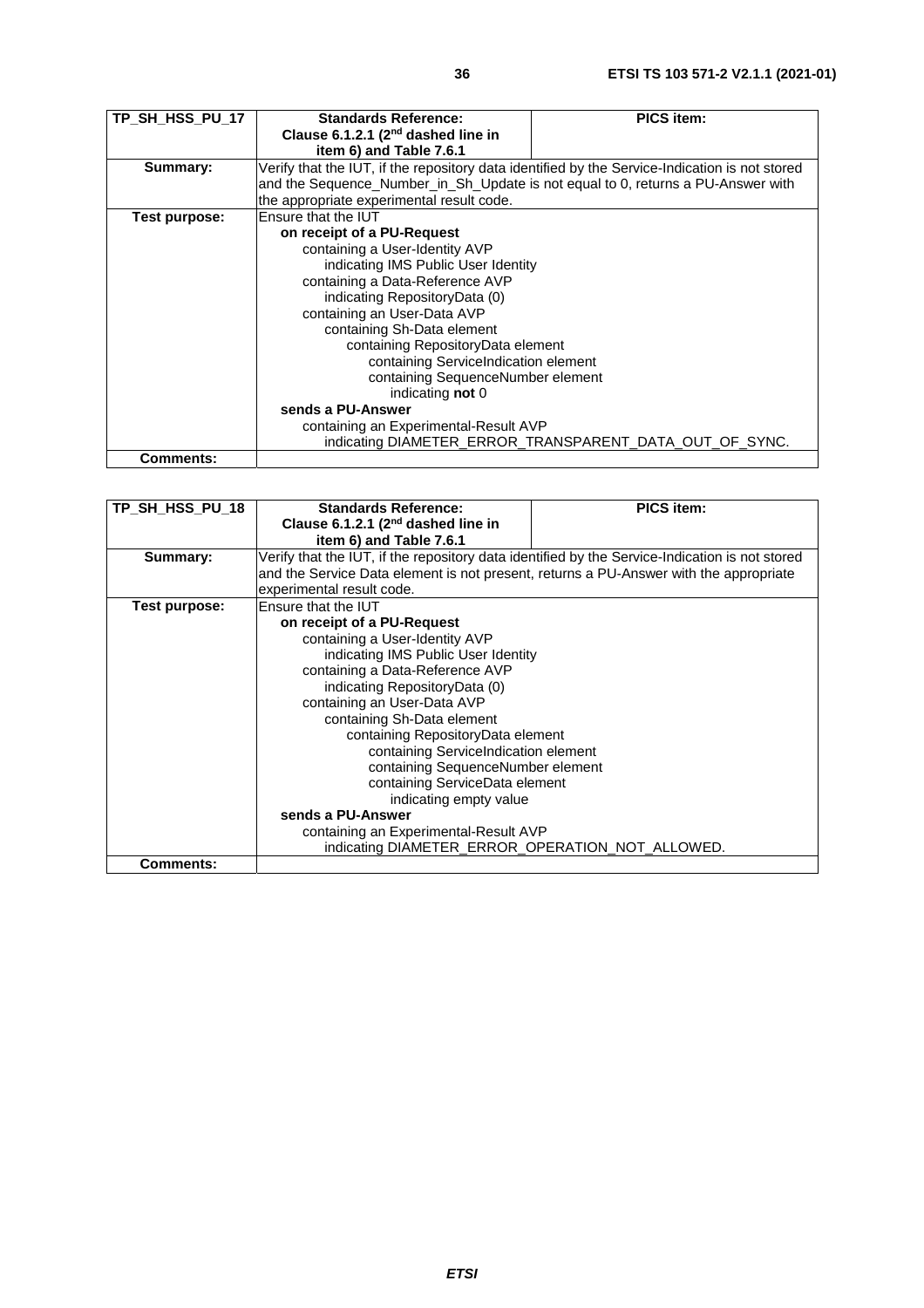| TP SH HSS PU 19  | <b>Standards Reference:</b>                                                           | <b>PICS item:</b>                                                                              |
|------------------|---------------------------------------------------------------------------------------|------------------------------------------------------------------------------------------------|
|                  | Clause 6.1.2.1 $(2^{nd}$ dashed line in                                               |                                                                                                |
|                  | item 6) and Table 7.6.1                                                               |                                                                                                |
| Summary:         |                                                                                       | Verify that the IUT, if the repository data identified by the Service-Indication is not stored |
|                  | and the Service Data element is greater than the HSS is prepared to accept, returns a |                                                                                                |
|                  | PU-Answer with the appropriate experimental result code.                              |                                                                                                |
| Test purpose:    | Ensure that the IUT                                                                   |                                                                                                |
|                  | on receipt of a PU-Request                                                            |                                                                                                |
|                  | containing a User-Identity AVP                                                        |                                                                                                |
|                  | indicating IMS Public User Identity                                                   |                                                                                                |
|                  | containing a Data-Reference AVP                                                       |                                                                                                |
|                  | indicating RepositoryData (0)                                                         |                                                                                                |
|                  | containing an User-Data AVP                                                           |                                                                                                |
|                  | containing Sh-Data element                                                            |                                                                                                |
|                  | containing RepositoryData element                                                     |                                                                                                |
|                  | containing ServiceIndication element                                                  |                                                                                                |
|                  | containing SequenceNumber element                                                     |                                                                                                |
|                  | containing ServiceData element                                                        |                                                                                                |
|                  | indicating greater value than expected                                                |                                                                                                |
|                  | sends a PU-Answer                                                                     |                                                                                                |
|                  | containing an Experimental-Result AVP                                                 |                                                                                                |
|                  | indicating DIAMETER_ERROR_TOO_MUCH_DATA.                                              |                                                                                                |
| <b>Comments:</b> |                                                                                       |                                                                                                |

| TP_SH_HSS_PU_20 | <b>Standards Reference:</b>                     | <b>PICS item:</b>                                                                        |
|-----------------|-------------------------------------------------|------------------------------------------------------------------------------------------|
|                 |                                                 |                                                                                          |
|                 | Clause 6.1.2.1 paragraph 39                     |                                                                                          |
| Summary:        |                                                 | Verify that the IUT returns a PU-Answer with the appropriate experimental result code in |
|                 | case of a database error.                       |                                                                                          |
| Test purpose:   | Ensure that the IUT                             |                                                                                          |
|                 | on receipt of a PU-Request                      |                                                                                          |
|                 | containing a Session-ID AVP                     |                                                                                          |
|                 | containing a Vendor-Specific-Application-Id AVP |                                                                                          |
|                 | containing an Auth-Session-State AVP            |                                                                                          |
|                 | containing an Origin-Host AVP                   |                                                                                          |
|                 | containing an Origin-Realm AVP                  |                                                                                          |
|                 | containing a Destination-Realm AVP              |                                                                                          |
|                 | containing a User-Identity AVP                  |                                                                                          |
|                 | containing a Data-Reference AVP                 |                                                                                          |
|                 | containing a User-Data AVP                      |                                                                                          |
|                 | sends a PU-Answer                               |                                                                                          |
|                 | containing a Result-Code AVP                    |                                                                                          |
|                 | indicating DIAMETER_UNABLE_TO_COMPLY.           |                                                                                          |
| Comments:       | Update of the data is in progress.              |                                                                                          |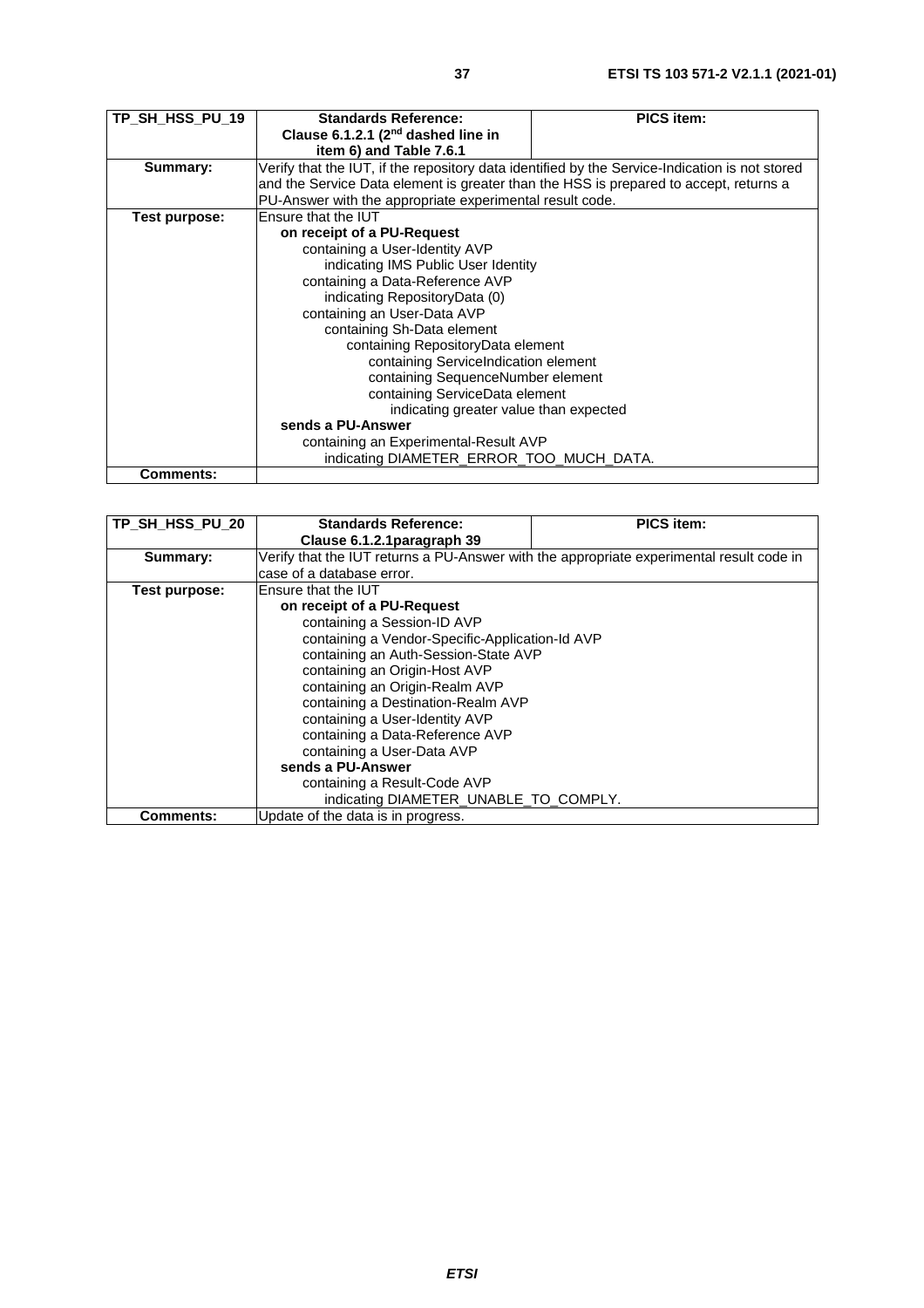<span id="page-37-0"></span>

| TP_SH_HSS_PU_21  | <b>Standards Reference:</b>                                                             | <b>PICS item:</b> |
|------------------|-----------------------------------------------------------------------------------------|-------------------|
|                  | Clause 6.1.2.1 paragraph 39 and $(2^{nd}$                                               |                   |
|                  | dashed line in item 6) and Table 7.6.1                                                  |                   |
| Summary:         | Verify that the IUT checks if there are several repository data identified and if the   |                   |
|                  | Service-Indication is not stored and the Service Data element is not present for one of |                   |
|                  | them then, the IUT returns a PU-Answer with the appropriate experimental result code    |                   |
|                  | and the Repository_Data_ID AVP indicating the service indication and the sequence       |                   |
|                  | number of (one of) the repository data instances for which an error occurred.           |                   |
| Test purpose:    | <b>Ensure that the IUT</b>                                                              |                   |
|                  | on receipt of a PU-Request                                                              |                   |
|                  | containing a User-Identity AVP                                                          |                   |
|                  | indicating IMS Public User Identity                                                     |                   |
|                  | containing a Data-Reference AVP                                                         |                   |
|                  | indicating RepositoryData (0)                                                           |                   |
|                  | containing an User-Data AVP                                                             |                   |
|                  | containing Sh-Data element                                                              |                   |
|                  | containing RepositoryData element (0)                                                   |                   |
|                  | containing ServiceIndication element                                                    |                   |
|                  | containing SequenceNumber element                                                       |                   |
|                  | containing ServiceData element                                                          |                   |
|                  | indicating empty value                                                                  |                   |
|                  | containing RepositoryData element (1)                                                   |                   |
|                  | containing ServiceIndication element                                                    |                   |
|                  | containing SequenceNumber element<br>sends a PU-Answer                                  |                   |
|                  |                                                                                         |                   |
|                  | containing an Experimental-Result AVP                                                   |                   |
|                  | indicating DIAMETER_ERROR_OPERATION_NOT_ALLOWED<br>containing a Repository-Data-ID AVP  |                   |
|                  | containing a Service-Indication AVP                                                     |                   |
|                  | containing a Sequence-Number AVP.                                                       |                   |
| <b>Comments:</b> |                                                                                         |                   |

## 5.2.2.1.5 Subscription to Notification

| TP_SH_HSS_SN_01 | <b>Standards Reference:</b>                                                      | <b>PICS item:</b> |
|-----------------|----------------------------------------------------------------------------------|-------------------|
|                 | Clause 6.1.3 and                                                                 |                   |
|                 | Table 6.1.3.1 and Table 6.1.3.2                                                  |                   |
| Summary:        | Verify that the IUT processes an SN-Request and sends a corresponding SN-Answer. |                   |
| Test purpose:   | Ensure that the IUT                                                              |                   |
|                 | on receipt of an SN-Request                                                      |                   |
|                 | containing a Session-ID AVP                                                      |                   |
|                 | containing a Vendor-Specific-Application-Id AVP                                  |                   |
|                 | containing an Auth-Session-State AVP                                             |                   |
|                 | containing an Origin-Host AVP                                                    |                   |
|                 | containing an Origin-Realm AVP                                                   |                   |
|                 | containing a Destination-Realm AVP                                               |                   |
|                 | containing a User-Identity AVP                                                   |                   |
|                 | indicating IMS Public User Identity or MSISDN                                    |                   |
|                 | containing a Subs-Req-Type AVP                                                   |                   |
|                 | containing a Data-Reference AVP                                                  |                   |
|                 | indicating allowed value                                                         |                   |
|                 | sends an SN-Answer                                                               |                   |
|                 | containing a Session-ID AVP                                                      |                   |
|                 | containing a Result-Code AVP                                                     |                   |
|                 | indicating DIAMETER_SUCCESS                                                      |                   |
|                 | containing a Vendor-Specific-Application-Id AVP                                  |                   |
|                 | containing an Auth-Session-State AVP                                             |                   |
|                 | containing an Origin-Host AVP                                                    |                   |
|                 | containing an Origin-Realm AVP.                                                  |                   |
| Comments:       | Supported Data Reference values should be selected according to Table 3.         |                   |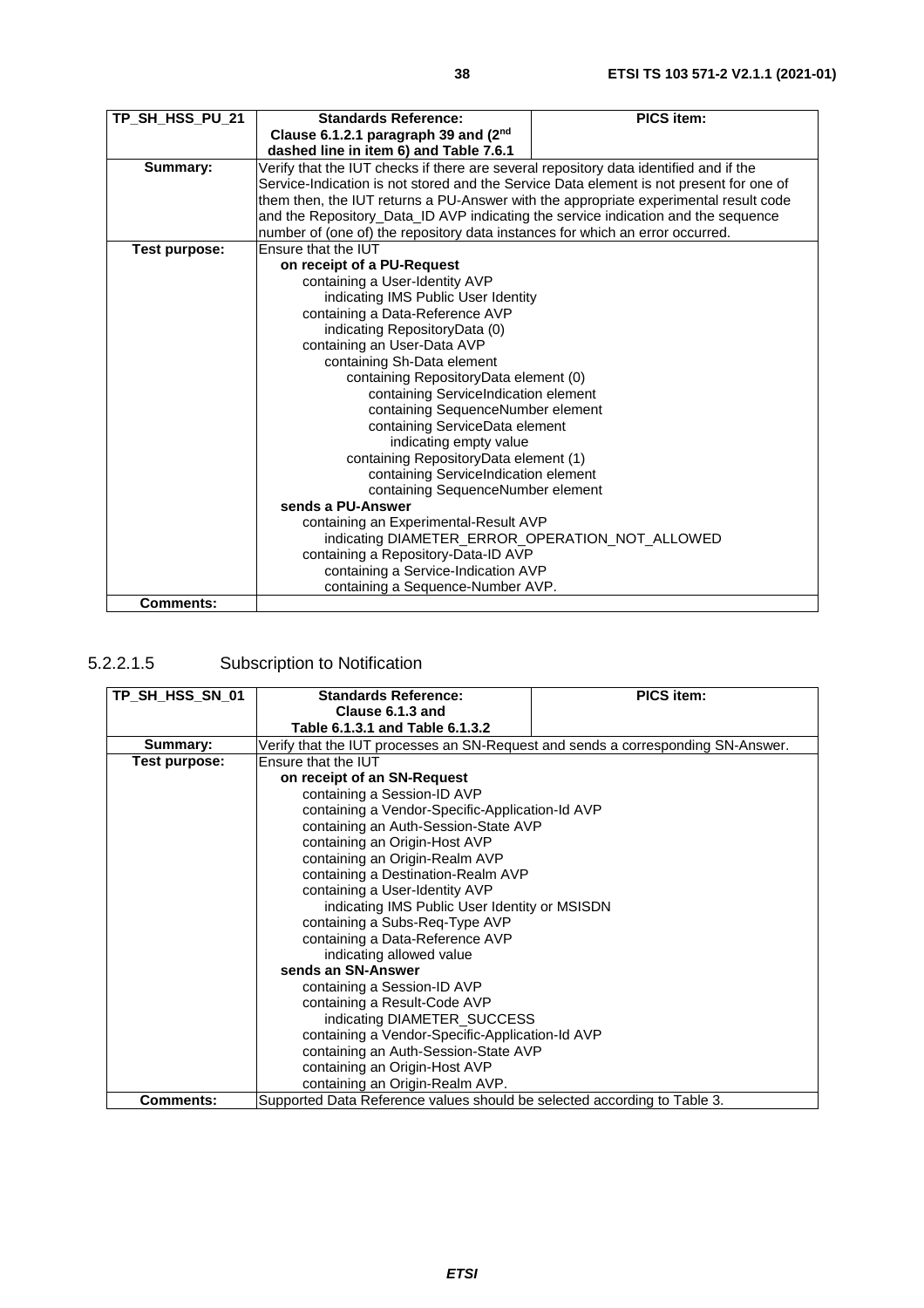| TP_SH_HSS_SN_02  | <b>Standards Reference:</b>                                                            | <b>PICS item:</b>                                       |
|------------------|----------------------------------------------------------------------------------------|---------------------------------------------------------|
|                  | Clause 6.1.3 (Item 1) and Tables 6.1.3.1                                               |                                                         |
|                  | and 6.1.3.2.                                                                           |                                                         |
| Summary:         | Verify that the IUT replies with an SN-Answer with the appropriate experimental result |                                                         |
|                  | code when the AS does not have the Sh-Subs-Notif permission.                           |                                                         |
| Test purpose:    | Ensure that the IUT                                                                    |                                                         |
|                  | on receipt of an SN-Request                                                            |                                                         |
|                  | containing a Session-ID AVP                                                            |                                                         |
|                  | containing a Vendor-Specific-Application-Id AVP                                        |                                                         |
|                  | containing an Auth-Session-State AVP                                                   |                                                         |
|                  | containing an Origin-Host AVP                                                          |                                                         |
|                  | containing an Origin-Realm AVP                                                         |                                                         |
|                  | containing a Destination-Realm AVP                                                     |                                                         |
|                  | containing a User-Identity AVP                                                         |                                                         |
|                  | indicating IMS Public User Identity or MSISDN                                          |                                                         |
|                  | containing a Subs-Req-Type AVP                                                         |                                                         |
|                  | containing a Data-Reference AVP                                                        |                                                         |
|                  | indicating not allowed value                                                           |                                                         |
|                  | sends an SN-Answer                                                                     |                                                         |
|                  | containing an Experimental-Result AVP                                                  |                                                         |
|                  |                                                                                        | indicating DIAMETER ERROR USER DATA CANNOT BE NOTIFIED. |
| <b>Comments:</b> |                                                                                        |                                                         |

| TP SH HSS SN 03  | <b>Standards Reference:</b>                                                          | <b>PICS item:</b> |
|------------------|--------------------------------------------------------------------------------------|-------------------|
|                  | Clause 6.1.3 (Item 2)                                                                |                   |
| Summary:         | Verify that the IUT sends an SN-Answer with the appropriate experimental result code |                   |
|                  | when a User Identity does not exist.                                                 |                   |
| Test purpose:    | Ensure that the IUT                                                                  |                   |
|                  | on receipt of an SN-Request                                                          |                   |
|                  | containing a User-Identity AVP                                                       |                   |
|                  | indicating not existing user                                                         |                   |
|                  | sends an SN-Answer                                                                   |                   |
|                  | containing an Experimental-Result AVP                                                |                   |
|                  | indicating DIAMETER_ERROR_USER_UNKNOWN.                                              |                   |
| <b>Comments:</b> |                                                                                      |                   |

| TP SH HSS SN 04  | <b>Standards Reference:</b>                                                         | <b>PICS item:</b> |  |
|------------------|-------------------------------------------------------------------------------------|-------------------|--|
|                  | Clause 6.1.3 (Item 2a)                                                              |                   |  |
| Summary:         | Verify that the IUT, if the Private Identity does not correspond to an IMPU/MSISDN, |                   |  |
|                  | returns an SN-Answer with the appropriate experimental result code.                 |                   |  |
| Test purpose:    | Ensure that the IUT                                                                 |                   |  |
|                  | on receipt of an SN-Request                                                         |                   |  |
|                  | containing a User-Identity AVP                                                      |                   |  |
|                  | indicating not related Private Identity                                             |                   |  |
|                  | containing a User-Name AVP                                                          |                   |  |
|                  | indicating Private Identity                                                         |                   |  |
|                  | sends an SN-Answer                                                                  |                   |  |
|                  | containing an Experimental-Result AVP                                               |                   |  |
|                  | indicating DIAMETER_ERROR_IDENTITIES_DONT_MATCH.                                    |                   |  |
| <b>Comments:</b> |                                                                                     |                   |  |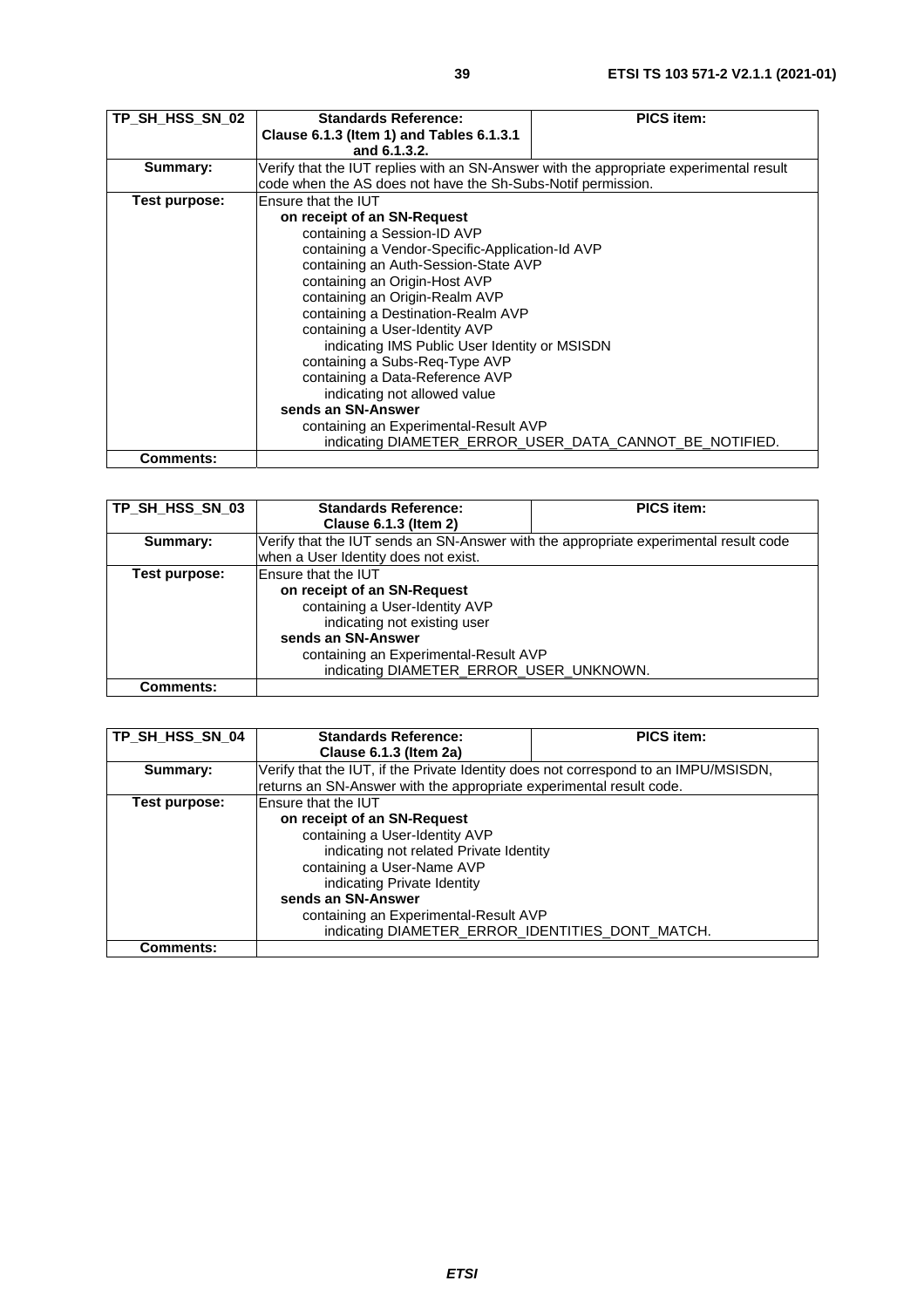| TP_SH_HSS_SN_05 | <b>Standards Reference:</b>                                                                | <b>PICS item:</b> |
|-----------------|--------------------------------------------------------------------------------------------|-------------------|
|                 | Clause 6.1.3 (Item 3) and Table 7.6.1                                                      |                   |
| Summary:        | Verify that the IUT, if the type of User Identity (i.e. IMS Public User Identity or Public |                   |
|                 | Service Identity or MSISDN) does not apply according to Table 7.6.1 due to the             |                   |
|                 | Data-Reference indicated in the request, returns an SN-Answer with the appropriate         |                   |
|                 | experimental result code.                                                                  |                   |
| Test purpose:   | Ensure that the IUT                                                                        |                   |
|                 | on receipt of an SN-Request                                                                |                   |
|                 | containing a User-Identity AVP                                                             |                   |
|                 | indicating IMS Public User Identity or MSISDN                                              |                   |
|                 | containing a Data-Reference AVP                                                            |                   |
|                 | indicating value due to Table 7.6.1                                                        |                   |
|                 | sends an SN-Answer                                                                         |                   |
|                 | containing an Experimental-Result AVP                                                      |                   |
|                 | indicating DIAMETER ERROR OPERATION NOT ALLOWED.                                           |                   |
| Comments:       |                                                                                            |                   |

| TP SH HSS SN 06  | <b>Standards Reference:</b>                                                                  | <b>PICS item:</b> |
|------------------|----------------------------------------------------------------------------------------------|-------------------|
|                  | Clause 6.1.3 (Item 3a) and Table 7.6.1                                                       |                   |
| Summary:         | Verify that the IUT, if the Data-Reference is DSAI (19) for the Public Identity and there is |                   |
|                  | no instance of DSAI matching the DSAI-Tag contained in the Sh-Subs-Notif command,            |                   |
|                  | returns an SN-Answer with the appropriate experimental result code.                          |                   |
| Test purpose:    | Ensure that the IUT                                                                          |                   |
|                  | on receipt of an SN-Request                                                                  |                   |
|                  | containing a User-Identity AVP                                                               |                   |
|                  | indicating Public Identity                                                                   |                   |
|                  | containing a Data-Reference AVP                                                              |                   |
|                  | indicating DSAI (19)                                                                         |                   |
|                  | containing a DSAI-Tag AVP                                                                    |                   |
|                  | indicating not matching DSAI                                                                 |                   |
|                  | sends an SN-Answer                                                                           |                   |
|                  | containing an Experimental-Result AVP                                                        |                   |
|                  | indicating DIAMETER_ERROR_DSAI_NOT_AVAILABLE.                                                |                   |
| <b>Comments:</b> |                                                                                              |                   |

| TP SH HSS SN 07 | <b>Standards Reference:</b><br>Clause 6.1.3 (Item 4) and Table 7.6.1                                                                                                                        | <b>PICS item:</b> |
|-----------------|---------------------------------------------------------------------------------------------------------------------------------------------------------------------------------------------|-------------------|
| Summary:        | Verify that the IUT, if the request contains an Expiry Time AVP and if the IUT normally<br>includes Expiry Time in responses, sends no notification to the AS after the expiration<br>time. |                   |
| Test purpose:   | Ensure that the IUT<br>on receipt of an SN-Request<br>containing an Expiry-Time AVP<br>sends an SN-Answer<br>containing an Expiry-Time AVP<br>indicating absolute expiration time.          |                   |
| Comments:       |                                                                                                                                                                                             |                   |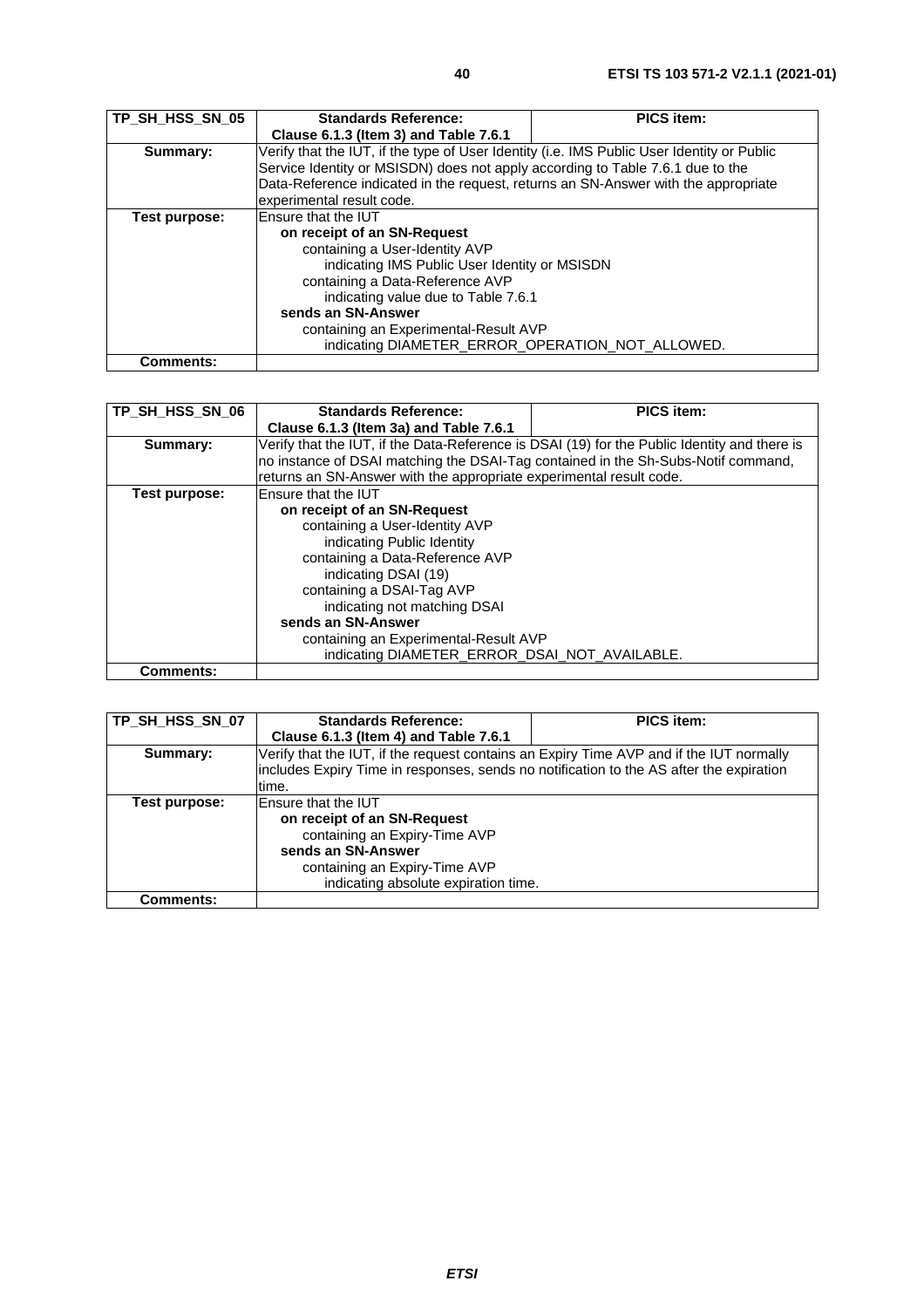| TP SH HSS SN 08  | <b>Standards Reference:</b>                                                            | <b>PICS item:</b> |
|------------------|----------------------------------------------------------------------------------------|-------------------|
|                  | Clause 6.1.3 (Item 5) and Table 7.6.1                                                  |                   |
| Summary:         | Verify that the IUT, if the Data-Reference indicates RepositoryData in the request and |                   |
|                  | the transparent data associated with the Service indication does not exist in the HSS. |                   |
|                  | returns an SN-Answer with the appropriate experimental result code.                    |                   |
| Test purpose:    | Ensure that the IUT                                                                    |                   |
|                  | on receipt of an SN-Request                                                            |                   |
|                  | containing a User-Identity AVP                                                         |                   |
|                  | indicating Public Identity                                                             |                   |
|                  | containing a Data-Reference AVP                                                        |                   |
|                  | indicating RepositoryData (0)                                                          |                   |
|                  | containing a Service-Indication AVP                                                    |                   |
|                  | indicating not existing data                                                           |                   |
|                  | sends an SN-Answer                                                                     |                   |
|                  | containing a Session-ID AVP                                                            |                   |
|                  | containing an Experimental-Result AVP                                                  |                   |
|                  | indicating DIAMETER_ERROR_SUBS_DATA_ABSENT.                                            |                   |
| <b>Comments:</b> |                                                                                        |                   |

| TP_SH_HSS_SN_09  | <b>Standards Reference:</b>                                                                                                                         | <b>PICS item:</b> |
|------------------|-----------------------------------------------------------------------------------------------------------------------------------------------------|-------------------|
|                  | Clause 6.1.3 (item 6)                                                                                                                               |                   |
| Summary:         | Verify that the IUT, if the Subscription request type information element indicates a                                                               |                   |
|                  | request to subscribe, the IUT associates the AS Identity with the list of entities that need                                                        |                   |
|                  |                                                                                                                                                     |                   |
|                  | to be notified when the data identified by the request is modified and sets the Result-<br>Code to DIAMETER_SUCCESS in the Sh-Subs-Notify response. |                   |
|                  |                                                                                                                                                     |                   |
| Test purpose:    | Ensure that the IUT                                                                                                                                 |                   |
|                  | on receipt of an SN-Request                                                                                                                         |                   |
|                  | containing a Session-ID AVP                                                                                                                         |                   |
|                  | containing a Vendor-Specific-Application-Id AVP                                                                                                     |                   |
|                  | containing an Auth-Session-State AVP                                                                                                                |                   |
|                  | containing an Origin-Host AVP                                                                                                                       |                   |
|                  | containing an Origin-Realm AVP                                                                                                                      |                   |
|                  | containing a Destination-Realm AVP                                                                                                                  |                   |
|                  | containing a User-Identity AVP                                                                                                                      |                   |
|                  | indicating IMS Public User Identity or MSISDN                                                                                                       |                   |
|                  | containing a Subs-Req-Type AVP                                                                                                                      |                   |
|                  | indicating Subscribe (0)                                                                                                                            |                   |
|                  | containing a Data-Reference AVP                                                                                                                     |                   |
|                  | indicating allowed value                                                                                                                            |                   |
|                  | sends an SN-Answer                                                                                                                                  |                   |
|                  | containing a Session-ID AVP                                                                                                                         |                   |
|                  | containing a Result-Code AVP                                                                                                                        |                   |
|                  | indicating DIAMETER_SUCCESS                                                                                                                         |                   |
|                  | containing a Vendor-Specific-Application-Id AVP                                                                                                     |                   |
|                  | containing an Auth-Session-State AVP                                                                                                                |                   |
|                  | containing an Origin-Host AVP                                                                                                                       |                   |
|                  | containing an Origin-Realm AVP.                                                                                                                     |                   |
| <b>Comments:</b> | Supported Data Reference values should be selected according to Table 3.                                                                            |                   |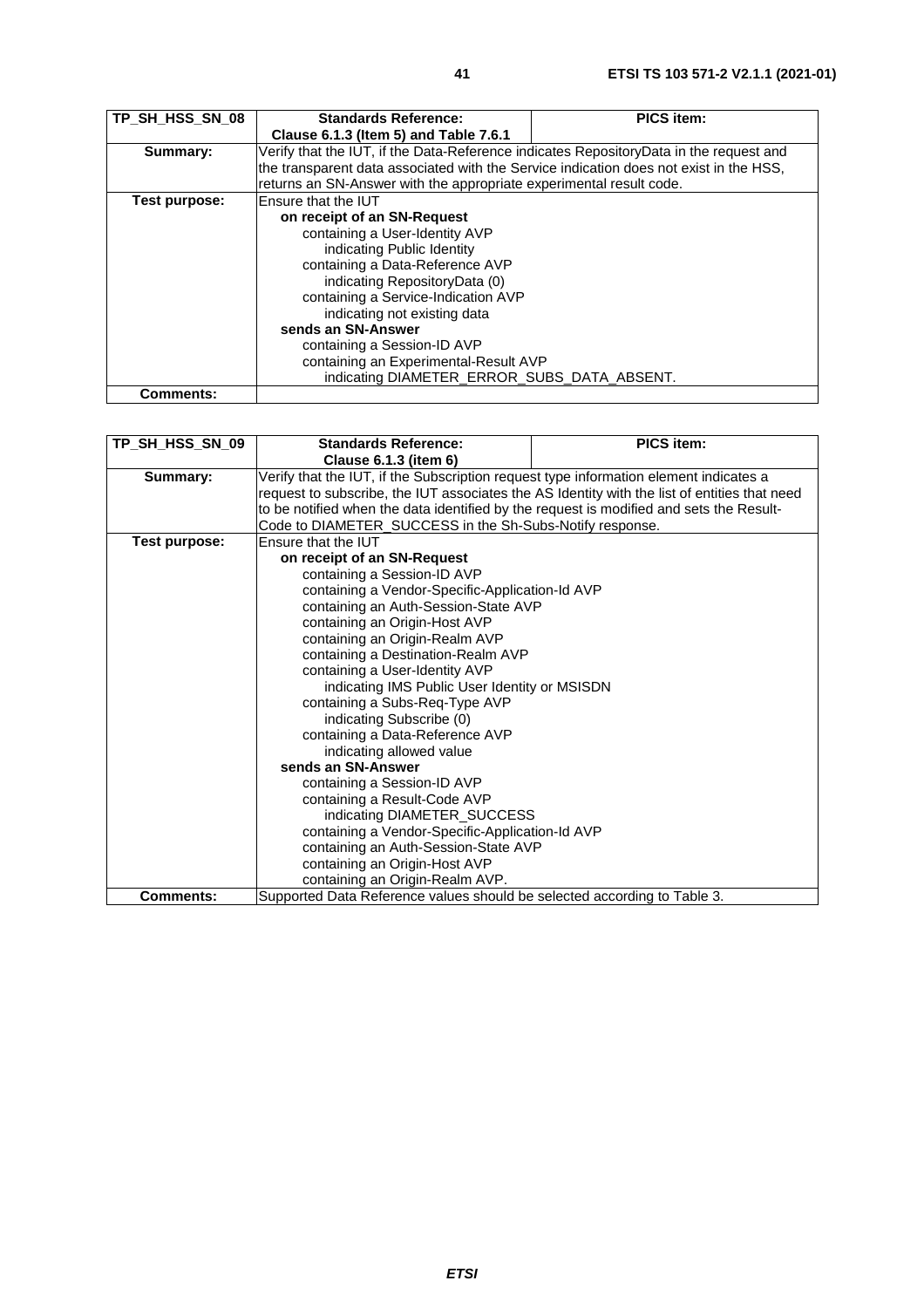| TP_SH_HSS_SN_10  | <b>Standards Reference:</b>                                                               | <b>PICS item:</b> |
|------------------|-------------------------------------------------------------------------------------------|-------------------|
|                  | Clause 6.1.3 (item 6)                                                                     |                   |
| Summary:         | Verify that the IUT, if the Subscription request type information element indicates a     |                   |
|                  | request to unsubscribe, removes the association of the AS Identity with the same list and |                   |
|                  | sets the Result-Code to DIAMETER_SUCCESS in the Sh-Subs-Notify response.                  |                   |
| Test purpose:    | Ensure that the IUT                                                                       |                   |
|                  | on receipt of an SN-Request                                                               |                   |
|                  | containing a Session-ID AVP                                                               |                   |
|                  | containing a Vendor-Specific-Application-Id AVP                                           |                   |
|                  | containing an Auth-Session-State AVP                                                      |                   |
|                  | containing an Origin-Host AVP                                                             |                   |
|                  | containing an Origin-Realm AVP                                                            |                   |
|                  | containing a Destination-Realm AVP                                                        |                   |
|                  | containing a User-Identity AVP                                                            |                   |
|                  | indicating IMS Public User Identity or MSISDN                                             |                   |
|                  | containing a Data-Reference AVP                                                           |                   |
|                  | indicating allowed value                                                                  |                   |
|                  | containing a Subs-Req-Type AVP                                                            |                   |
|                  | indicating Unsubscribe (1)                                                                |                   |
|                  | sends an SN-Answer                                                                        |                   |
|                  | containing a Session-ID AVP                                                               |                   |
|                  | containing a Result-Code AVP                                                              |                   |
|                  | indicating DIAMETER_SUCCESS                                                               |                   |
|                  | containing a Vendor-Specific-Application-Id AVP                                           |                   |
|                  | containing an Auth-Session-State AVP                                                      |                   |
|                  | containing an Origin-Host AVP                                                             |                   |
|                  | containing an Origin-Realm AVP.                                                           |                   |
| <b>Comments:</b> | Supported Data Reference values should be selected according to Table 3.                  |                   |

| TP_SH_HSS_SN_11  | <b>Standards Reference:</b>                                                            | <b>PICS item:</b> |
|------------------|----------------------------------------------------------------------------------------|-------------------|
|                  | <b>Clause 6.1.3 (item 7)</b>                                                           | A.4/5             |
| Summary:         | Verify that the IUT supports the Notif-Eff feature and if multiple Data-Reference AVPs |                   |
|                  | occur in the Sh-SubsNotif Request, each Data-Reference is treated as a request to      |                   |
|                  | establish a separate notification request. When multiple notification requests are     |                   |
|                  | requested, and all of them succeed, the IUT sets the Result-Code to                    |                   |
|                  | DIAMETER_SUCCESS in the Sh-Subs-Notify response.                                       |                   |
| Test purpose:    | Ensure that the IUT                                                                    |                   |
|                  | on receipt of an SN-Request                                                            |                   |
|                  | containing a User-Identity AVP                                                         |                   |
|                  | indicating IMS Public User Identity or MSISDN                                          |                   |
|                  | containing a Data-Reference AVP                                                        |                   |
|                  | indicating allowed value                                                               |                   |
|                  | containing a Data-Reference AVP                                                        |                   |
|                  | indicating allowed value1                                                              |                   |
|                  | containing a Data-Reference AVP                                                        |                   |
|                  | indicating allowed value2                                                              |                   |
|                  | sends an SN-Answer                                                                     |                   |
|                  | containing a Session-ID AVP                                                            |                   |
|                  | containing a Result-Code AVP                                                           |                   |
|                  | indicating DIAMETER SUCCESS                                                            |                   |
|                  | containing a Vendor-Specific-Application-Id AVP                                        |                   |
|                  | containing an Auth-Session-State AVP                                                   |                   |
|                  | containing an Origin-Host AVP                                                          |                   |
|                  | containing an Origin-Realm AVP.                                                        |                   |
| <b>Comments:</b> | Supported Data Reference values should be selected according to Table 3.               |                   |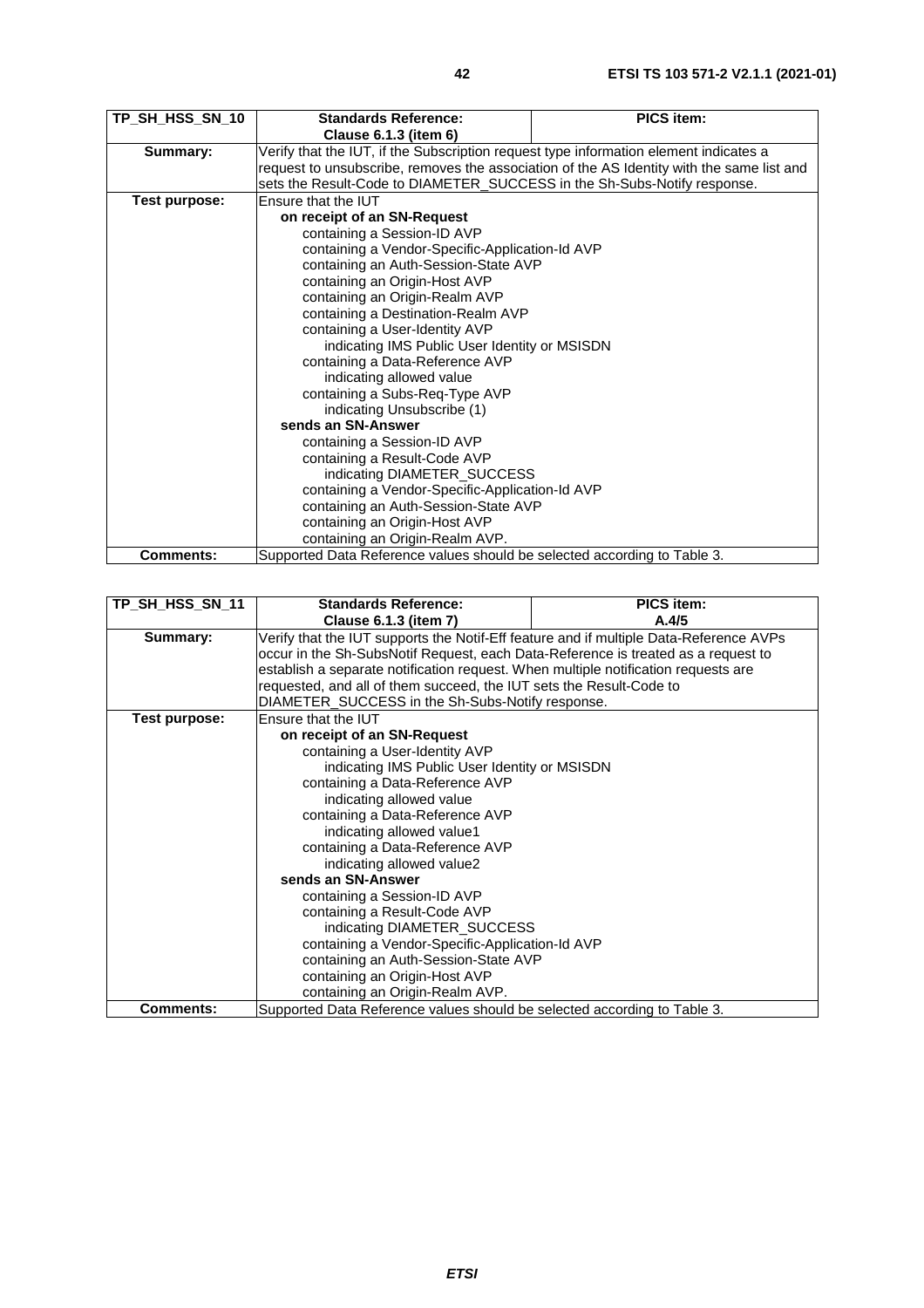| TP_SH_HSS_SN_12  | <b>Standards Reference:</b>                                                               | <b>PICS item:</b> |
|------------------|-------------------------------------------------------------------------------------------|-------------------|
|                  | Clause 6.1.3 (item 7)                                                                     | A.4/5             |
| Summary:         | Verify that the IUT supports the Notif-Eff feature and if multiple Data-Reference AVPs    |                   |
|                  | occur in the Sh-SubsNotif Request, each Data-Reference is treated as a request to         |                   |
|                  | establish a separate notification request. When multiple notification requests are        |                   |
|                  | requested, and at least one of them is not succeed, the IUT sets the relevant Diameter    |                   |
|                  | error indication and comes back to the situation regarding to subscriptions as before the |                   |
|                  | reception of the Sh-Subs-Notif Request                                                    |                   |
| Test purpose:    | Ensure that the IUT                                                                       |                   |
|                  | on receipt of an SN-Request                                                               |                   |
|                  | containing a User-Identity AVP                                                            |                   |
|                  | indicating IMS Public User Identity or MSISDN                                             |                   |
|                  | containing a Data-Reference AVP                                                           |                   |
|                  | indicating allowed value                                                                  |                   |
|                  | containing a Data-Reference AVP                                                           |                   |
|                  | indicating allowed value                                                                  |                   |
|                  | containing a Data-Reference AVP                                                           |                   |
|                  | indicating not allowed value1                                                             |                   |
|                  | sends an SN-Answer                                                                        |                   |
|                  | containing a Session-ID AVP                                                               |                   |
|                  | containing an Experimental-Result AVP                                                     |                   |
|                  | indicating appropriate result code                                                        |                   |
|                  | containing a Vendor-Specific-Application-Id AVP                                           |                   |
|                  | containing an Auth-Session-State AVP                                                      |                   |
|                  | containing an Origin-Host AVP                                                             |                   |
|                  | containing an Origin-Realm AVP.                                                           |                   |
| <b>Comments:</b> | Supported Data Reference values should be selected according to Table 3.                  |                   |

|                  | <b>Standards Reference:</b>                                                                | <b>PICS item:</b> |
|------------------|--------------------------------------------------------------------------------------------|-------------------|
| TP SH HSS SN 13  |                                                                                            |                   |
|                  | Clause 6.1.3 (item 8)                                                                      | A.4/5             |
| Summary:         | Verify that the IUT supports the Notif-Eff feature and if multiple Service-Indication AVPs |                   |
|                  | occur in the Sh-SubsNotif Request, each Service-Indication is treated as a request to      |                   |
|                  | establish a separate notification request for change of Transparent data. When multiple    |                   |
|                  | notification requests are requested, and all of them succeed, the IUT sets the Result-     |                   |
|                  | Code to DIAMETER_SUCCESS in the Sh-Subs-Notify response.                                   |                   |
| Test purpose:    | Ensure that the IUT                                                                        |                   |
|                  | on receipt of an SN-Request                                                                |                   |
|                  | containing a User-Identity AVP                                                             |                   |
|                  | indicating IMS Public User Identity or MSISDN                                              |                   |
|                  | containing a Data-Reference AVP                                                            |                   |
|                  | indicating allowed value                                                                   |                   |
|                  | containing a Service-Indication AVP                                                        |                   |
|                  | indicating first service                                                                   |                   |
|                  | containing a Service-Indication AVP                                                        |                   |
|                  | indicating second service                                                                  |                   |
|                  | sends an SN-Answer                                                                         |                   |
|                  | containing a Session-ID AVP                                                                |                   |
|                  | containing a Result-Code AVP                                                               |                   |
|                  | indicating DIAMETER SUCCESS                                                                |                   |
|                  | containing a Vendor-Specific-Application-Id AVP                                            |                   |
|                  | containing an Auth-Session-State AVP                                                       |                   |
|                  | containing an Origin-Host AVP                                                              |                   |
|                  | containing an Origin-Realm AVP.                                                            |                   |
| <b>Comments:</b> | Supported Data Reference values should be selected according to Table 3.                   |                   |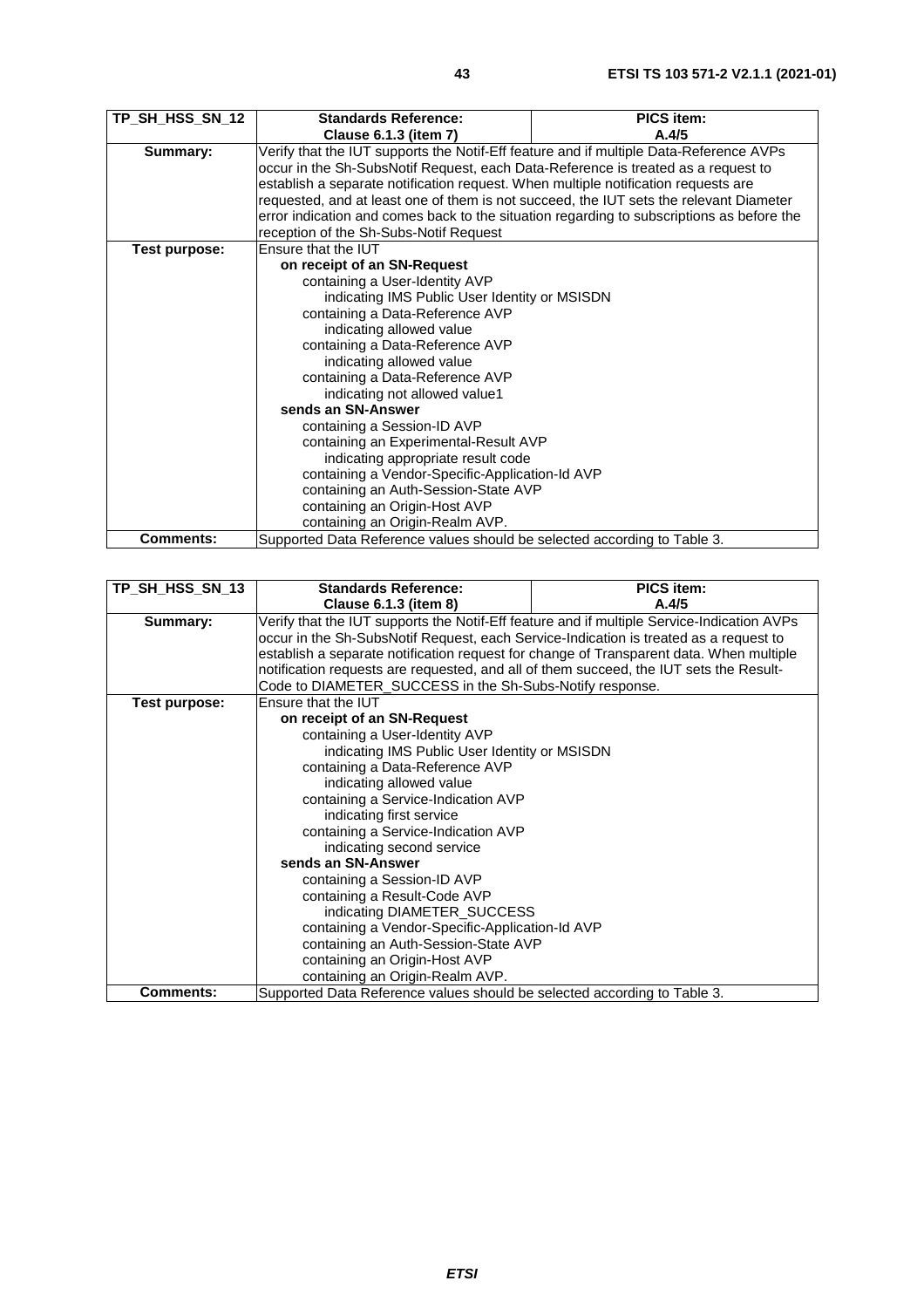#### <span id="page-43-0"></span>5.2.2.1.6 Push Notification

| TP_SH_HSS_PN_01  | <b>Standards Reference:</b>                                                  | <b>PICS item:</b> |  |
|------------------|------------------------------------------------------------------------------|-------------------|--|
|                  | Clause 6.1.4 and                                                             |                   |  |
|                  | Table 6.1.4.1                                                                |                   |  |
| Summary:         | Verify that the IUT sends a PN-Request to indicate a Notification procedure. |                   |  |
| Test purpose:    | Ensure that the IUT                                                          |                   |  |
|                  | to indicate a Notification procedure                                         |                   |  |
|                  | sends a PN-Request                                                           |                   |  |
|                  | containing a Session-ID AVP                                                  |                   |  |
|                  | containing a Vendor-Specific-Application-Id AVP                              |                   |  |
|                  | containing an Auth-Session-State AVP                                         |                   |  |
|                  | containing an Origin-Host AVP                                                |                   |  |
|                  | containing an Origin-Realm AVP                                               |                   |  |
|                  | containing a Destination-Realm AVP                                           |                   |  |
|                  | containing a User-Identity AVP                                               |                   |  |
|                  | containing a User-Data AVP.                                                  |                   |  |
| <b>Comments:</b> |                                                                              |                   |  |

| TP SH HSS PN 02  | <b>Standards Reference:</b>                                                       | <b>PICS item:</b> |
|------------------|-----------------------------------------------------------------------------------|-------------------|
|                  | Clause 6.1.4.1 paragraph 1 and                                                    |                   |
|                  | Table 6.1.4.1                                                                     |                   |
| Summary:         | Verify that the IUT to update repository data sends a PN-Request with information |                   |
|                  | element User-Data containing the Service-Indication and Sequence Number.          |                   |
| Test purpose:    | Ensure that the IUT                                                               |                   |
|                  | on receipt of an SN-Request                                                       |                   |
|                  | containing a User-Identity AVP                                                    |                   |
|                  | indicating IMS Public User Identity or MSISDN                                     |                   |
|                  | containing a Data-Reference AVP                                                   |                   |
|                  | indicating allowed value                                                          |                   |
|                  | sends an SN-Answer                                                                |                   |
|                  | containing a Result-Code AVP                                                      |                   |
|                  | indicating DIAMETER_SUCCESS                                                       |                   |
|                  | sends a PN-Request                                                                |                   |
|                  | containing an User-Data AVP                                                       |                   |
|                  | containing Sh-Data element                                                        |                   |
|                  | containing RepositoryData element                                                 |                   |
|                  | containing ServiceIndication element                                              |                   |
|                  | containing SequenceNumber element.                                                |                   |
| <b>Comments:</b> |                                                                                   |                   |

#### 5.2.2.2 AS and OSA SCS Role

#### 5.2.2.2.1 Test selection

The IUT takes the role of the AS; PICS A.2/1 or of the OSA SCS; PICS A.2/2 and the applicable test configuration is CF\_1Sh or CF\_1Sh1Isc.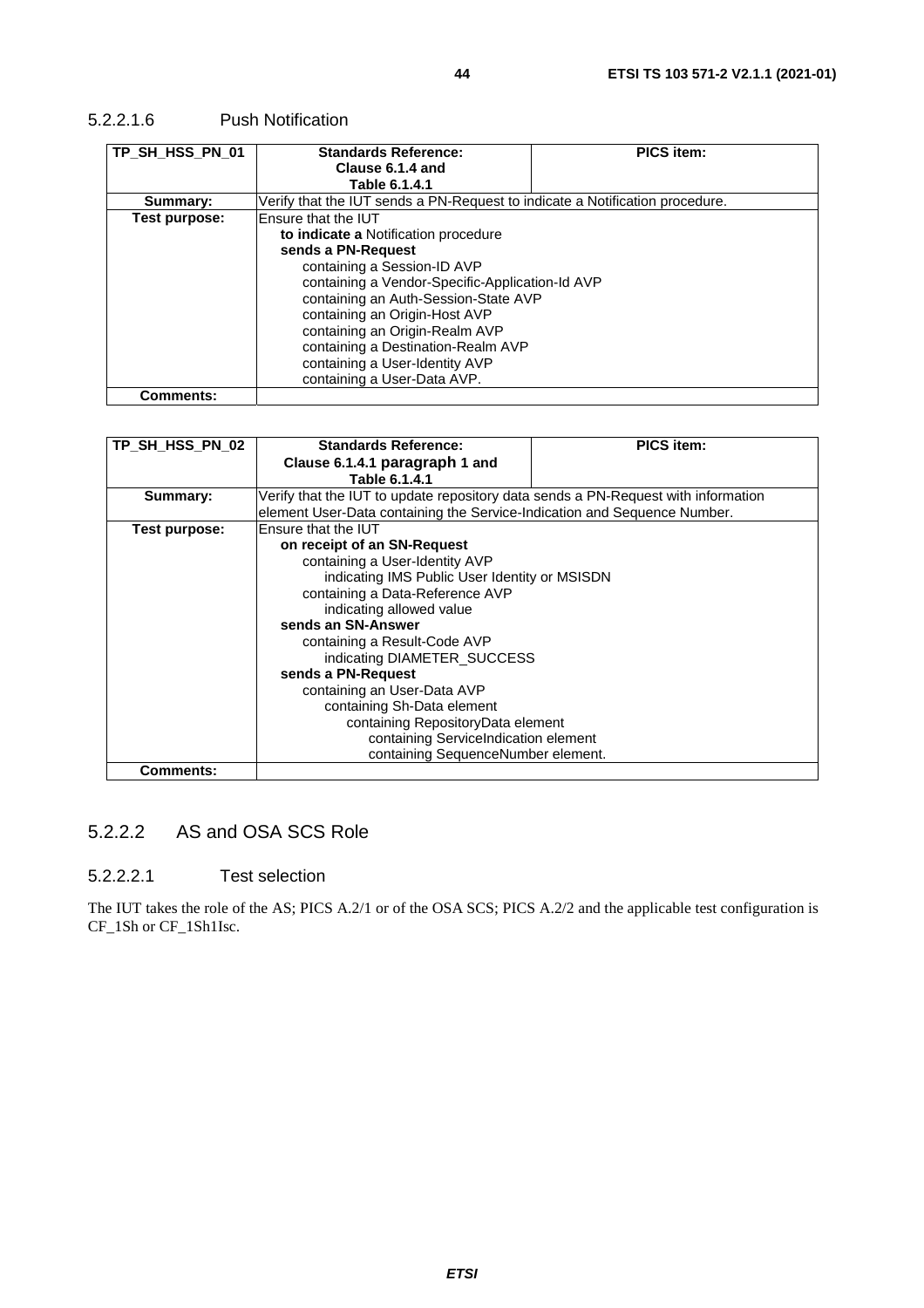<span id="page-44-0"></span>

| TP_SH_AS_MS_01   | <b>Standards Reference:</b>                                                | <b>PICS item:</b> |
|------------------|----------------------------------------------------------------------------|-------------------|
|                  | Clause 6 paragraph 2                                                       |                   |
| Summary:         | Verify that the IUT sends the appropriate Result-Code AVP when a mandatory |                   |
|                  | Information Element is absent.                                             |                   |
| Test purpose:    | Ensure that the IUT                                                        |                   |
|                  | on receipt of a PN-Request                                                 |                   |
|                  | containing a Session-ID AVP                                                |                   |
|                  | containing a Vendor-Specific-Application-Id AVP                            |                   |
|                  | containing an Auth-Session-State AVP                                       |                   |
|                  | containing an Origin-Host AVP                                              |                   |
|                  | containing an Origin-Realm AVP                                             |                   |
|                  | containing a Destination-Host AVP                                          |                   |
|                  | containing a Destination-Realm AVP                                         |                   |
|                  | not containing a User-Identity AVP                                         |                   |
|                  | containing a User-Data AVP                                                 |                   |
|                  | sends a PN-Answer                                                          |                   |
|                  | containing a Session-ID AVP                                                |                   |
|                  | containing a Result-Code AVP                                               |                   |
|                  | indicating DIAMETER MISSING AVP                                            |                   |
|                  | containing a Vendor-Specific-Application-Id AVP                            |                   |
|                  | containing an Auth-Session-State AVP                                       |                   |
|                  | containing an Origin-Host AVP                                              |                   |
|                  | containing an Origin-Realm AVP                                             |                   |
|                  | containing a Failed AVP                                                    |                   |
|                  | indicating missing Information Element.                                    |                   |
| <b>Comments:</b> |                                                                            |                   |

#### 5.2.2.2.3 User Data

| TP_SH_AS_UD_01   | <b>Standards Reference:</b>                                                 | <b>PICS item:</b> |  |
|------------------|-----------------------------------------------------------------------------|-------------------|--|
|                  | Clause 6.1.1 and                                                            |                   |  |
|                  | Table 6.1.1.1                                                               |                   |  |
| Summary:         | Verify that the IUT sends a UD-Request with user data for a specified user. |                   |  |
| Test purpose:    | Ensure that the IUT                                                         |                   |  |
|                  | to indicate a user data handling procedure                                  |                   |  |
|                  | sends a UD-Request                                                          |                   |  |
|                  | containing a Session-ID AVP                                                 |                   |  |
|                  | containing a Vendor-Specific-Application-Id AVP                             |                   |  |
|                  | containing an Auth-Session-State AVP                                        |                   |  |
|                  | containing an Origin-Host AVP                                               |                   |  |
|                  | containing an Origin-Realm AVP                                              |                   |  |
|                  | containing a Destination-Realm AVP                                          |                   |  |
|                  | containing a User-Identity AVP                                              |                   |  |
|                  | containing a Data-Reference AVP.                                            |                   |  |
| <b>Comments:</b> |                                                                             |                   |  |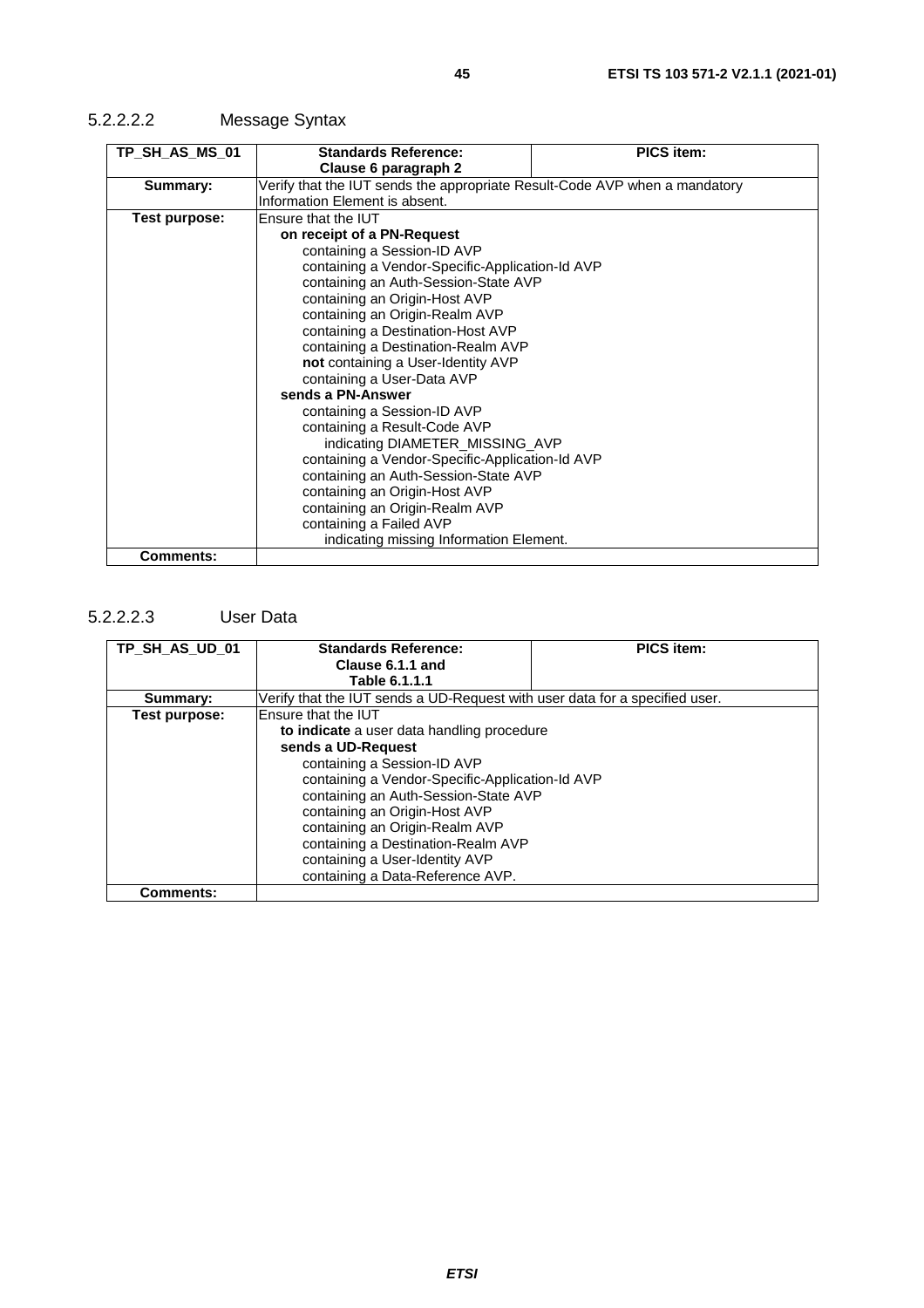| TP SH AS UD 02   | <b>Standards Reference:</b>                                                        | <b>PICS item:</b> |
|------------------|------------------------------------------------------------------------------------|-------------------|
|                  | Clause 6.1.1.1 paragraph 3                                                         |                   |
| Summary:         | Verify that the IUT to indicate repository data sends a UD-Request with a Service- |                   |
|                  | Indication AVP.                                                                    |                   |
| Test purpose:    | Ensure that the IUT                                                                |                   |
|                  | to indicate repository data within user data handling procedure                    |                   |
|                  | sends a UD-Request                                                                 |                   |
|                  | containing a Session-ID AVP                                                        |                   |
|                  | containing a Vendor-Specific-Application-Id AVP                                    |                   |
|                  | containing an Auth-Session-State AVP                                               |                   |
|                  | containing an Origin-Host AVP                                                      |                   |
|                  | containing an Origin-Realm AVP                                                     |                   |
|                  | containing a Destination-Realm AVP                                                 |                   |
|                  | containing a User-Identity AVP                                                     |                   |
|                  | containing a Data-Reference AVP                                                    |                   |
|                  | indicating RepositoryData (0)                                                      |                   |
|                  | containing a Service-Indication AVP.                                               |                   |
| <b>Comments:</b> |                                                                                    |                   |

| TP SH AS UD 03   | <b>Standards Reference:</b>                                                               | <b>PICS item:</b> |
|------------------|-------------------------------------------------------------------------------------------|-------------------|
|                  | Clause 6.1.1.1 paragraph 3                                                                |                   |
| Summary:         | Verify that the IUT to indicate initial filter criteria sends a UD-Request with a Server- |                   |
|                  | Name AVP with SIP URL.                                                                    |                   |
| Test purpose:    | Ensure that the IUT                                                                       |                   |
|                  | to indicate initial filter criteria within user data handling procedure                   |                   |
|                  | sends a UD-Request                                                                        |                   |
|                  | containing a Session-ID AVP                                                               |                   |
|                  | containing a Vendor-Specific-Application-Id AVP                                           |                   |
|                  | containing an Auth-Session-State AVP                                                      |                   |
|                  | containing an Origin-Host AVP                                                             |                   |
|                  | containing an Origin-Realm AVP                                                            |                   |
|                  | containing a Destination-Realm AVP                                                        |                   |
|                  | containing a User-Identity AVP                                                            |                   |
|                  | containing a Data-Reference AVP                                                           |                   |
|                  | indicating InitialFilterCriteria (13)                                                     |                   |
|                  | containing a Server-Name AVP                                                              |                   |
|                  | indicating SIP URL of the IUT.                                                            |                   |
| <b>Comments:</b> |                                                                                           |                   |

| TP SH AS UD 04   | <b>Standards Reference:</b>                                                  | <b>PICS item:</b> |
|------------------|------------------------------------------------------------------------------|-------------------|
|                  | Clause 6.1.1.1 paragraph 3                                                   |                   |
| Summary:         | Verify that the IUT to indicate DSAI sends a UD-Request with a DSAI-Tag AVP. |                   |
| Test purpose:    | Ensure that the IUT                                                          |                   |
|                  | to indicate DSAI within user data handling procedure                         |                   |
|                  | sends a UD-Request                                                           |                   |
|                  | containing a Session-ID AVP                                                  |                   |
|                  | containing a Vendor-Specific-Application-Id AVP                              |                   |
|                  | containing an Auth-Session-State AVP                                         |                   |
|                  | containing an Origin-Host AVP                                                |                   |
|                  | containing an Origin-Realm AVP                                               |                   |
|                  | containing a Destination-Realm AVP                                           |                   |
|                  | containing a User-Identity AVP                                               |                   |
|                  | containing a Data-Reference AVP                                              |                   |
|                  | indicating DSAI (19)                                                         |                   |
|                  | containing a DSAI-Tag AVP.                                                   |                   |
| <b>Comments:</b> |                                                                              |                   |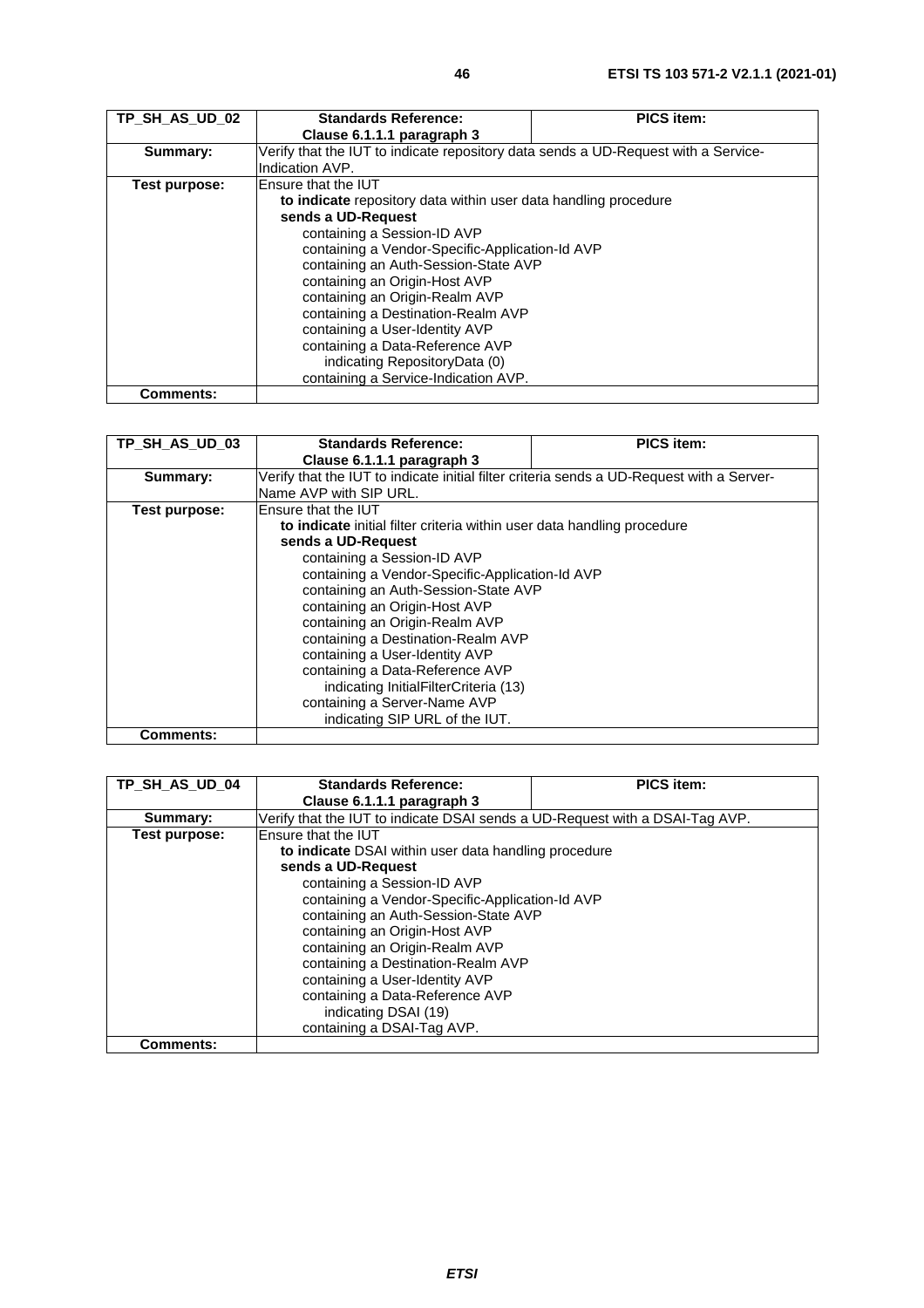## <span id="page-46-0"></span>5.2.2.2.4 Profile Update

| TP_SH_AS_PU_01   | <b>Standards Reference:</b>                                        | <b>PICS item:</b> |  |
|------------------|--------------------------------------------------------------------|-------------------|--|
|                  | Clause 6.1.2 and                                                   |                   |  |
|                  | Table 6.1.2.1                                                      |                   |  |
| Summary:         | Verify that the IUT sends a PU-Request to update transparent data. |                   |  |
| Test purpose:    | Ensure that the IUT                                                |                   |  |
|                  | to indicate a user data update procedure                           |                   |  |
|                  | sends a PU-Request                                                 |                   |  |
|                  | containing a Session-ID AVP                                        |                   |  |
|                  | containing a Vendor-Specific-Application-Id AVP                    |                   |  |
|                  | containing an Auth-Session-State AVP                               |                   |  |
|                  | containing an Origin-Host AVP                                      |                   |  |
|                  | containing an Origin-Realm AVP                                     |                   |  |
|                  | containing a Destination-Realm AVP                                 |                   |  |
|                  | containing a User-Identity AVP                                     |                   |  |
|                  | containing a Data-Reference AVP                                    |                   |  |
|                  | containing a User-Data AVP.                                        |                   |  |
| <b>Comments:</b> |                                                                    |                   |  |

## 5.2.2.2.5 Subscription to Notification

| TP_SH_AS_SN_01   | <b>Standards Reference:</b>                                          | <b>PICS item:</b> |
|------------------|----------------------------------------------------------------------|-------------------|
|                  | Clause 6.1.3 and                                                     |                   |
|                  | Table 6.1.3.1                                                        |                   |
| Summary:         | Verify that the IUT sends a SN-Request to subscribe to Notification. |                   |
| Test purpose:    | Ensure that the IUT                                                  |                   |
|                  | to indicate to subscribe to Notification                             |                   |
|                  | sends an SN-Request                                                  |                   |
|                  | containing a Session-ID AVP                                          |                   |
|                  | containing a Vendor-Specific-Application-Id AVP                      |                   |
|                  | containing an Auth-Session-State AVP                                 |                   |
|                  | containing an Origin-Host AVP                                        |                   |
|                  | containing an Origin-Realm AVP                                       |                   |
|                  | containing a Destination-Realm AVP                                   |                   |
|                  | containing a User-Identity AVP                                       |                   |
|                  | containing a Subs-Req-Type AVP                                       |                   |
|                  | containing a Data-Reference AVP.                                     |                   |
| <b>Comments:</b> |                                                                      |                   |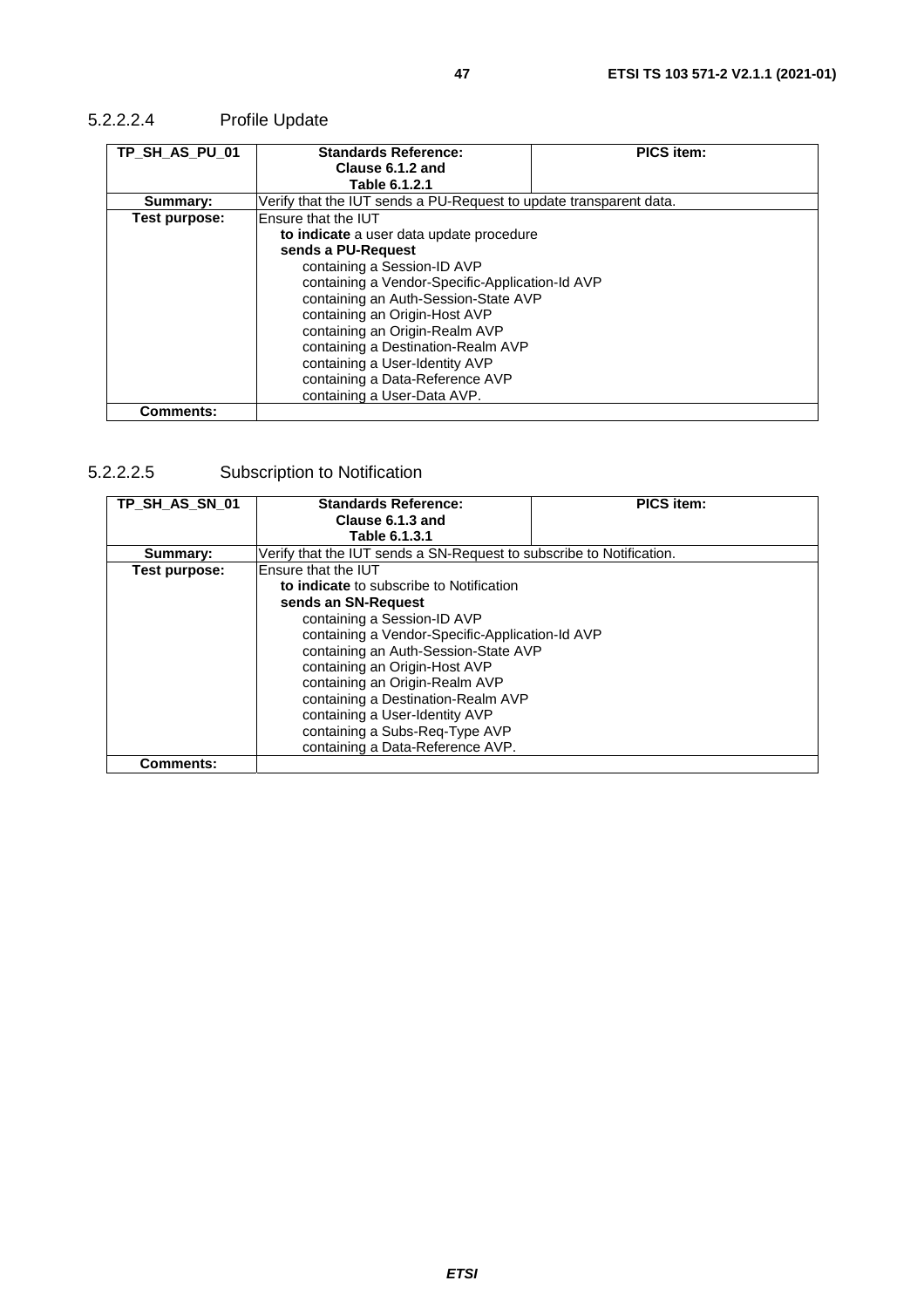| TP_SH_AS_PN_01 | <b>Standards Reference:</b>                                                       | <b>PICS item:</b> |  |
|----------------|-----------------------------------------------------------------------------------|-------------------|--|
|                | Clause 6.1.4 and                                                                  |                   |  |
|                | Table 6.1.4.1 and Table 6.1.4.2                                                   |                   |  |
| Summary:       | Verify that the IUT processes a PN-Request and sends the corresponding PN-Answer. |                   |  |
| Test purpose:  | Ensure that the IUT                                                               |                   |  |
|                | on receipt of a PN-Request                                                        |                   |  |
|                | containing a Session-ID AVP                                                       |                   |  |
|                | containing a Vendor-Specific-Application-Id AVP                                   |                   |  |
|                | containing an Auth-Session-State AVP                                              |                   |  |
|                | containing an Origin-Host AVP                                                     |                   |  |
|                | containing an Origin-Realm AVP                                                    |                   |  |
|                | containing a Destination-Realm AVP                                                |                   |  |
|                | containing a User-Identity AVP                                                    |                   |  |
|                | containing a User-Data AVP                                                        |                   |  |
|                | sends a PN-Answer                                                                 |                   |  |
|                | containing a Session-ID AVP                                                       |                   |  |
|                | containing a Result-Code AVP                                                      |                   |  |
|                | indicating DIAMETER_SUCCESS                                                       |                   |  |
|                | containing a Vendor-Specific-Application-Id AVP                                   |                   |  |
|                | containing an Auth-Session-State AVP                                              |                   |  |
|                | containing an Origin-Host AVP                                                     |                   |  |
|                | containing an Origin-Realm AVP.                                                   |                   |  |
| Comments:      |                                                                                   |                   |  |

#### <span id="page-47-0"></span>5.2.2.2.6 Push Notification

## 5.2.3 Dh interface

#### 5.2.3.1 SLF Role

#### 5.2.3.1.1 Test selection

The IUT takes the role of the SLF; PICS A.2/4 and the applicable test configuration is CF\_1Dh.

#### 5.2.3.1.2 User Data

| TP_DH_SLF_UD_01  | <b>Standards Reference:</b>                                                       | <b>PICS item:</b> |  |
|------------------|-----------------------------------------------------------------------------------|-------------------|--|
|                  | Clause 6.1.1 and Tables 6.1.1.1 and                                               |                   |  |
|                  | 6.1.1.2 and ETSI TS 129 329 [2],                                                  |                   |  |
|                  | clauses 6.1.1 and 6.1.2                                                           |                   |  |
| Summary:         | Verify that the IUT processes a UD-Request and sends the corresponding UD-Answer. |                   |  |
| Test purpose:    | Ensure that the IUT                                                               |                   |  |
|                  | on receipt of a UD-Request                                                        |                   |  |
|                  | containing a Session-ID AVP                                                       |                   |  |
|                  | containing a Vendor-Specific-Application-Id AVP                                   |                   |  |
|                  | containing an Auth-Session-State AVP                                              |                   |  |
|                  | containing an Origin-Host AVP                                                     |                   |  |
|                  | containing an Origin-Realm AVP                                                    |                   |  |
|                  | containing a Destination-Realm AVP                                                |                   |  |
|                  | containing a User-Identity AVP                                                    |                   |  |
|                  | containing a Data-Reference AVP                                                   |                   |  |
|                  | sends a UD-Answer                                                                 |                   |  |
|                  | containing a Session-ID AVP                                                       |                   |  |
|                  | containing a Vendor-Specific-Application-Id AVP                                   |                   |  |
|                  | containing an Auth-Session-State AVP                                              |                   |  |
|                  | containing an Origin-Host AVP                                                     |                   |  |
|                  | containing an Origin-Realm AVP                                                    |                   |  |
|                  | containing an Redirect-Host AVP                                                   |                   |  |
|                  | indicating the HSS identity to be used                                            |                   |  |
|                  | not containing an Experimental-Result AVP                                         |                   |  |
|                  | containing a Result-Code AVP                                                      |                   |  |
|                  | indicating DIAMETER_REDIRECT_INDICATION (3006).                                   |                   |  |
| <b>Comments:</b> |                                                                                   |                   |  |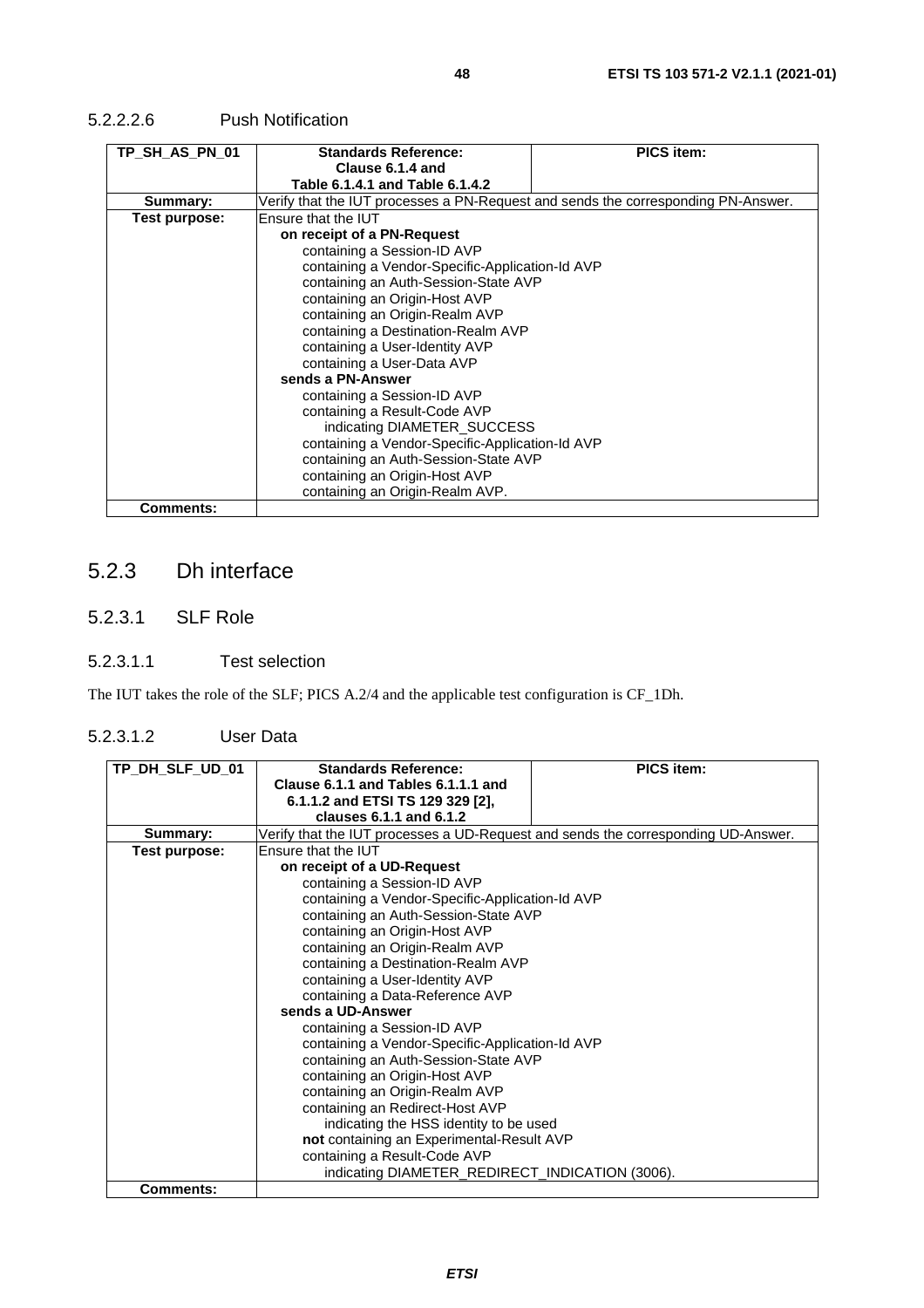### <span id="page-48-0"></span>5.2.3.1.3 Profile Update

| TP DH SLF PU 01  | <b>Standards Reference:</b>                                                       | PICS item: |
|------------------|-----------------------------------------------------------------------------------|------------|
|                  | Clause 6.1.2 and Tables 6.1.2.1 and                                               |            |
|                  | 6.1.2.2 and ETSI TS 129 329 [2],                                                  |            |
|                  | clauses 6.1.3 and 6.1.4                                                           |            |
| Summary:         | Verify that the IUT processes a PU-Request and sends the corresponding PU-Answer. |            |
| Test purpose:    | Ensure that the IUT                                                               |            |
|                  | on receipt of a PU-Request                                                        |            |
|                  | containing a Session-ID AVP                                                       |            |
|                  | containing a Vendor-Specific-Application-Id AVP                                   |            |
|                  | containing an Auth-Session-State AVP                                              |            |
|                  | containing an Origin-Host AVP                                                     |            |
|                  | containing an Origin-Realm AVP                                                    |            |
|                  | containing a Destination-Realm AVP                                                |            |
|                  | containing a User-Identity AVP                                                    |            |
|                  | containing a Data-Reference AVP                                                   |            |
|                  | containing a User-Data AVP                                                        |            |
|                  | sends a PU-Answer                                                                 |            |
|                  | containing a Session-ID AVP                                                       |            |
|                  | containing a Vendor-Specific-Application-Id AVP                                   |            |
|                  | containing an Auth-Session-State AVP                                              |            |
|                  | containing an Origin-Host AVP                                                     |            |
|                  | containing an Origin-Realm AVP                                                    |            |
|                  | containing an Redirect-Host AVP                                                   |            |
|                  | indicating the HSS identity to be used                                            |            |
|                  | not containing an Experimental-Result AVP                                         |            |
|                  | containing a Result-Code AVP                                                      |            |
|                  | indicating DIAMETER_REDIRECT_INDICATION (3006).                                   |            |
| <b>Comments:</b> |                                                                                   |            |

## 5.2.3.1.4 Subscription to Notification

| TP_DH_SLF_SN_01  | <b>Standards Reference:</b>                                                        | <b>PICS item:</b> |  |
|------------------|------------------------------------------------------------------------------------|-------------------|--|
|                  | Clause 6.1.3 and Tables 6.1.3.1 and                                                |                   |  |
|                  | 6.1.3.2 and ETSI TS 129 329 [2],                                                   |                   |  |
|                  | clauses 6.1.5 and 6.1.6                                                            |                   |  |
| Summary:         | Verify that the IUT processes an SN-Request and sends the corresponding SN-Answer. |                   |  |
| Test purpose:    | Ensure that the IUT                                                                |                   |  |
|                  | on receipt of a SN-Request                                                         |                   |  |
|                  | containing a Session-ID AVP                                                        |                   |  |
|                  | containing a Vendor-Specific-Application-Id AVP                                    |                   |  |
|                  | containing an Auth-Session-State AVP                                               |                   |  |
|                  | containing an Origin-Host AVP                                                      |                   |  |
|                  | containing an Origin-Realm AVP                                                     |                   |  |
|                  | containing a Destination-Realm AVP                                                 |                   |  |
|                  | containing a User-Identity AVP                                                     |                   |  |
|                  | containing a Subs-Req-Type AVP                                                     |                   |  |
|                  | containing a Data-Reference AVP                                                    |                   |  |
|                  | sends a SN-Answer                                                                  |                   |  |
|                  | containing a Session-ID AVP                                                        |                   |  |
|                  | containing a Vendor-Specific-Application-Id AVP                                    |                   |  |
|                  | containing an Auth-Session-State AVP                                               |                   |  |
|                  | containing an Origin-Host AVP                                                      |                   |  |
|                  | containing an Origin-Realm AVP                                                     |                   |  |
|                  | containing an Redirect-Host AVP                                                    |                   |  |
|                  | indicating the HSS identity to be used                                             |                   |  |
|                  | not containing an Experimental-Result AVP                                          |                   |  |
|                  | containing a Result-Code AVP                                                       |                   |  |
|                  | indicating DIAMETER_REDIRECT_INDICATION (3006).                                    |                   |  |
| <b>Comments:</b> |                                                                                    |                   |  |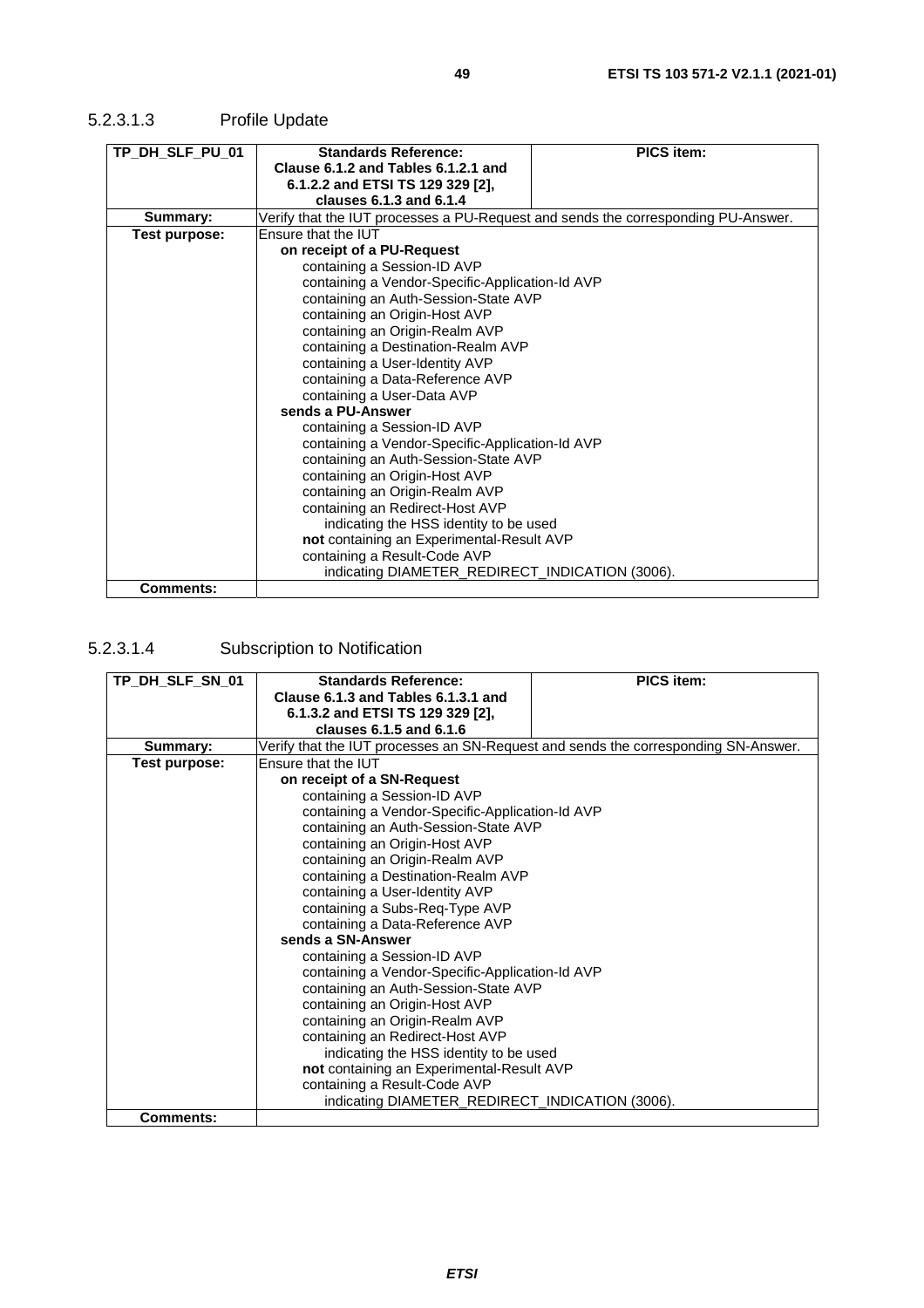### <span id="page-49-0"></span>5.2.3.2 AS and OSA SCS Role

#### 5.2.3.2.1 Test selection

The IUT takes the role of the AS; PICS A.2/1 or of the OSA SCS; PICS A.2/2. The applicable test configuration is CF\_1Dh1Sh or CF\_1Dh1Sh1Isc. The AS or OSA SCS shall be configured with the address/name of the SLF.

#### 5.2.3.2.2 User Data

| TP DH AS UD 01   | <b>Standards Reference:</b>                                        | <b>PICS item:</b>                                                                      |  |
|------------------|--------------------------------------------------------------------|----------------------------------------------------------------------------------------|--|
|                  |                                                                    |                                                                                        |  |
|                  | Table 6.1.1.1 and ETSI TS 129 329 [2],                             |                                                                                        |  |
|                  | clause 6.1.1                                                       |                                                                                        |  |
| Summary:         |                                                                    | Verify that the IUT for user data handling procedure sends a UD-Request to the SLF and |  |
|                  | after reception of a UD-Answer forwards the UD-Request to the HSS. |                                                                                        |  |
| Test purpose:    | Ensure that the IUT                                                |                                                                                        |  |
|                  | to indicate a user data handling procedure                         |                                                                                        |  |
|                  | sends a UD-Request to the SLF                                      |                                                                                        |  |
|                  | on receipt of a UD-Answer from the SLF                             |                                                                                        |  |
|                  | containing a Redirect-Host AVP                                     |                                                                                        |  |
|                  | indicating the HSS identity to be used                             |                                                                                        |  |
|                  | not containing an Experimental-Result AVP                          |                                                                                        |  |
|                  | containing a Result-Code AVP                                       |                                                                                        |  |
|                  | indicating DIAMETER_REDIRECT_INDICATION (3006)                     |                                                                                        |  |
|                  | sends a UD-Request to the HSS                                      |                                                                                        |  |
|                  | containing a Destination-Host AVP                                  |                                                                                        |  |
|                  | containing a Destination-Realm AVP.                                |                                                                                        |  |
| <b>Comments:</b> |                                                                    |                                                                                        |  |

### 5.2.3.2.3 Profile Update

| TP_DH_AS_PU_01   | <b>Standards Reference:</b>                                                          | <b>PICS item:</b>             |  |
|------------------|--------------------------------------------------------------------------------------|-------------------------------|--|
|                  | Table 6.1.2.1 and ETSI TS 129 329 [2],                                               |                               |  |
|                  | clause 6.1.3                                                                         |                               |  |
| Summary:         | Verify that the IUT for user data update procedure sends a PU-Request to the SLF and |                               |  |
|                  | after reception of a PU-Answer forwards the PU-Request to the HSS.                   |                               |  |
| Test purpose:    | Ensure that the IUT                                                                  |                               |  |
|                  | to indicate a user data update procedure                                             |                               |  |
|                  | sends a PU-Request to the SLF                                                        |                               |  |
|                  | on receipt of a PU-Answer from the SLF                                               |                               |  |
|                  | containing a Redirect-Host AVP                                                       |                               |  |
|                  | indicating the HSS identity to be used                                               |                               |  |
|                  | not containing an Experimental-Result AVP                                            |                               |  |
|                  | containing a Result-Code AVP                                                         |                               |  |
|                  | indicating DIAMETER REDIRECT INDICATION (3006)                                       |                               |  |
|                  |                                                                                      | sends a PU-Request to the HSS |  |
|                  | containing a Destination-Host AVP                                                    |                               |  |
|                  | containing a Destination-Realm AVP.                                                  |                               |  |
| <b>Comments:</b> |                                                                                      |                               |  |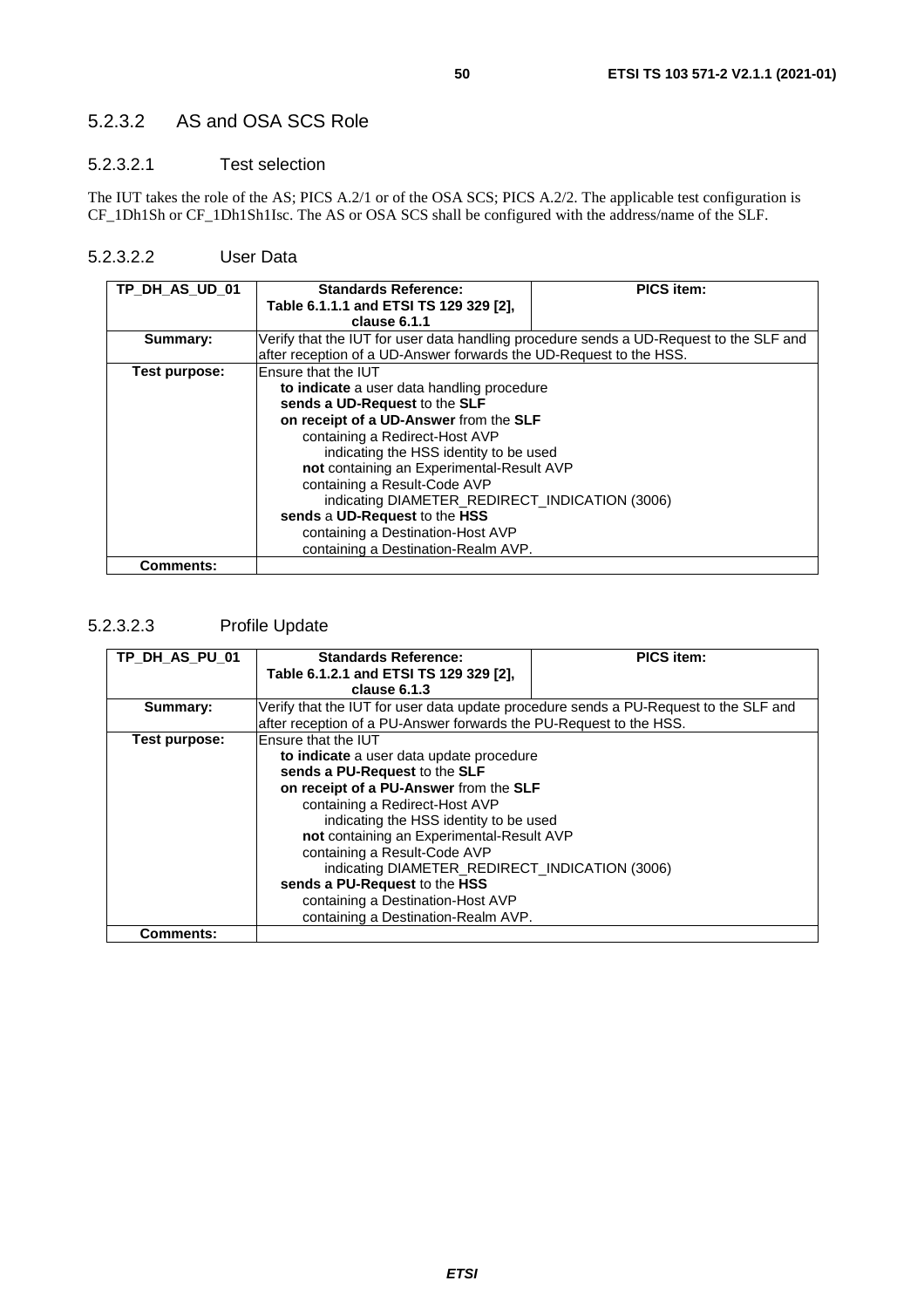## <span id="page-50-0"></span>5.2.3.2.4 Subscription to Notification

| TP DH AS SN 01   | <b>Standards Reference:</b>                                         | <b>PICS item:</b>                                                                     |  |
|------------------|---------------------------------------------------------------------|---------------------------------------------------------------------------------------|--|
|                  | Table 6.1.3 and ETSI TS 129 329 [2],                                |                                                                                       |  |
|                  |                                                                     |                                                                                       |  |
|                  | clause 6.1.5                                                        |                                                                                       |  |
| Summary:         |                                                                     | Verify that the IUT for user data update procedure sends an SN-Request to the SLF and |  |
|                  | after reception of an SN-Answer forwards the SN-Request to the HSS. |                                                                                       |  |
| Test purpose:    | Ensure that the IUT                                                 |                                                                                       |  |
|                  | to indicate a subscription to notification procedure                |                                                                                       |  |
|                  | sends a SN-Request to the SLF                                       |                                                                                       |  |
|                  | on receipt of a SN-Answer from the SLF                              |                                                                                       |  |
|                  | containing a Redirect-Host AVP                                      |                                                                                       |  |
|                  | indicating the HSS identity to be used                              |                                                                                       |  |
|                  | not containing an Experimental-Result AVP                           |                                                                                       |  |
|                  | containing a Result-Code AVP                                        |                                                                                       |  |
|                  | indicating DIAMETER_REDIRECT_INDICATION (3006)                      |                                                                                       |  |
|                  | sends a SN-Request to the HSS                                       |                                                                                       |  |
|                  | containing a Destination-Host AVP                                   |                                                                                       |  |
|                  | containing a Destination-Realm AVP.                                 |                                                                                       |  |
| <b>Comments:</b> |                                                                     |                                                                                       |  |